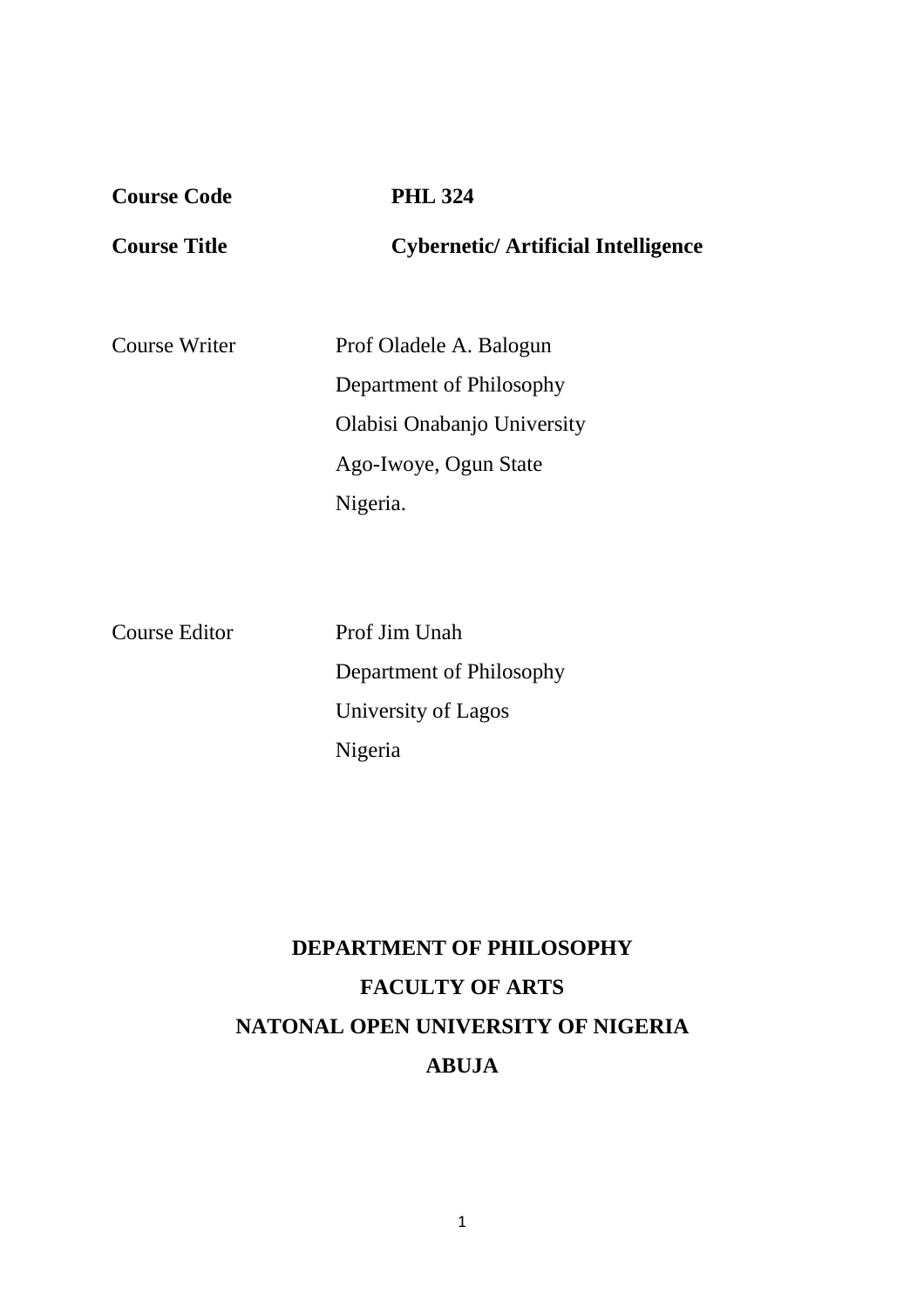## **Course Guide for PHL 324 – Cybernetics/Artificial Intelligence**

## **Introduction**

This is PHL324 – Cybernetics/Artificial Intelligence. PHL 324 is a two-credit unit course which has minimum duration of one semester. It is a compulsory course for all undergraduate students in National Open University of Nigeria (NOUN). The course introduces students to the study of Artificial Intelligence (A.I.), a peculiar type of intelligence that emanates from machines. It is a broad survey of the ability of intelligent machines in storing information, resolving mathematical problems and its accuracy in acquisition of knowledge. Students shall be exposed to, the nature of A.I., that is, its capacity of knowledge representation in the area of simulation, dissemination of information, information retrieval and machine language, and the contribution of A.I. to the growth of human knowledge and various ways through which A.I. can promote better understanding of the sources, scopes and limits of human knowledge. Furthermore, the course shall examine the epistemological limitations of A.I. In other words, the kind of knowledge offered by Intelligent machines as well as the controversial debates on whether machines can be equated with men or not, and the irreducibility of human consciousness shall be subject of philosophical study.

## **Course Objectives**

By the end of this course you will be able to:

- Understand what Artificial Intelligence is.
- Know the historical development of Artificial Intelligence.
- Explain the ability of Artificial Intelligence in terms of receiving and storing information, resolving mathematical problems and its accuracy in acquisition of knowledge.
- Explain the role and capacity of Artificial Intelligence in knowledge representation in the area of simulation, dissemination of information, information retrieval and machine language.
- Outline the merits and demerits of AI
- Determine the contribution of A.I. to the growth of human knowledge
- Articulate the epistemological limitation of AI as compare to human intelligence
- Evaluate the current and future prospects of AI

## **Working through this Course**

To successfully complete this course, read the study units, do all the assignments, open the links and read, participate in discussion forums, read the recommended books and other materials provided and participate in the online facilitation.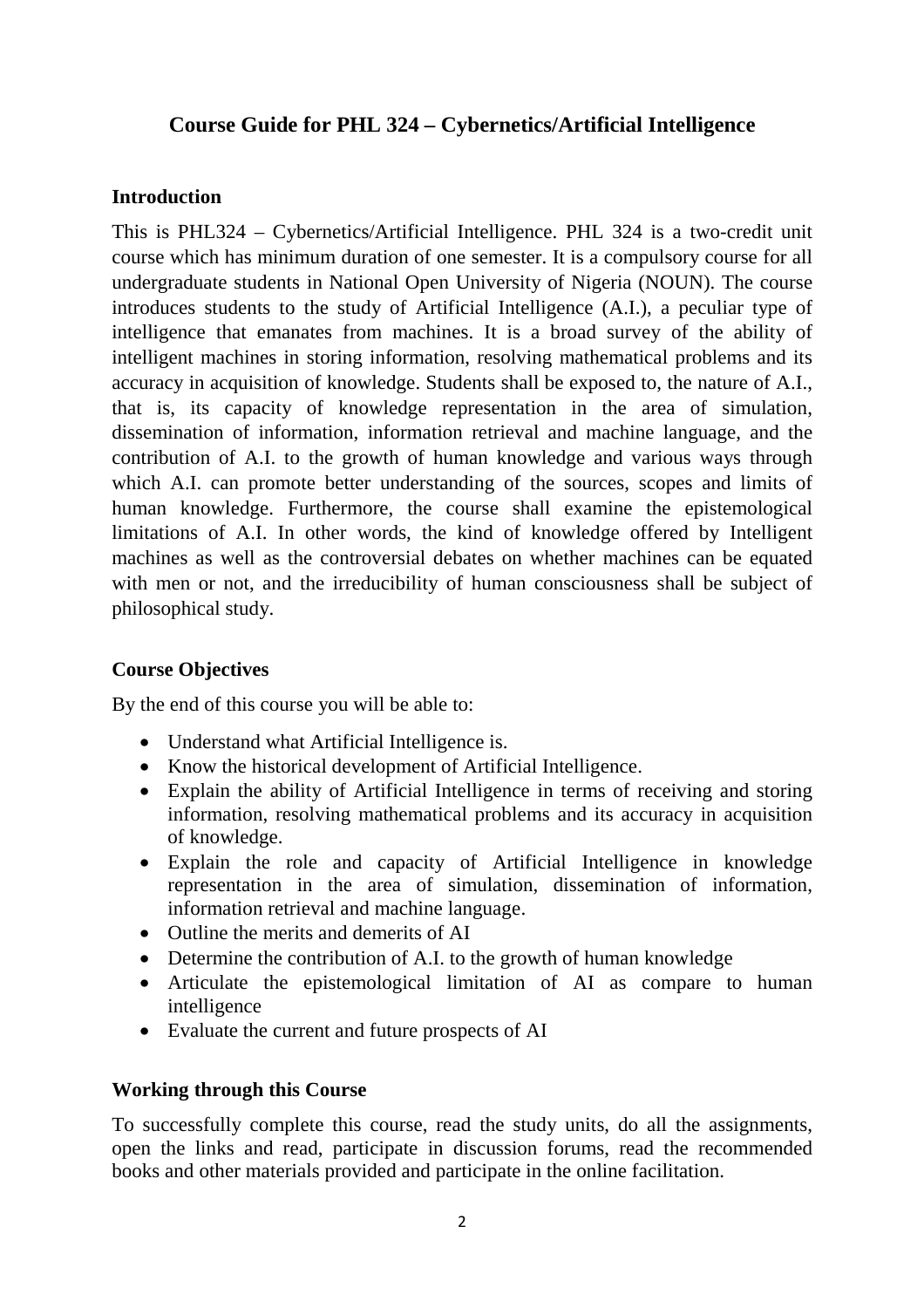Each study unit has introduction, intended learning outcomes, the main content, conclusion, summary and references/further readings. The introduction will tell you the expectations in the study unit. Read and note the intended learning outcomes (ILOs). The intended learning outcomes tell you what you should be able to do at the completion of each study unit. So, you can evaluate your learning at the end of each unit to ensure you have achieved the intended learning outcomes. To meet the intended learning outcomes, knowledge is presented in texts, and links arranged into modules and units. Click on the links where provided as the case may be to either read or download texts, pictures etc. the conclusion gives you the theme of the knowledge you are taking away from the unit. Unit summaries are also presented for proper articulation of the salient points made in unit.

There are two main forms of assessments – the formative and the summative. The formative assessments will help you monitor your learning. This is presented as intext questions, discussion forums and self-Assessment Exercises. The summative assessments would be used by the university to evaluate your academic performance. This will be given as computer Based test (CBT) which serves as continuous assessment and final examinations. A minimum of two or maximum of three Computer Based Tests will be given with only one final examination.

## **Study units**

There are 3 Modules with a total of 10 units. They are presented as follows:

#### **Module 1**

UNIT 1: Historical Evolution of Artificial Intelligence (A.I.)

- UNIT 2: The Nature of A.I.
- UNIT 3: The Subject Matter of A.I. 1
	- 1. Intelligent Machines and Perception
	- 2. Intelligent Machines and Problem Solving

## **Module 2**

UNIT 1: The Subject Matter of A.I. 2

- 1. Intelligent Machines and Learning
- 2. Intelligent Machines and Language Understanding
- UNIT 2: A.I. and the Quest for Knowledge
- UNIT 3: The Epistemological Significance of A.I. 1
- UNIT 4: The Epistemological Significance of A.I. 2

#### **Module 3**

UNIT 1: The Epistemological Limitations of A.I.

- UNIT 2: Can Machines be Equated with Men? Some Notable Debates
- UNIT 3: The Irreducibility of Human Consciousness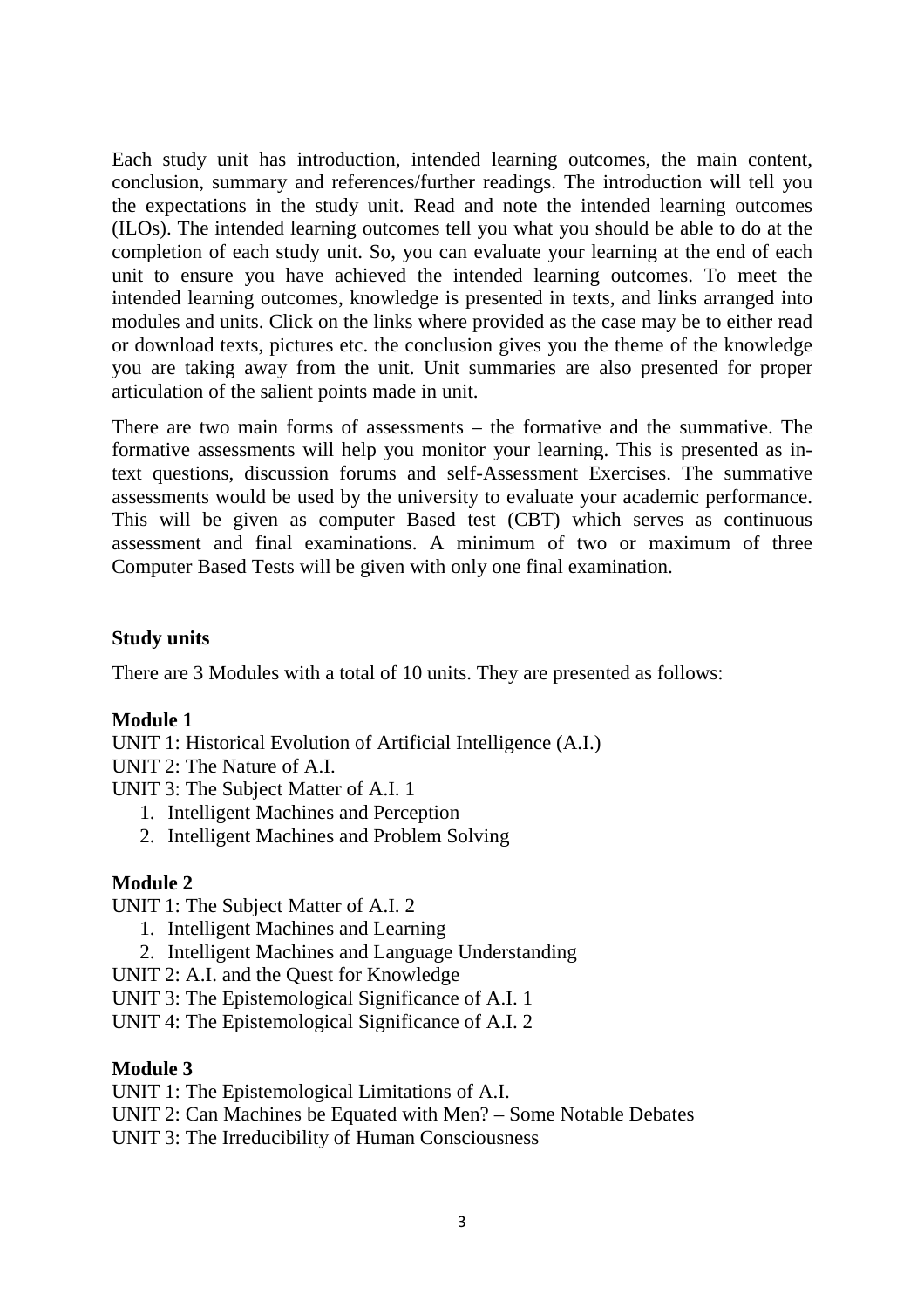#### **References and Further Readings**

- Adiele, C.J (2002), Technology and, Development and productivity": A Holistic Approach, Lagos: Quadro Impression Ltd.
- Agrawal, M., 2021, The Possibilities of AI in 2030: Transformation Across Dimensions, In *Forbes Business Council, https://www.forbes.com/sites/forbesbusinesscouncil/2021/08/23/thepossibilities-of-ai-in-2030-transformation-acrossdimensions/?sh=5ecdbd6b6b67, Retrieved 19th March, 2022.*

Alman David. 1963. Conquest, London;George G and co ltd, p.1.

- Delipetrev, B., Tsinaraki, C. and Kostic, U. 2020. Historical Evolution of Artificial Intelligence, EUR 30221 EN, Publications Office of the European Union, Luxembourg.Doi:10.2760/801580, JRC120469.
- Gowing. 1983.The science, politics and political economy: in information sources in the History of Science and Medicine Pietre Corsi and Paul Weindling (eds) London: the Frascali manual press).
- JavaTpoint, 2021, https://www.javatpoint.com/types-of-artificial-intelligence, retrieved 22nd March, 2022.
- Marr, B., 2021, Understanding the Four Types of Artificial Intelligence, https://www.linkedin.com/pulse/understanding-4-types-artificial-intelligenceai-bernard-marr. Retrieved 18<sup>th</sup> March, 2022.
- Lateef, Z., 2021, Types of Artificial Intelligence You Should Know, https://www.edureka.co/blog/types-of-artificial-intelligence/, retrieved 19 March, 2022
- Lewis, T., 2014, A Brief History of Artificial Intelligence, https://www.livescience.com/49007-history-of-artificial-intelligence.html, retrieved 19<sup>th</sup> March, 2022
- Mabol Olaolu" Technology and Human Happiness: An Evaluation" in Fadahunsi Ayo (ed.) 2003. Philosophy and Technology, Ibadan: Hope publication)
- Morgan Robert et al :1979, science and Technology for development: the role of Us university, New York: Pergamon press).
- Melvine K (1977), Technology, in wWorld Book Encyclopedia vol 7119, Chicago: field enterprises Corp
- Ogbinaka, M.O. 1998. "The Relationship between Science and Technology" in Jim Unah (ed); Philosophy for all Discipline, Lagos: Panaf Press)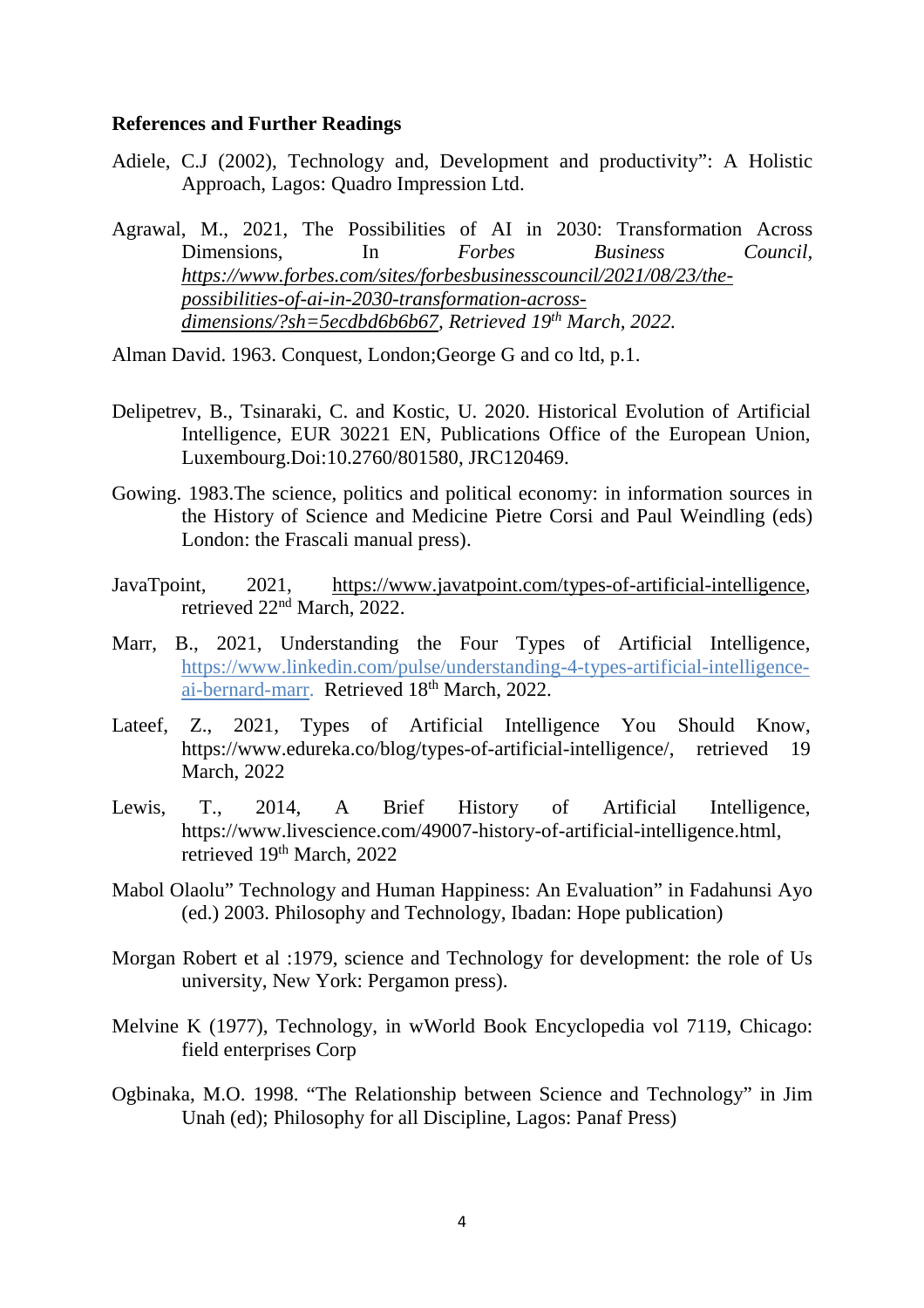- Reynoso, R., 2021, A Complete History of Artificial Intelligence https://www.g2.com/articles/history-of-artificial-intelligence. retrieved 19th March, 2022
- *Rockwell, A., 2017, The history of Artificial Intelligence (Special Edition on Artificial Intelligence) Harvard University,*  https://sitn.hms.harvard.edu/flash/2017/history-artificial-intelligence. *retrieved 19th March, 2022.*
- Smith, T.M. 1967. Technology in New Catholic Encyclopaedia, Washington: Catholic University of America Press).
- Science Focus. 2020. Who Invented Light Bulbs. https://www.sciencefocus.com/science/who-really-invented-the-light-bulb/

Uduigwowen, A. 1992. Philosophy and Science. Aba: AAU industries

## **Presentation Schedule**

The presentation schedule gives you the important dates for the completion of your computer-based tests, participation in forum discussions and participation at facilitation. Remember, you are to submit all your assignments at the appropriate time. You should guide against delays and plagiarisms in your work. Plagiarism is a criminal offence in academics and is highly penalized.

## **Assessment**

There are two main forms of assessments in this course that will be scored. The Continuous Assessments and the final examination. The continuous assessment shall be in three-fold. There will be two computer Based Assessment. The computer-based assessments will be given in accordance to university academic calendar. The timing must be strictly adhered to. The Computer Based Assessments shall be scored a maximum of 10% each, while your participation in discussion forums and your portfolio presentation shall be scored maximum of 10% if you meet 75% participation. Therefore, the maximum score for continuous assessment shall be 30% which shall form part of the final grade.

The final examination for PHL324 will be maximum of three hours and it takes 70 percent of the total course grade. The examination will consist of 4 questions out of which you are expected to answer 3.

Note: you will earn 10% score if you meet a minimum of 75% participation in the course forum discussions and in your portfolios otherwise you will lose 10% in your total score. You will be required to upload your portfolio using google Doc. What are you expected to do in your portfolio? Your portfolio should be note or jottings you made on each study unit and activities. This will include the time you spent on each unit or activity.

## **How to get the Most from the Course**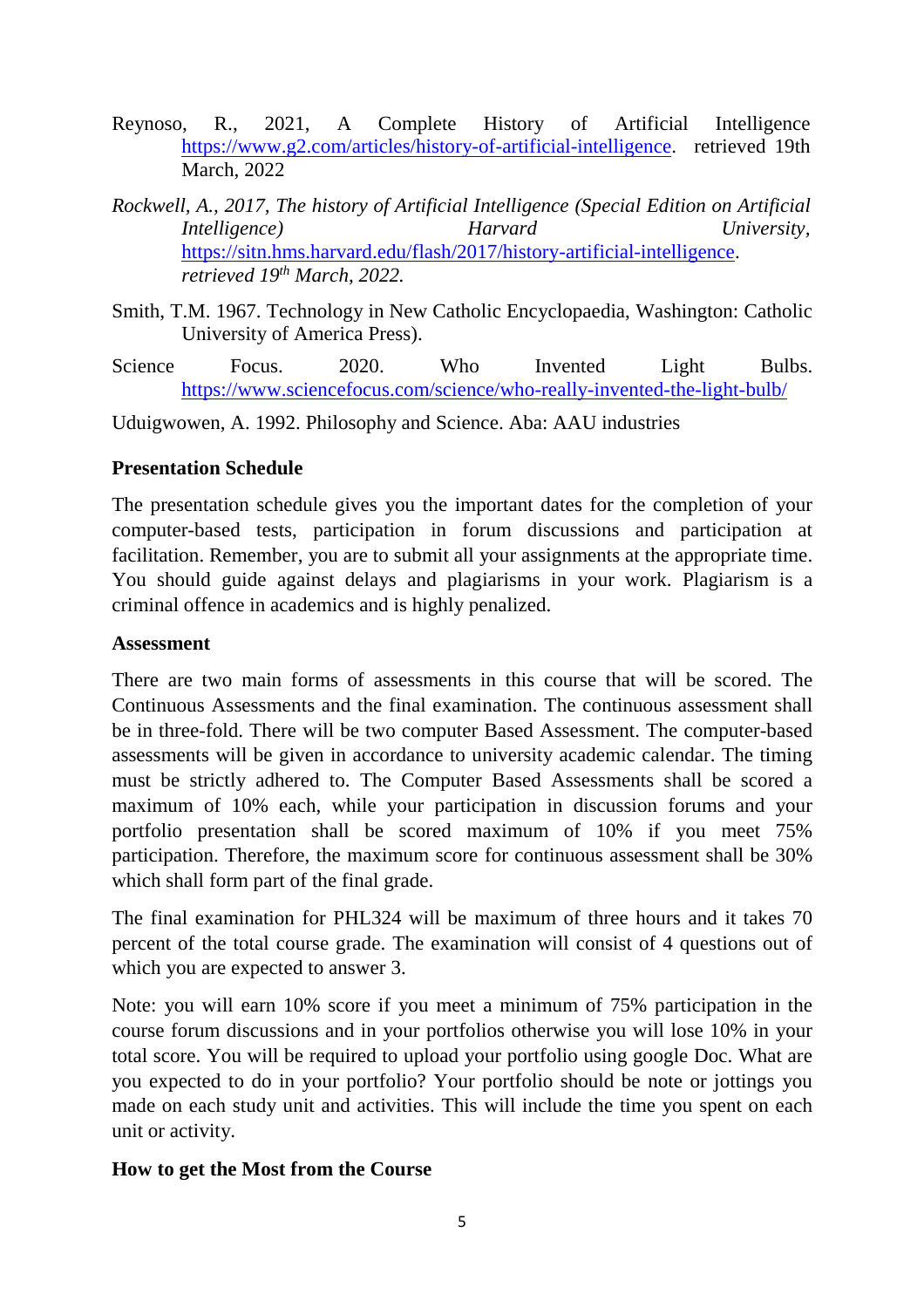To get the most in this course, you need to have a personal laptop and internet facility. This will give you adequate opportunity to learn anywhere you are in the world. Use the Intended Learning Outcomes (ILOs) to guide your self-study in the course. At the end of every unit, examine yourself with the ILOs and see if you have achieved what you need to achieve.

Carefully work through each unit and make your notes. Join the online real time facilitation as scheduled. Where you missed the scheduled online real time facilitation, go through the recorded facilitation session at your own free time. Each real time facilitation session will be video recorded and posted on the posted on the platform.

Work through all self-assessment exercises. Finally, obey the rules in the class.

## **Facilitation**

You will receive online facilitation. The facilitation is learner centered. The mode of facilitation shall be asynchronous and synchronous. For the asynchronous facilitation, your facilitator will:

- Present the theme for the week
- Direct and summarize forum discussions
- Coordinate activities in the platform
- Score and grade activities in the platform
- Score and grade activities when need be
- Upload scores into the university recommended platform
- Support you to learn. In this regard personal mails may be sent.
- Send you videos and audio lectures; and podcast

## **For the Synchronous:**

There will be a minimum of eight hours and a maximum of twelve online real time contact in the course. This will be through video conferencing in the Learning Management System. The sessions are going to be run at an hour per session. At the end of each one- hour video conferencing, the video will be uploaded for view at your pace.

The facilitator will concentrate on main themes that are must know in the course. The facilitator is to present the online real time video facilitation time table at the beginning of the course.

The facilitator will take you through the course guide in the first lecture at the start date of facilitation.

Do not hesitate to contact your facilitator if you: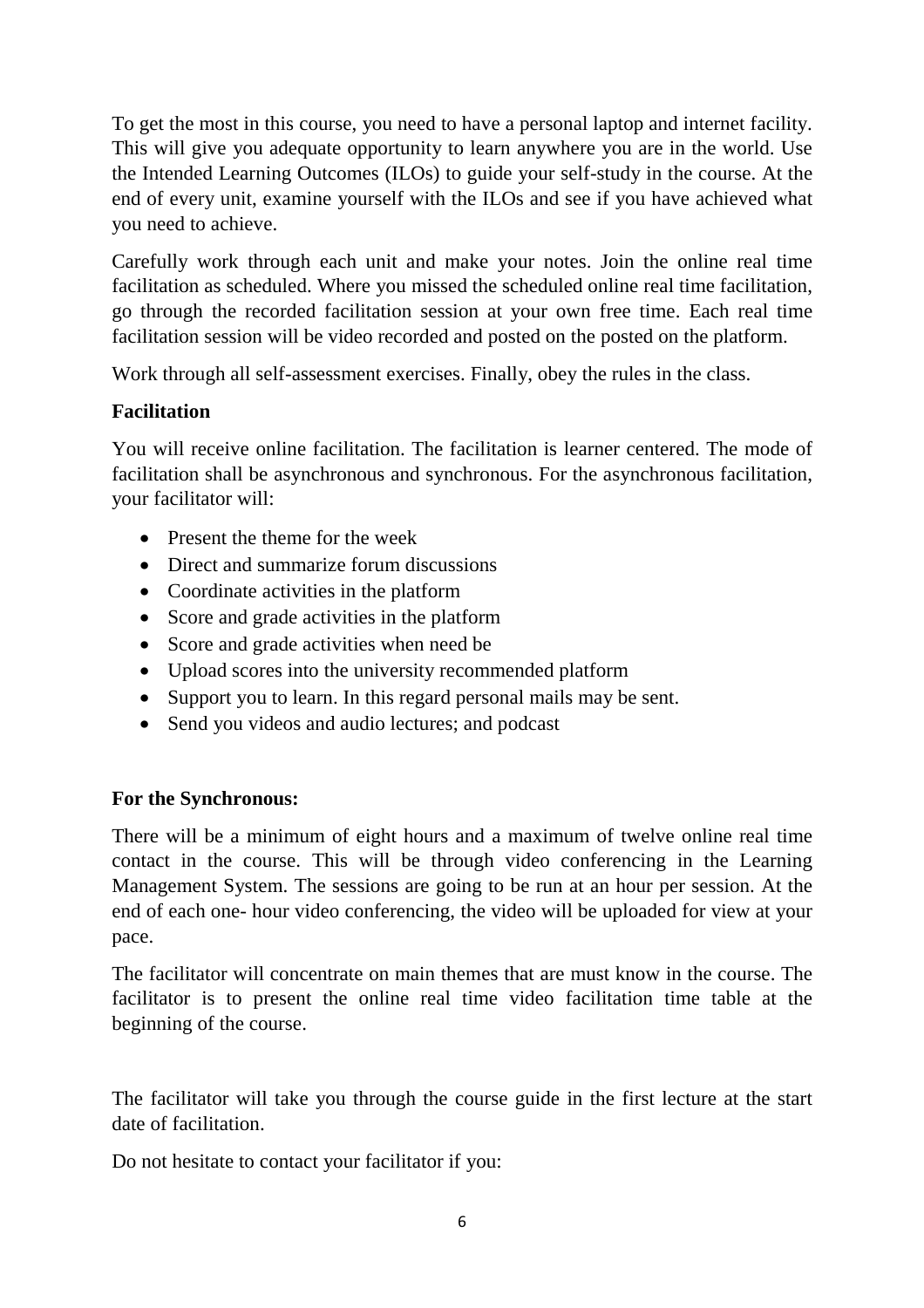- Do not understand any part of the study unit or the assignment
- Have difficulty with the self-assessment exercises
- Have a question or problem with an assignment or with your tutor's comments on an assignment.

Also, use the contact provided for technical support.

Read assignment, participate in the forums and discussions. This gives you opportunity to socialize with others in the programme. You can raise any problem encountered during your study. To gain the maximum benefit from course facilitation, prepare a list of questions before the discussion session. You will learn a lot from participating actively in the discussions.

## UNIT 1: **Historical Evolution of Artificial Intelligence (A.I.)**

- 1.0. Introduction
- 2.0. Intended Learning Outcomes
- 3.0. Main contents
- 3.1. Concept of Science and Technology
- 3.2. Historical Development in Science and Technology
- 3.3. Idea of Artificial Intelligence
- 4.0. Conclusion
- 5.0. Summary
- 6.0. Self Assessment Exercise
- 7.0 Tutor-Marked Assignments
- 8.0. References/Further Reading

## **1.0. Introduction**

Taking a critical look at the famous Socratic dictum that says "an unexamined life is not worth living," it could be seen that his dictum focuses its attention on humankind and its activities in the universe. There is no doubt that humankind is the measure of all things in the universe. If it is believed that philosophy is a critical reflection on human beings and their activities or experience in the universe, then it is timely that man reflects on his technological development to maximise the good Technology. However, the maximisation of good Technology might not be meaningful unless we reflect on its historical evolution. Therefore, our focus in this unit is to understudy the evolution of Artificial Intelligence as the background to this course.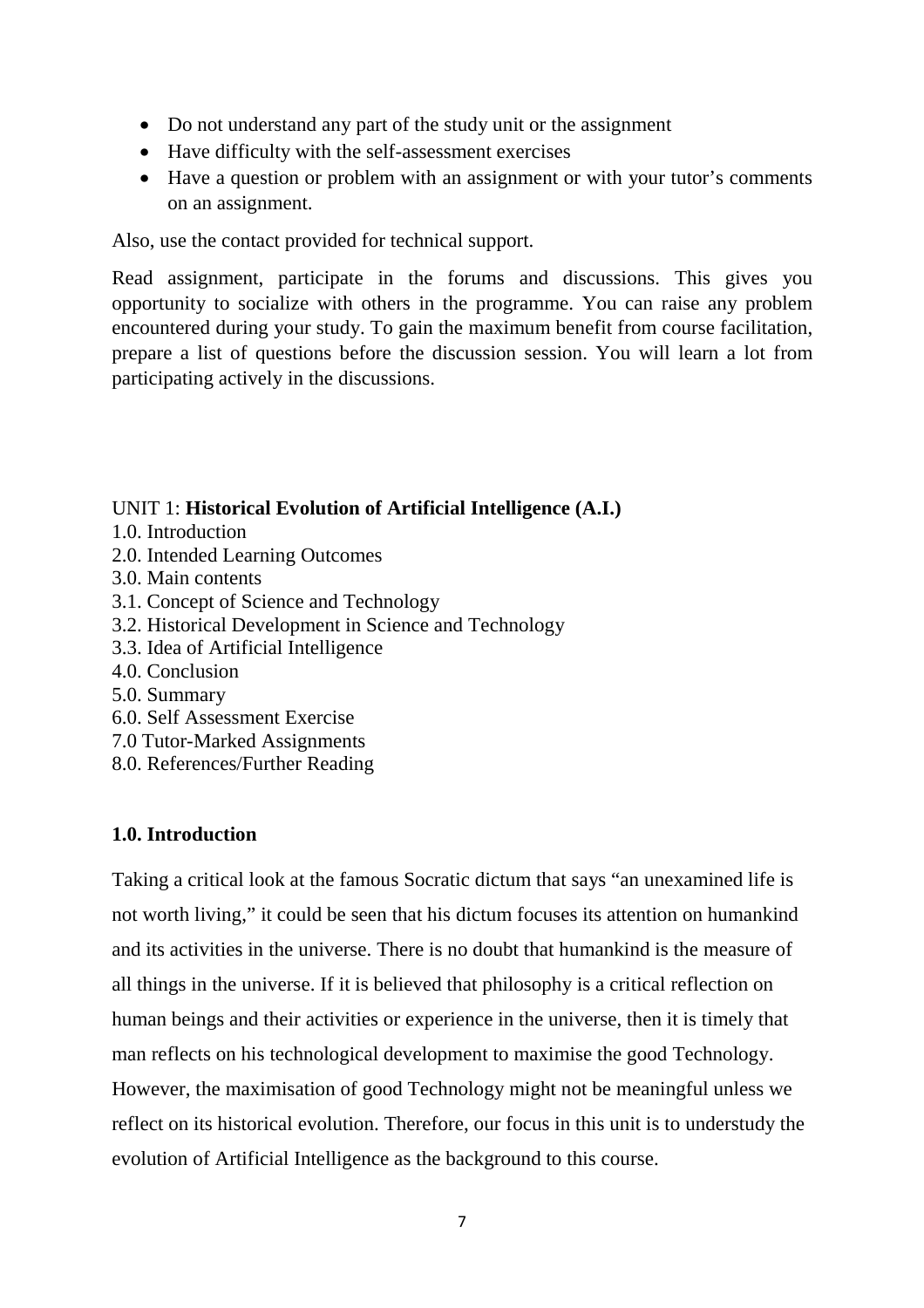#### **2.0. Intended-Learning Outcomes**

This study unit takes a critical examination into the historical development in human Technology, where the historical evolution of Artificial Intelligence A.I. shall be discussed. At the end of this study unit, the following outcomes are expected to be achieved:

- 1. Understand the concept of Science and Technology
- 2. Relevance of technological development in human society
- 3. The genesis of Artificial Intelligence

## **3.0 Main contents**

## **3.1 Concept of Science and Technology**

Over the years, Science and Technology have made tremendous impacts on various human and societal developments. Having seen such results, one would have said that Science is the best thing that has ever happened to humanity. Considering this, one may be tempted to think that Science as a way of creating a good life for humanity by making efforts to find solutions to every problem that confronts humans should be disregarded.

However, irrespective of the advantages or disadvantages of this field of study to humanity, the fundamental question of what Science and Technology are still calls for discussion in examining the historical evolution of Artificial intelligence. Since it is philosophically rational that nothing brought itself into existence, for anything to exist, a particular agent must be responsible for its existence. On this premise, the historical genesis of artificial intelligence is traced back to development in Science and Technology, but what is Science, and how does development in Science and technology aid in the evolution of the development of the field of study? These and many more beg for answers.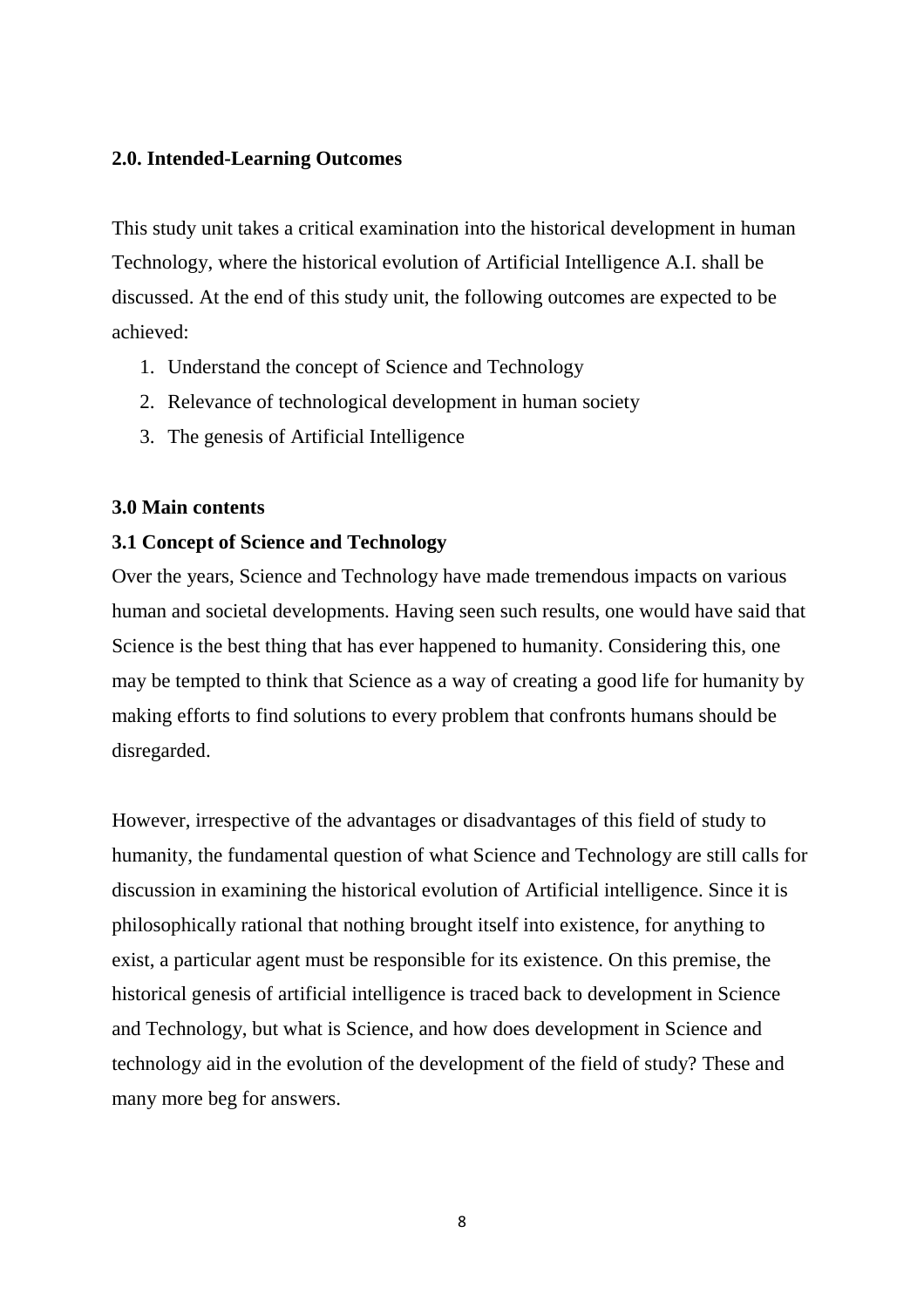#### 3.1.1**. Idea of Science and Technology**

Science is the first of all human activity. Historically speaking, technology is said to be older than Science as man-made tools; prior to his understanding of early technology, take for instance, the invention of fire-making by rubbing stones together. Man did not discover science; rather, according to Alman (1963), it was invented by him in an effort to understand nature and himself in the universe.

The word Science is derived from the Latin word "Scientia," which can be interpreted as knowledge. It can also be defined as any systematic field of study or a body of knowledge that aims, through experimentation, observation, and deduction, to produce a reliable explanation of a phenomenon with reference to the material and physical world (Gowing, 1983:232). In his view, Morgan defined Science as any activity resulting in knowledge and understanding of the world around us. It is a systematic method of describing and controlling the material world. Uduigwowen (1992:73) posits Science as knowledge arranged in an organised or orderly manner, especially knowledge obtained by observation and experimentation. The above definition implies that Science is a body of knowledge about the universe which is systematically tapped or discovered by various methods. The mode of tapping this knowledge always involves experimentation, observation, and conclusion. Generally, Science is distinguished from all other human activities because it enables man to see the world as it really is.

Science was born out of curiosity, to understand and unlock the mysteries of the world. Over the years, scientific findings have increasingly influenced philosophical and religious thoughts about the nature of human beings and their place in the universe. With the regeneration of Science in the 14th- 16th centuries, which was more or less the period of conducting tests, many inquiries were carried out, many theories were also put forward, and with this, the old method or approaches in which the early man was compelled by daily activities became false. More so, during the  $17<sup>th</sup>$ -century, attention shifted to the use of some theories to produce goods and

9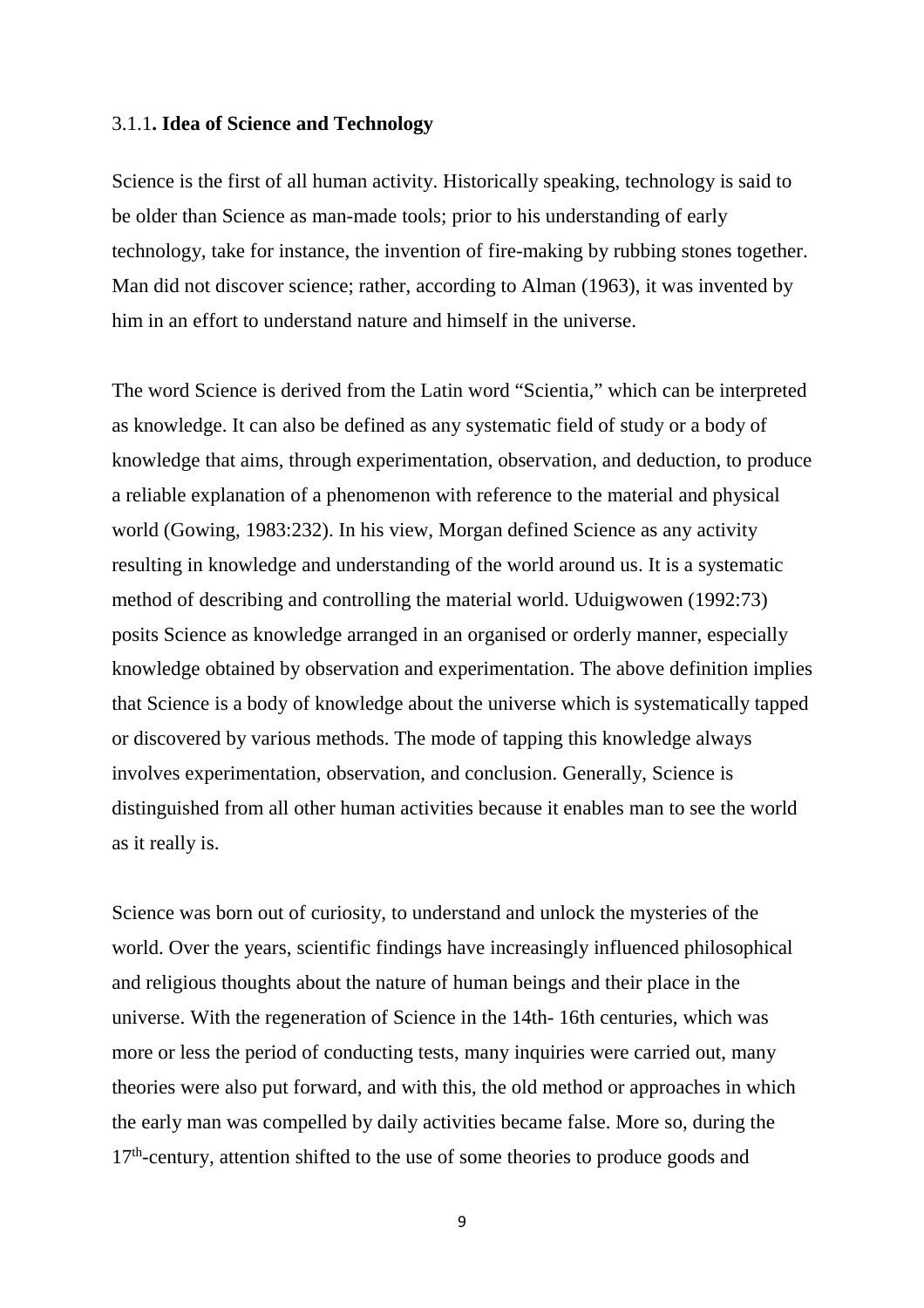products for the betterment of man, for instance, the discovery of electromagnetic induction theory by an American (Joseph Henry), which is the basis of electricity generation (1797- 1878).

## **3.1.2 Idea of Technology**

Having discussed the concept of Science, it is imperative to further elaborate on the tools of Science, which is Technology. In a layman's understanding, Technology can be viewed as the systematic study of techniques for making and doing things. It is an activity resulting in procedures for building and creating things in prototypes and models of products in gadgets and inventions. On the other hand, it is referred to as the direct application of Science; that is, science is an abstract concept while Technology is the applicability of Science. In his view, Ogbinaka (1998: 331) posits that; Technology refers to the tools and artefacts which men use in daily activities to manipulate nature and their environment for their benefit. Such benefits can be for domestic or industrial purposes.

Technology can also be referred to as the study of those artefacts, tools, machinery, and others. Thus, it implies that technology is the systematic utilisation of natural resources and forces based on the knowledge of nature to take care of man's needs. On his part, Ryan (1971) is of the view that technology is one of man's efforts to cope with his physical environment, both that provided by nature and those that are created by man's technological deeds and his attempts to subdue or control the environment employing his imagination and ingenuity in the use of available resources. We can affirm that technology has existed since antiquity. It had existed with man before science, since the early man developed tools and artefacts out of the impulse to overcome his problems and difficulties in order to meet his basic human needs such as food, shelter and clothing.

In corroborating this view, Melvine (1977) asserts that technology refers to the various ways man uses his inventions and discoveries to satisfy his needs and desires. This is to say that it is man who, through his spiritual and intellectual powers, creates technology. One can therefore affirm that technology is not to be understood only in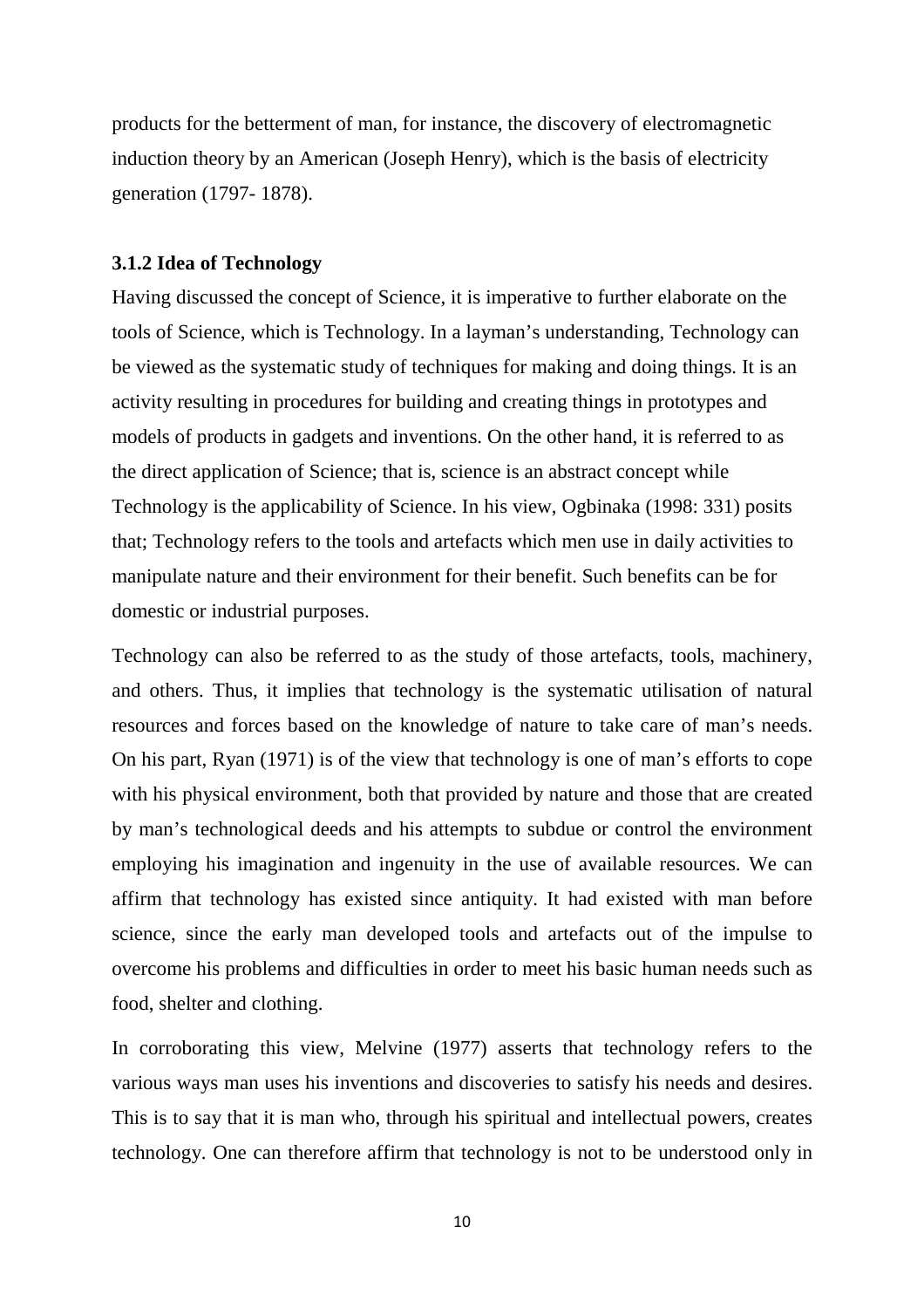terms of modern technology, in other words, the age of computers or complex machines. Alternatively, technology is the way people use resources to meet their needs and wants; technology is a product of man's invention and ability to make his life more meaningful. Thus, man produces technological objects and devices that will meet his daily needs and help him live a meaningful life.

In his view, Smith (1967:967) claims that technology is embracing a variety of practical activities that provide goods and services for man's use, enjoyment and welfare. Manufacturing, transportation, communication and the conversion of energy into useable forms are typical technological activities especially as they involve the application of the scientific understanding of natural phenomena and are complex, highly skilled, and involve technical expertise.

## **Historical Development in Science and Technology**

With the rebirth of science in the  $14<sup>th</sup>$  to  $16<sup>th</sup>$  centuries, which is more or less the period of experimentation, a lot of research was carried out, many theories were also propounded such as Aristotle's Logic, Ptolemy's Geocentric system, Revolution and Cosmological hypothesis among others, and with this, the old methods or approaches in which the early man was compelled by daily activities became bogus. Then by the 17<sup>th</sup> century, attention shifted to the use of some of those theories to produce goods or products for the development and betterment of mankind.

For instance, the enlightenment of the Englishman known as Michael Faraday (1791- 1867), an American man Joseph Henry (1797- 1878) discovered electromagnetic induction theory and this theory is the basis of electricity generation. Joseph Henry was an American scientist who pioneered the construction of strong, practical electromagnets and built one of the first electromagnetic motors. During his experiments with electromagnetism, Henry discovered the property of inductance in electrical circuits, which was first recognized at about the same time in England (MagLab, 2022).

The basic idea of using electricity to create light was first investigated over 200 years ago by the English chemist Humphrey Davy. He showed that when electric current flowed through wires, their resistance caused them to heat up to the point where they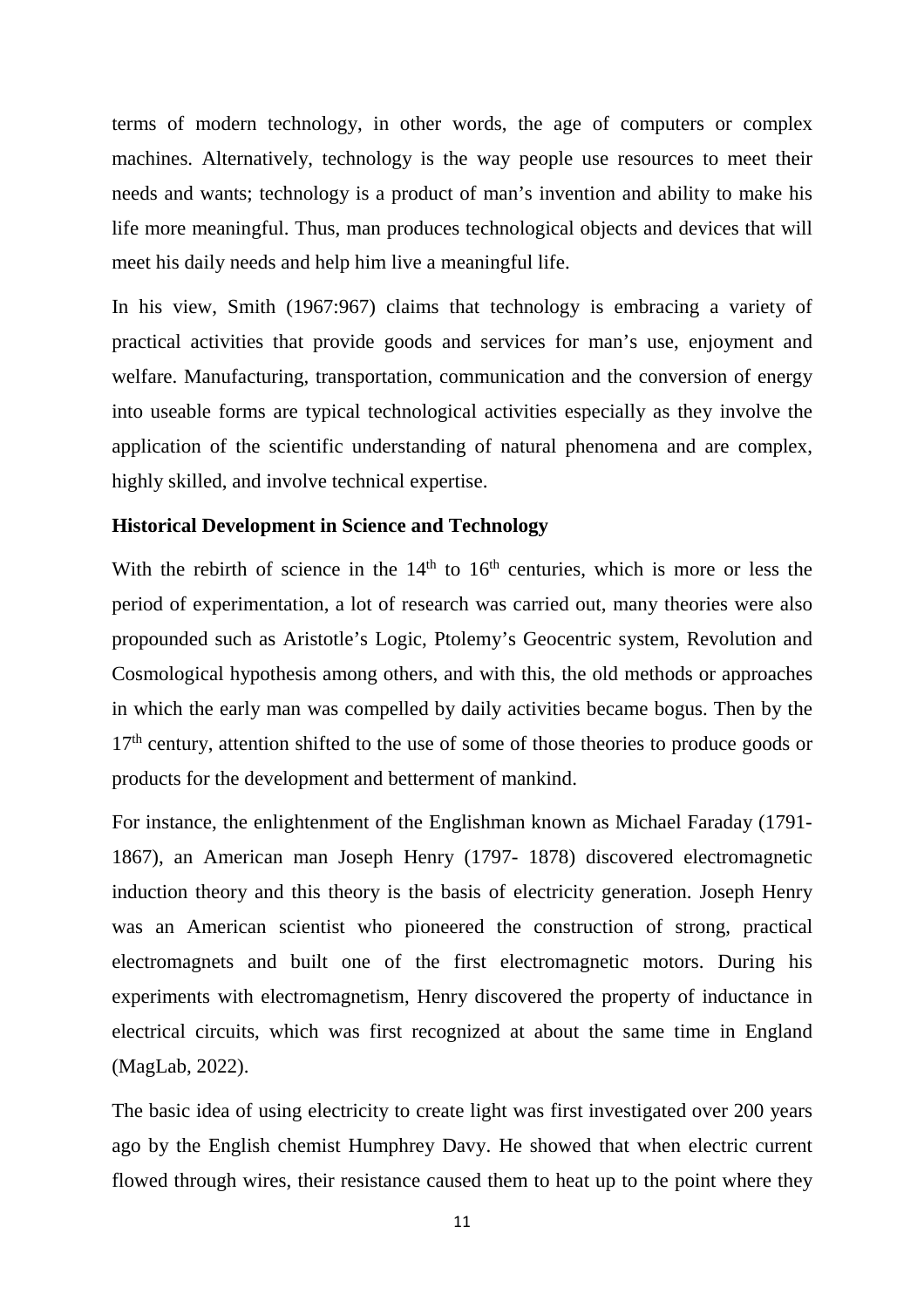gave out light. The discovery of the British scientist, Humphrey Davy about electricity led to the manufacturing of the first electric bulb for lighting (ScienceFocus, 2020). Today tall buildings (skyscrapers) are prevented from being struck by lightning by installing lightning conductors on them. These and many more show the historical developments that have taken place in the field of science and technology.

Taking cognizance of the historical developments that have taken place in this field of study, one can conclude that there is no phenomenon in the contemporary world that has attracted so much attention within the realm of material development as technology. This field of human development aims to guarantee sustainable development, this is one of the reasons why Olaolu (2003) posits that science was designed to teach man how to live successfully rather than how to die, with the assurance of ultimate salvation and to control the physical world with a view of explaining man and the world. Above all, science is used to manipulate nature and the environment for human benefit. According to Adiele (2002), technology is the enhancement of well-being and influence of man through the creation of wealth. It makes man more productive in his environment, it helps man to control huge and wild animals like elephants, lions, and even man himself.

Without exaggeration, technology is the human developmental effort that has become an all-pervading phenomenon that concerns everybody in the society. It has greatly helped man gain better understanding of his environment; more so, enjoy a higher standard of living and authority. In furtherance to better understanding and control of his environment, technology gave birth to the idea of Artificial intelligence which man came about in the early twentieth century. This is one of the latest developments in the aspect of technological inventions by man. Although this invention is not to equate man with machine nor man seeing himself as creator, it is an attempt by man to produce an intelligent machine that can makes man's efforts minimal. It is on this surface that we give a general idea of what Artificial intelligence entails.

#### **3.2. Idea and History of Artificial Intelligence**

The word Artificial intelligence can be described or summarized as an intelligent machine created and invented by man through its technological process. It can also be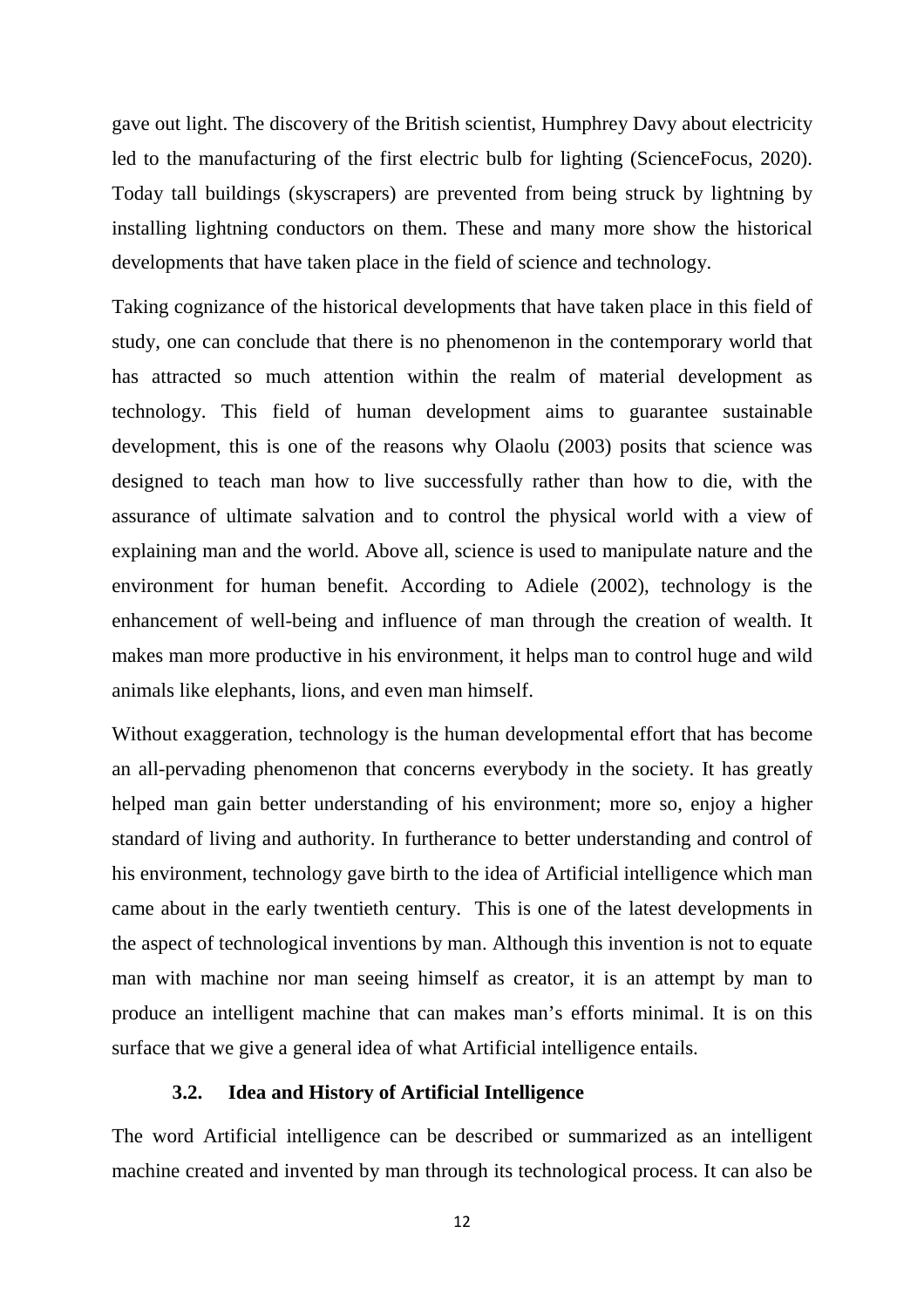described as machine learning. Artificial intelligence occurs when machines learn and adapt to different circumstances and environments, alternatively, it can be summarized as a replica of intelligence that resembles human form of intelligence. Many Scientists have defined and tried to conceptualise the idea and concept of artificial Intelligence particularly the nature and performance of machine learning and natural language. The basic fact of this form is that artificial intelligence is a peculiar type of intelligence that emanates from machines.

The idea of Artificial intelligence can be traced to new development in technology dated to the first half of the  $20<sup>th</sup>$  century; science and creative writing familiarized the world with the concept of artificially intelligent robots. To be precise, Alan Turing (1950), a young British polymath explored the mathematical possibility of artificial intelligence in his paper presentation titled "computing machinery and intelligence". Turing suggested that since humans used available information as well as reason to solve problems and make decisions, why can't machines do the same thing? At the beginning of 1950, John Von Neumann and Alan Turing did not create the term Artificial intelligence (AI) but were the founding fathers of the technology behind it: they made the transition from computers to 19th century decimal logic and machines to binary logic This was the logical framework of his 1950 paper which gave birth to the discussion on Artificial intelligence.

The paper thus exposes the reason to build intelligent machines and how to test the category of their intelligence. In furtherance to Turing's quest for intelligent machines, John McCarthy organized and hosted a research and development project on the subject matter of artificial intelligence and others related to intelligence. According to the Research and Development Corporation (RAND), logic theorist was the first artificial intelligence program designed to mimic the problem-solving skill that resembles human skill. Failure to agree on a specific standard method brought a set back to the conference. However, the significance of this event cannot be undermined as it catalysed the next twenty years of Artificial intelligence research.

Hence, it can be deduced that Artificial intelligence is a set of sciences, theories and techniques that aims to imitate the cognitive abilities of a human being. Initiated in the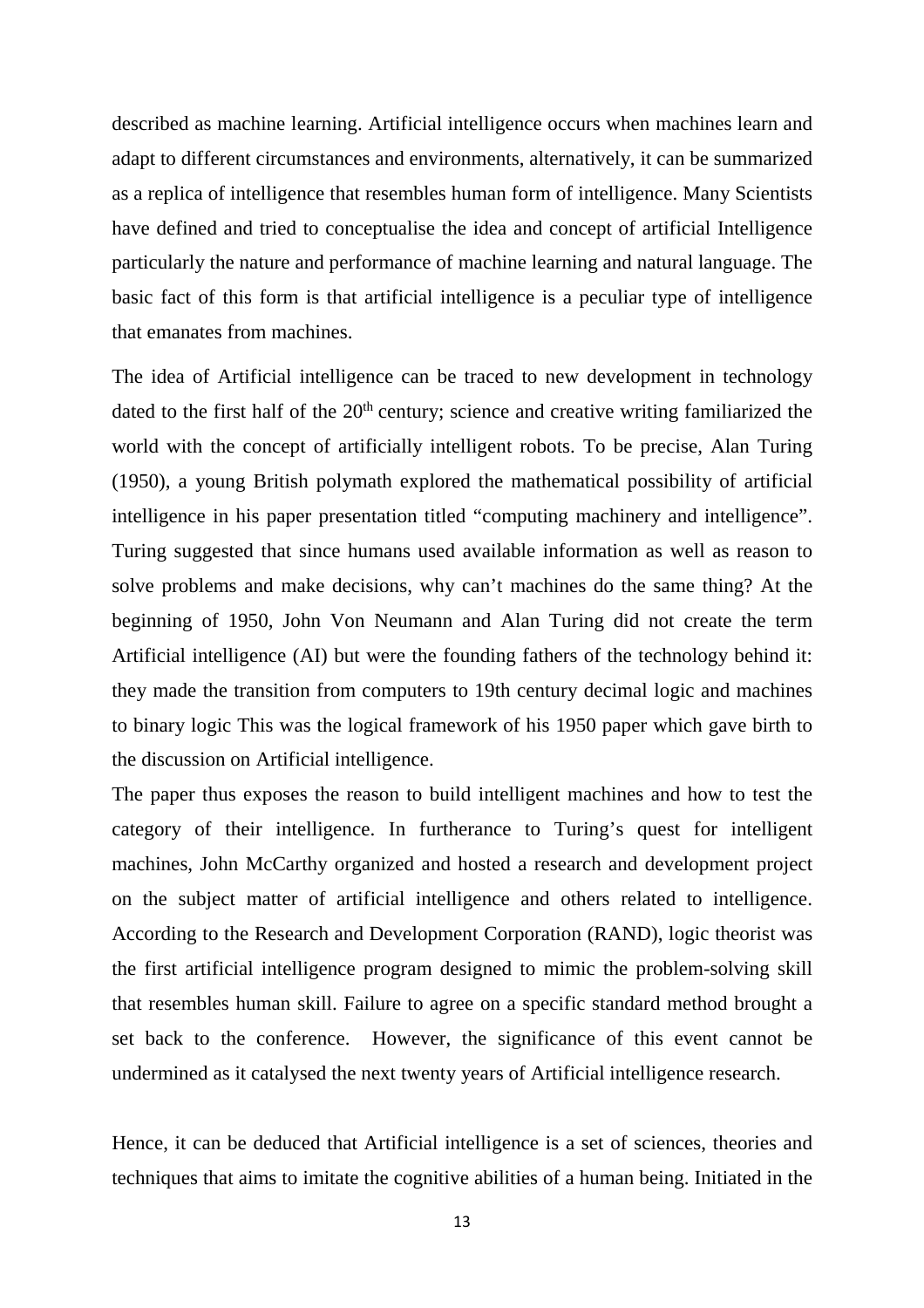breath of the Second World War, its developments are intimately linked to those of computing and have led computers to perform increasingly complex tasks, which could previously only be delegated to a human. In his submission Herbert Simon (1957) asserts that Artificial intelligence would succeed in beating a human at chess in the next 10 years, there is no controversy in Simon's vision as it proved to be right 30 years later. The success in May 1997 of IBM's expert system in the chess game against Garry Kasparov (A Russian chess grandmaster and former world champion), fulfilled Herbert Simon's 1957 prophecy 30 years later.(Rockwell 2017).

#### **History of Artificial Intelligence**

John McCarthy defines artificial intelligence as the science and engineering of making intelligent machines, especially intelligent computer programs. It is related to the similar task of using computers to understand human intelligence, but AI does not have to confine itself to biologically observable methods" (McCarthy, 2004).

By the second half of the nineteenth century, Rosemblett developed a computer called 'perception' through which a new field called Artificial Intelligence, a peculiar type of intelligence that emanates from machines, came into being. Since the invention, much emphasis has been laid on the ability of computers, in storing information. The invention of this computing machine led to the information explosion or information revolution, and through this, the keeping of our documents, information storage and retrieval techniques have been improved. Not only do we now have electronic computers that can solve mathematical problems quicker than human brains, but we can also now store a vast amount of information and disseminate them quickly (Balogun, 1991).

The first work now recognized as artificial intelligence can be traced back to Warren McCulloch and Walter Pits in 1943. The term was later coined by John McCarthy in 1956 during his conference in Hanover (Lewis, 2014). After the *Dartmouth Summer Research Project on Artificial Intelligence* (DSRPAI) organized by John McCarthy and Marvin Minsky which introduced the idea of AI, the most substantial work was that of Alan Turing in 1950. Subsequently, the earliest successful AI program was written in 1951 by Christopher Strachey, later director of the Programming Research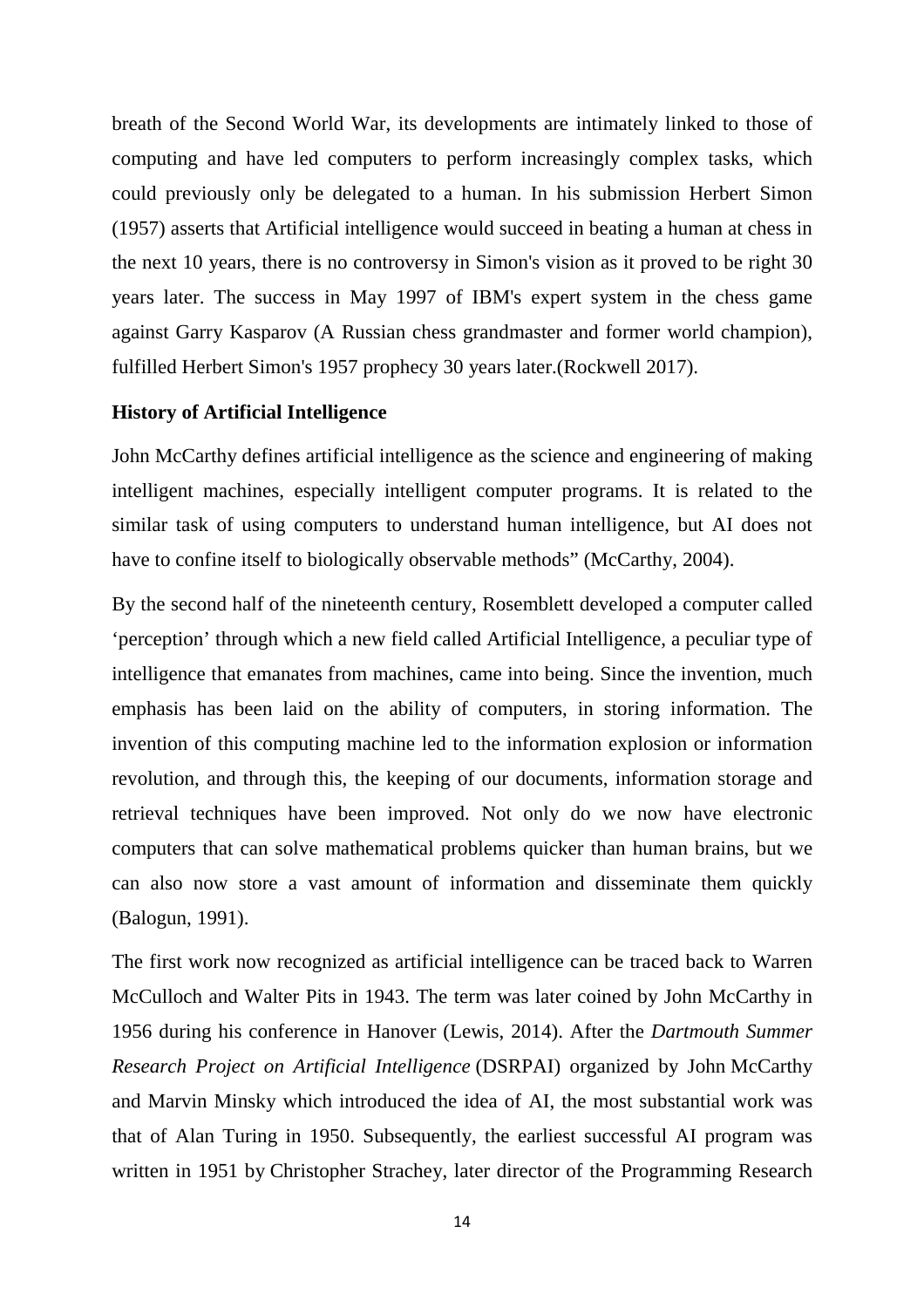Group at the University of Oxford. In 1955, McCarthy developed Lisp, the most popular and still favoured programming language for artificial intelligence research. Then in 1959, Samuel coined the term "machine learning" when speaking about programming a computer to play a game of chess better than the human who wrote its program.

Innovation in the field of artificial intelligence grew rapidly through the 1960s. The creation of new programming languages, robots and automatons, research studies, and films that depicted artificially intelligent beings increased in popularity (Reynoso, 2021). From 1957 to 1974, AI flourished. Computers could store more information and became faster, cheaper, and more accessible. Machine learning algorithms also improved and people got better at knowing which algorithm to apply to their problems. Early demonstrations such as Newell and Simon's *General Problem Solver* and Joseph Weizenbaum's *Eliza* showed promise toward the goals of problem solving and the interpretation of spoken language respectively (*Rockwell, 2017).*

But achieving an artificially intelligent being wasn't so simple. After several reports criticizing progress in AI, government funding and interest in the field dropped off  $- a$ period from 1974–80 that became known as the "AI winter." The field was later revived in the 1980s when the British government started funding it again in part to compete with efforts by the Japanese. The field experienced another major winter from 1987 to 1993, coinciding with the collapse of the market for some of the early general-purpose computers, and reduced government funding.

However, research began to pick up again after that, and in 1997, IBM's Deep Blue became the first computer to beat a chess champion when it defeated Russian grandmaster Garry Kasparov. Among machine learning techniques, deep learning seems the most promising for several applications (including voice or image recognition). In 2003, Geoffrey Hinton (University of Toronto), Yoshua Bengio (University of Montreal), and Yann LeCun (University of New York) decided to start a research program to bring neural networks up to date. Experiments conducted simultaneously at Microsoft, Google, and IBM with the help of the Toronto laboratory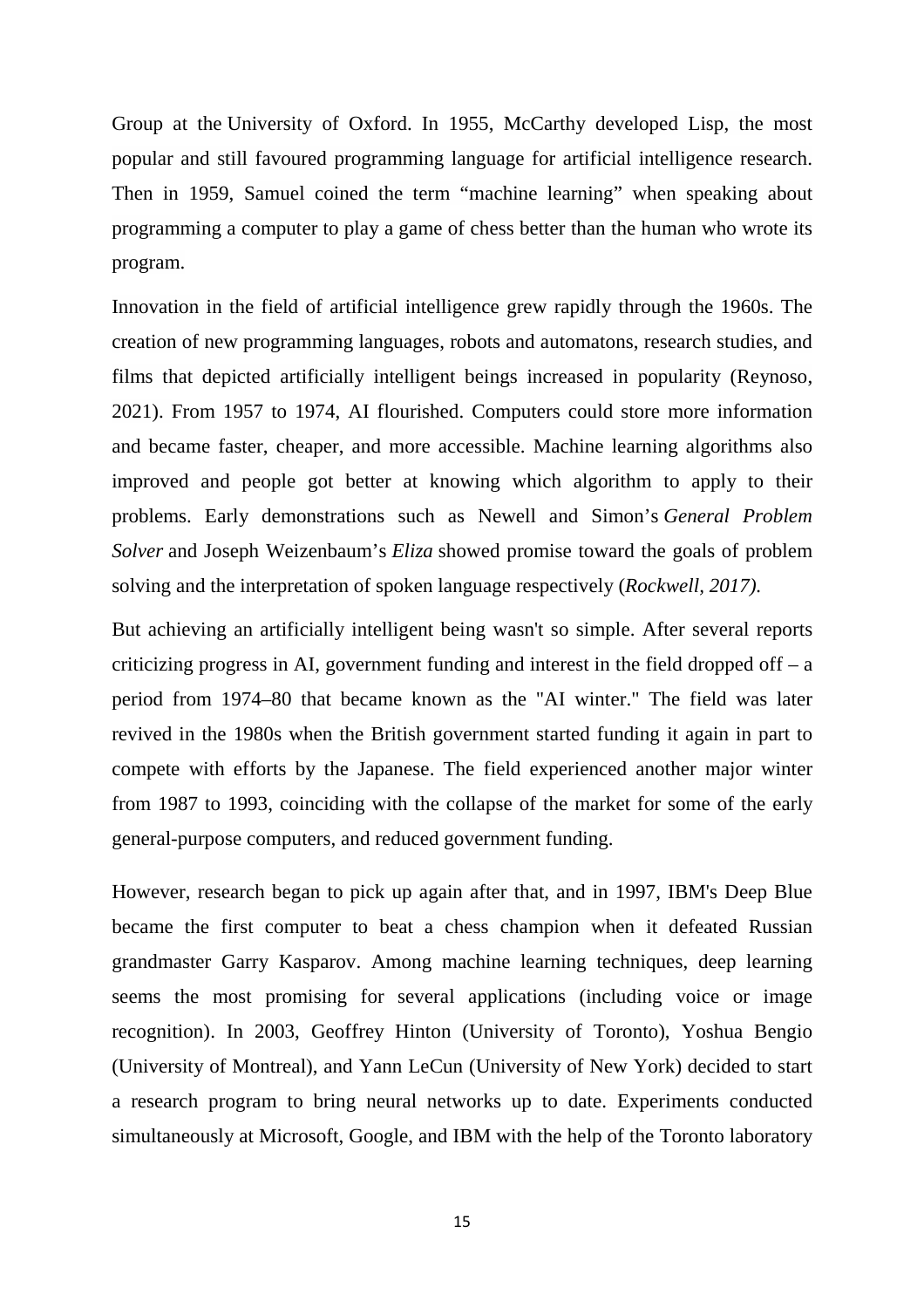in Hinton showed that this type of learning succeeded in halving the error rates for speech recognition (Council of Europe, 2022).

In 2001, Steven Speilberg directed and released a Sci-fi film *A.I. Artificial Intelligence* was released. The movie is set in a futuristic, dystopian society and follows David, an advanced humanoid child that is programmed with anthropomorphic feelings, including the ability to love (Reynoso, 2021). In the same year 2002, Honda released ASIMO, an artificially intelligent humanoid robot. Also, Professor Cynthia Breazeal developed Kismet, a robot that could recognize and simulate emotions with its face.

It was structured like a human face with eyes, lips, eyelids, and eyebrows. Another major Sci-Fi movie was in 2004, the film *I-Robot*, directed by Alex Proyas set in the year 2035, where humanoid robots serve humankind while one individual is vehemently anti-robot, given the outcome of a personal tragedy (determined by a robot. Then in 2011, the computer giant's question-answering system Watson won the quiz show "Jeopardy!" beating reigning champions Brad Rutter and Ken Jennings (Lewis, 2014).Today, a simple search on Google can find millions. Then the discovery of the very high efficiency of computer graphics card processors accelerated the calculation of learning algorithms. This new technological equipment has enabled some significant public successes and has boosted funding: in 2011, Watson, IBM's IA, won the games against 2 Jeopardy champions. In 2012, Google X (Google's search lab) will be able to have an AI recognize cats on a0 video. More than 16,000 processors have been used for this last task, but the potential is extraordinary: a machine learns to distinguish something. In 2016, AlphaGO (Google's AI specialized in Go games) beat the European champion (Fan Hui) and the world champion (Lee Sedol), then herself (AlphaGo Zero).

AI is projected to have a lasting impact on just about every industry imaginable. We're already seeing artificial intelligence in our smart devices; cars, healthcare system and favourite apps, and we'll continue to see its influence permeate deeper into many other industries for the foreseeable future. By 2030, AI will likely no longer be getting adopted with simple scenarios and applications. It will be expected to detect life-

16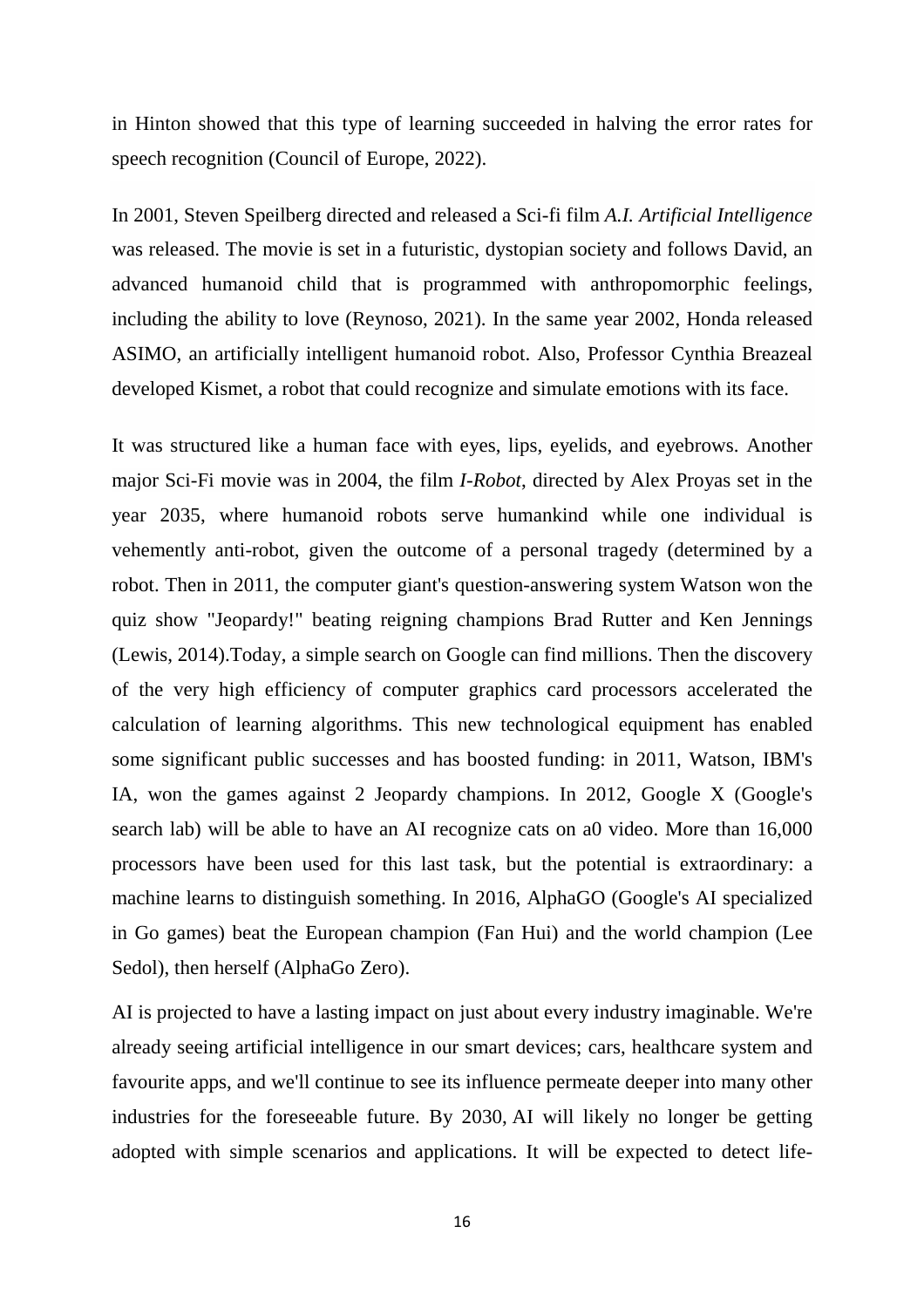threatening diseases in the nascent stage, predict weather conditions of a large area over several months and become a digital collaborator to the human race (Agrawal, 2021).

#### **4.0. Conclusion**

In this unit, we have considered the meaning, history and types of artificial intelligence. In the definition of AI, we have seen that AI refers to a type of intelligence demonstrated by machines. We also observed through history that artificial intelligence as a growing field has developed rapidly over the years and likewise has raised various concerns as it passes through different times and discoveries.

Today, it is no longer a fiction that the impact of science and technology on human innovation has contributed in a larger form to the development of his society. Historical development in science and technology paved the way for the subject matter of this course with emphasis on Cybernetics and Artificial intelligence. Our conclusion in this unit is that science and technology are the basis of any human innovation and more so that human innovations aim towards human happiness and not to mire the society.

#### **5.0. Summary**

This unit has systematically discussed the origin of science and technology as tools in man's hands. The following points were critically elucidated:

- i. The idea of science and the origin of technology.
- ii. The relationship between science and technology.
- iii. Technological development and the history of Artificial intelligence.
- iv. The word AI is used to make reference to Artificial intelligence in its shortened form.
- v. The first work now recognized as artificial intelligence can be traced back to Warren McCulloch and Walter Pits in 1943. The term was later coined by John McCarthy in 1956 during his conference in Dartmouth, Hanover.
- vi. Artificial intelligence was developed out of the need to create intelligent machines that can be used to perform human tasks and assist man in his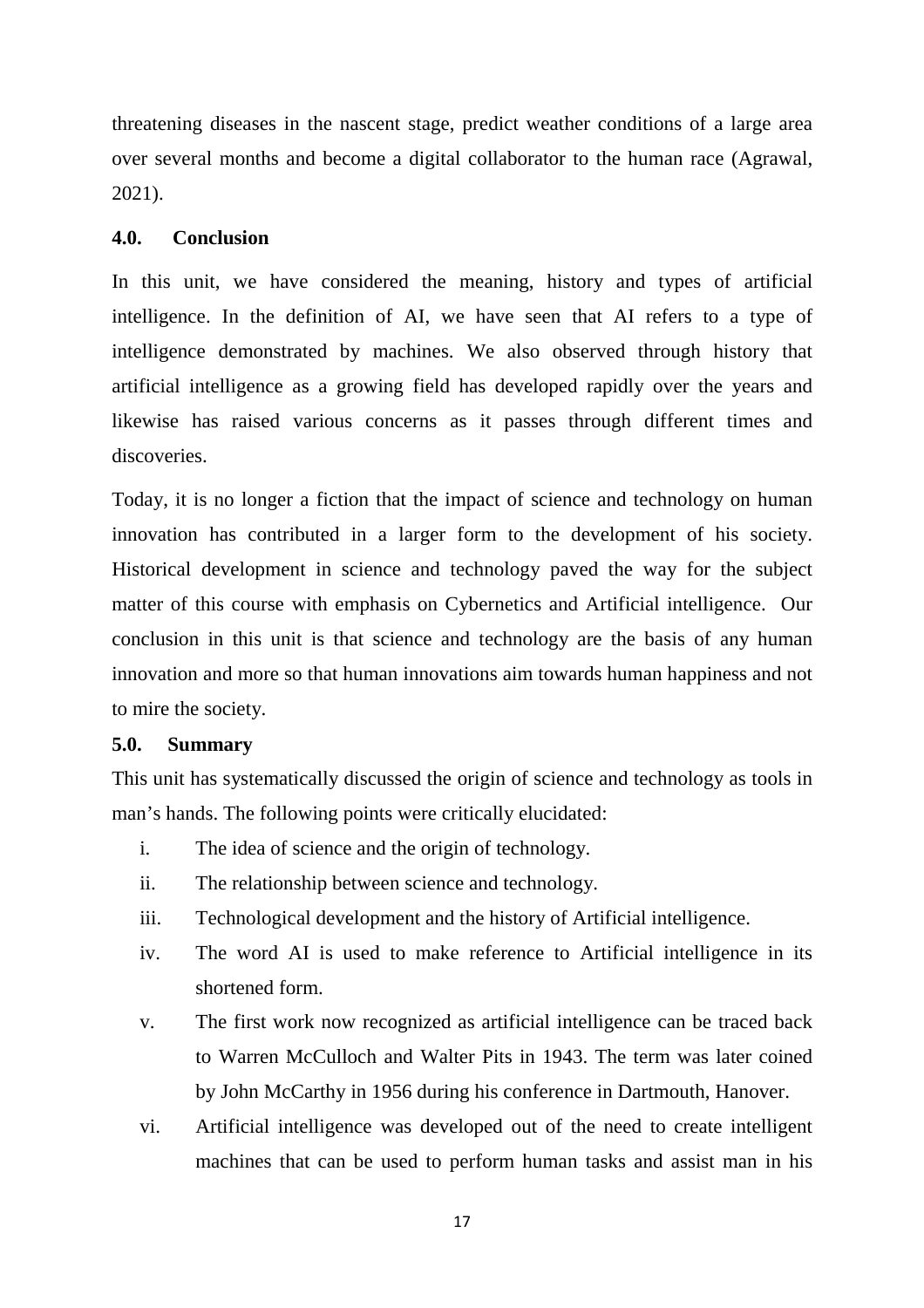daily life. Philosophically, it has progressed further into the field of the Philosophy of Mind and Epistemology; in trying to use machines to store information and arrive at knowledge.

#### **6.0 Self Assessment Exercise**

'Technology is considered as the application of the work of science'. Discuss

## **7.0 Tutor Marked Assignment**

- 1. Which of the following is regarded as the first of all human activity? (a) Science (b) Economic (c) Technology (d) Cultural activity
- 2. **a** is the Latin word for science
- 3. The systematic study for making and doing things is called
- 4. \_\_\_\_\_\_ is a set of sciences, theories and techniques that aims to imitate the

cognitive abilities of a human being.

#### **8.0 References/Further Reading**

- Adiele, C.J (2002), Technology and, Development and productivity": A Holistic Approach, Lagos: Quadro Impression Ltd.
- Agrawal, M., 2021, The Possibilities of AI in 2030: Transformation Across Dimensions, In *Forbes Business Council, https://www.forbes.com/sites/forbesbusinesscouncil/2021/08/23/thepossibilities-of-ai-in-2030-transformation-acrossdimensions/?sh=5ecdbd6b6b67, Retrieved 19th March, 2022.*

Alman David. 1963. Conquest, London;George G and co ltd, p.1.

- Delipetrev, B., Tsinaraki, C. and Kostic, U. 2020. Historical Evolution of Artificial Intelligence, EUR 30221 EN, Publications Office of the European Union, Luxembourg.Doi:10.2760/801580, JRC120469.
- Gowing. 1983.The science, politics and political economy: in information sources in the History of Science and Medicine Pietre Corsi and Paul Weindling (eds) London: the Frascali manual press).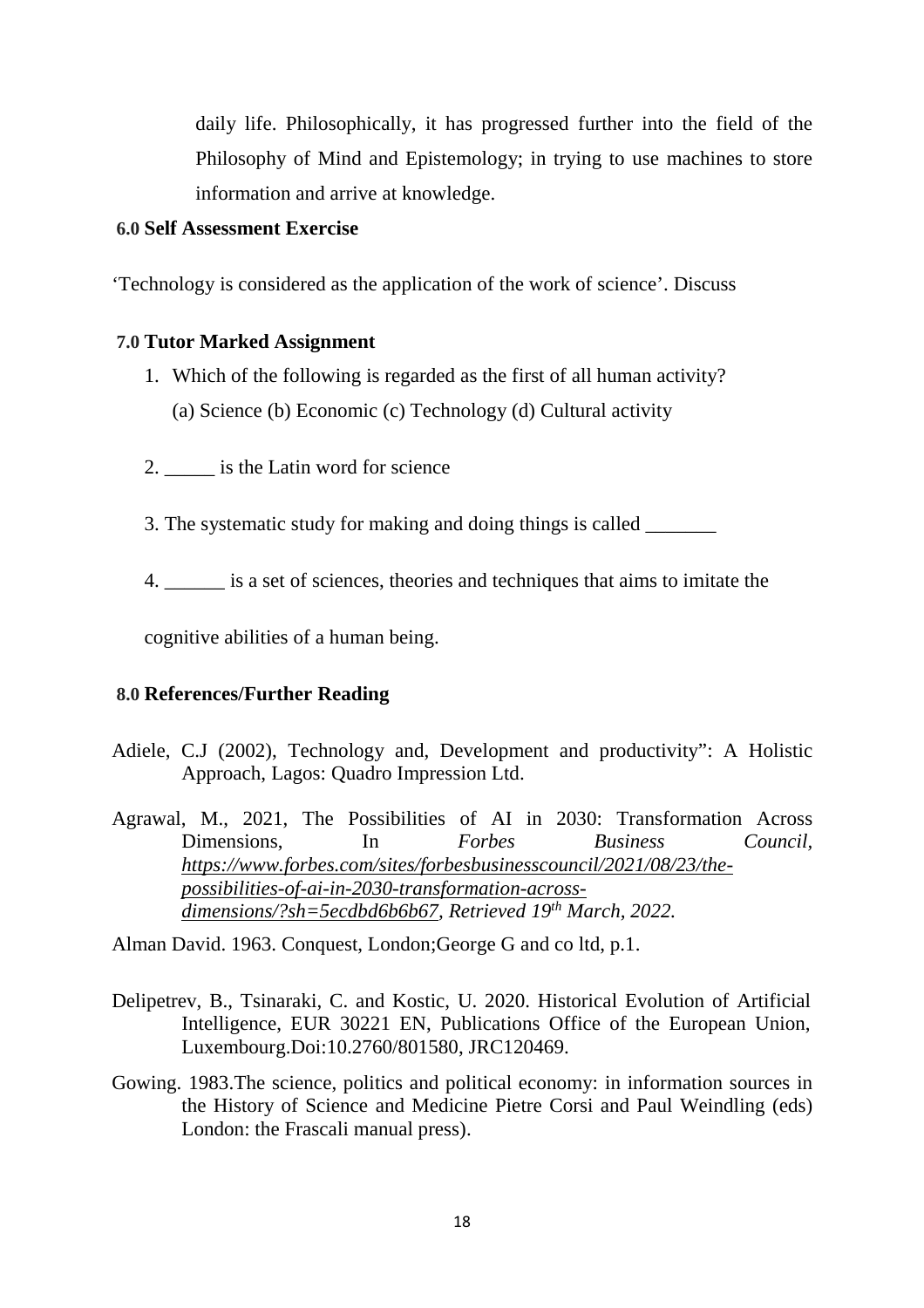- JavaTpoint, 2021, https://www.javatpoint.com/types-of-artificial-intelligence, retrieved 22nd March, 2022.
- Marr, B., 2021, Understanding the Four Types of Artificial Intelligence, https://www.linkedin.com/pulse/understanding-4-types-artificial-intelligenceai-bernard-marr. Retrieved 18<sup>th</sup> March, 2022.
- Lateef, Z., 2021, Types of Artificial Intelligence You Should Know, https://www.edureka.co/blog/types-of-artificial-intelligence/, retrieved 19 March, 2022
- Lewis, T., 2014, A Brief History of Artificial Intelligence, https://www.livescience.com/49007-history-of-artificial-intelligence.html, retrieved 19th March, 2022
- Mabol Olaolu" Technology and Human Happiness: An Evaluation" in Fadahunsi Ayo (ed.) 2003. Philosophy and Technology, Ibadan: Hope publication)
- Morgan Robert et al :1979, science and Technology for development: the role of Us university, New York: Pergamon press).
- Melvine K (1977), Technology, in wWorld Book Encyclopedia vol 7119, Chicago: field enterprises Corp
- Ogbinaka, M.O. 1998. "The Relationship between Science and Technology" in Jim Unah (ed); Philosophy for all Discipline, Lagos: Panaf Press)
- Reynoso, R., 2021, A Complete History of Artificial Intelligence https://www.g2.com/articles/history-of-artificial-intelligence. retrieved 19th March, 2022
- *Rockwell, A., 2017, The history of Artificial Intelligence (Special Edition on Artificial Intelligence*) Harvard https://sitn.hms.harvard.edu/flash/2017/history-artificial-intelligence. *retrieved 19th March, 2022.*
- Smith, T.M. 1967. Technology in New Catholic Encyclopaedia, Washington: Catholic University of America Press).
- Science Focus. 2020. Who Invented Light Bulbs. https://www.sciencefocus.com/science/who-really-invented-the-light-bulb/
- Uduigwowen, A. 1992. Philosophy and Science. Aba: AAU industries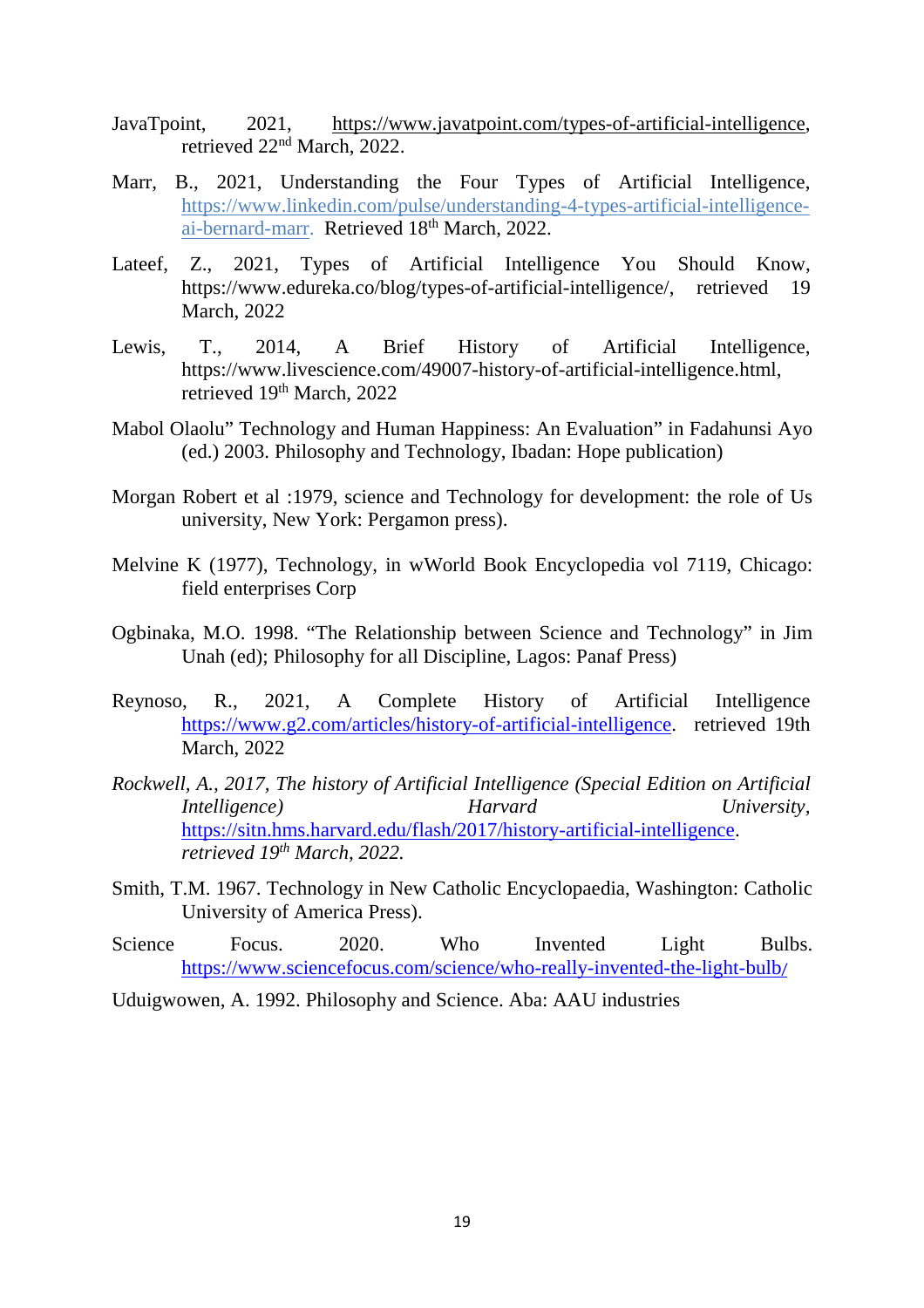#### UNIT 2: **The Nature of Artificial Intelligence**

- 2.0. Intended Learning Outcomes
- 3.0. Main contents
	- 3.1. General Description of Artificial Intelligence
	- 3.2. The relevance of Artificial intelligence on human or natural intelligence
	- 3.3. Benefits of Artificial Intelligence

4.0. Conclusion

5. 0. Summary

- 6.0 . Self Assessment Exercise
- 7.0 Tutor-Marked Assignments
- 8.0 References/Further Reading

#### **1.0. Introduction**

Having posited the argument in our previous unit that the impact of science and technology in human life cannot be underrated, it is pertinent to examine the nature of artificial intelligence being one of the latest inventions of man. The unit shall examine the rationale behind the development of Artificial intelligence and its contribution to human happiness.

#### **2.0. Intended Learning Outcomes**

Towards the end of this unit, the following objectives are expected to be achieved

- i. Understanding the in-depth knowledge of artificial intelligence
- ii. Ability to differentiate between natural and artificial intelligence
- iii. Discuss the rationale for invention of artificial intelligence

**3.0. Main contents** 

**3.1. General Description of Artificial Intelligence** 

20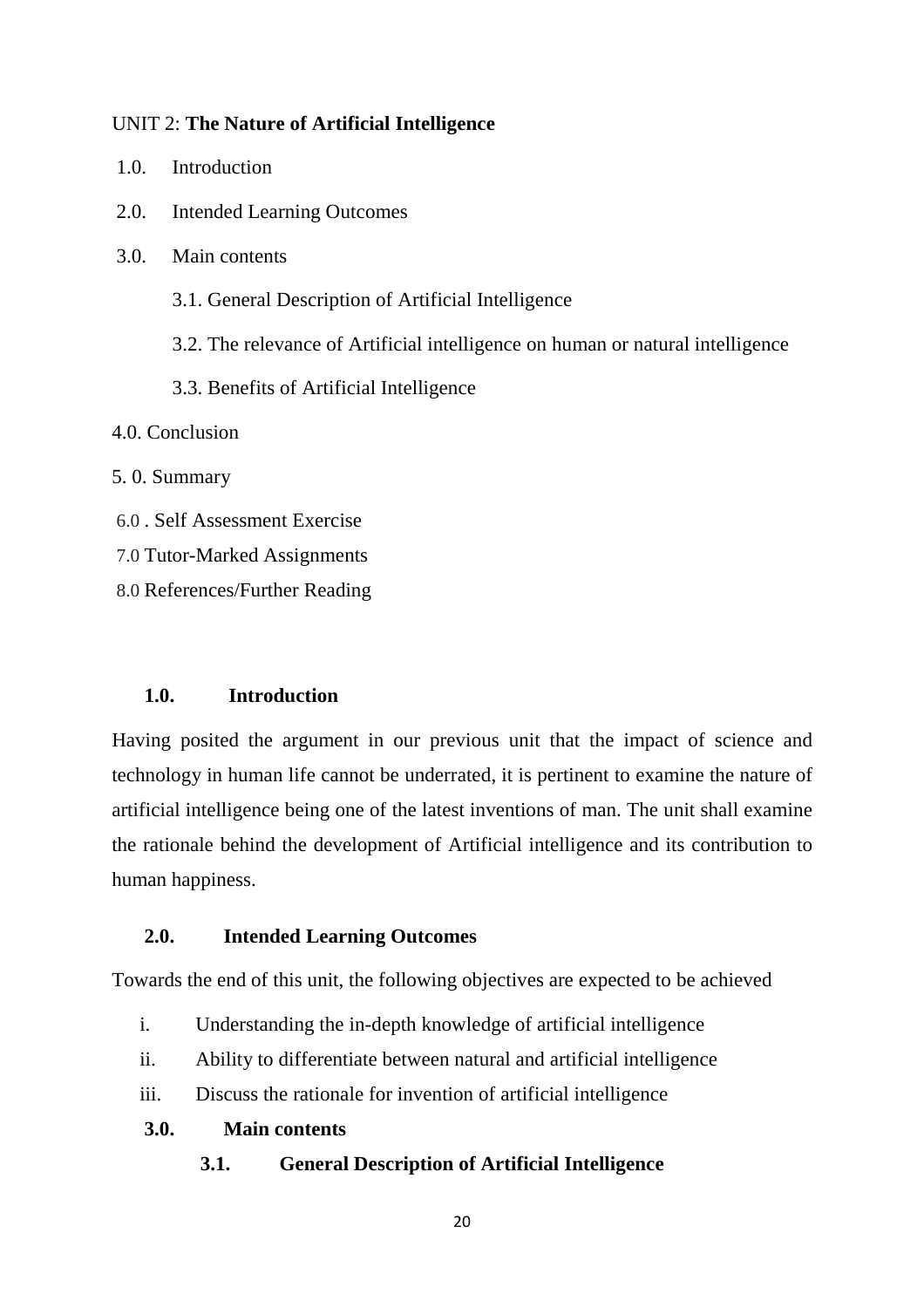A precise definition of Artificial Intelligence has remained a controversial issue among the scholars, in the sense that there is no straight forward definition given on the concept. However, for the purpose of clarification and clarity the term shall be conceptualized in its simplest form. The formation of artificial intelligence is derived from the combination of two words which are "Artificial" and "intelligence". Generally speaking, the word "Artificial" connotes a replica or imitation of something; it is described as human attempt in copying things in its original state but not in absolute perfect state like the real thing. In other words, it could be defined as human intellectual efforts in bring out a replica of thing given by nature. The history of the evolution of human development has moved from different epoch to the other; from Stone Age till jet age. History reflects that from one age to the other, man comes up with one unique thing or the other in an attempt to make his life easier or stress free, man develops tools; create his own world and many more. Thus, the word "artificial" connotes an image or replica of a natural thing according to manmade effort.

On the other hand, "intelligence" is a wider concept that one cannot come up with a straight forward definition. Academically, the word intelligence is derived from the Latin word "intellegere" meaning the acquirement, processing and storage of information (2005). However, in its generic notion, intelligence is that uniqueness that makes man differ from all other living creatures. It is the mental capacity that involves the ability to reason, to plan and to solve problems. Intelligence helps man to comprehend complex ideas, learn quickly and learn from experience. Intelligence can also be described as higher-level abilities, it is the ability to learn, and it is known as emotional knowledge, creativity and adaptation to meet the demands of the environment effectively. Thus, intelligence is a state above normal thinking capacity. According to Baumert (2009), intelligence refers to the relatively decontextualized ability to reason and to address new problems without content-specific knowledge. Wechsler (1958) asserts that intelligence is the global capacity of a person to act purposefully, to think rationally and to deal effectively with his or her environment.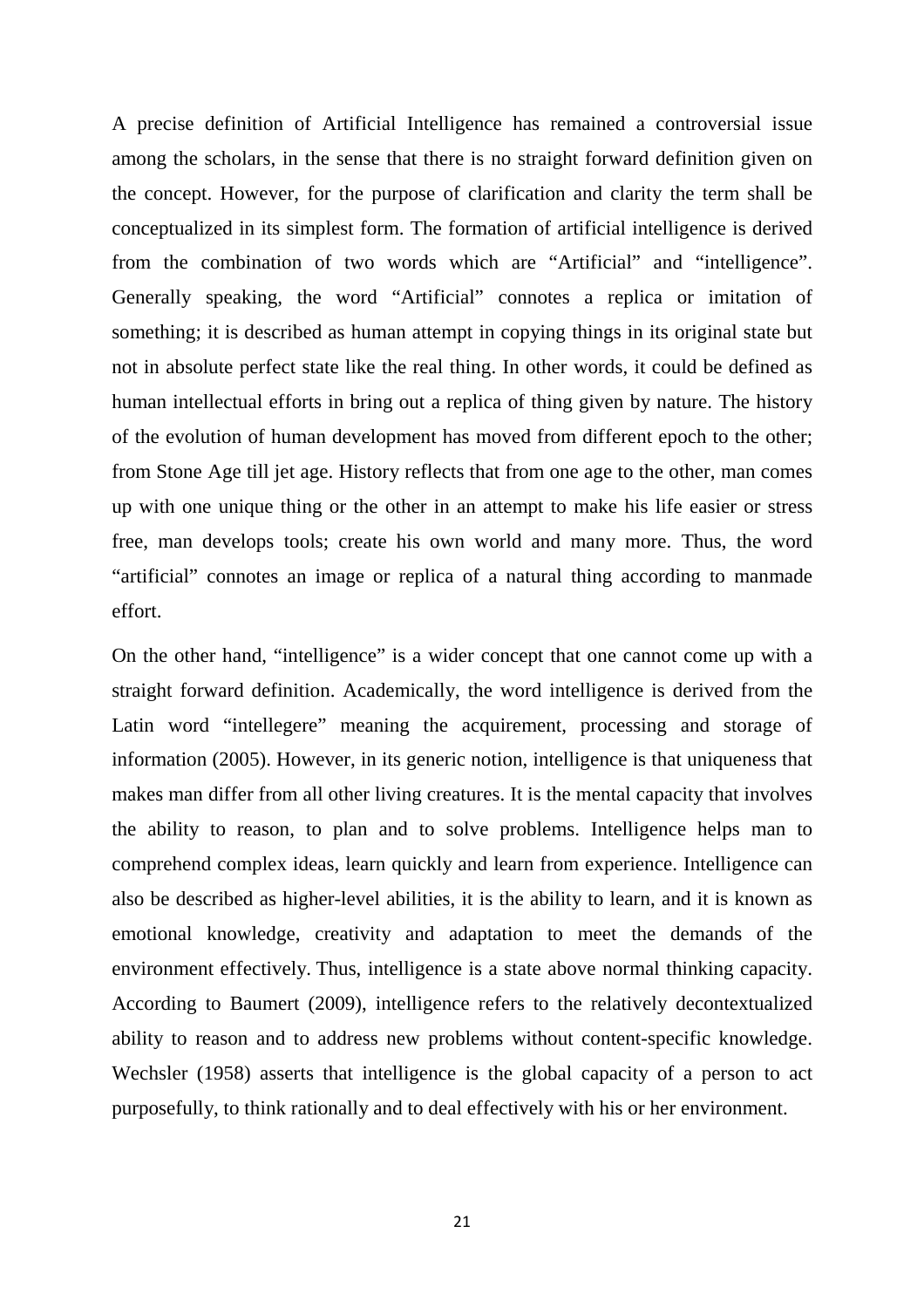Philosophically speaking, the idea of intelligence is traced back to the days of Plato and Aristotle; the two great philosophers who were so much concerned about the source of human knowledge or way of knowing. In his view Plato highlights intelligence as being housed in the soul rather than the body (Blaise 2013), Plato maintains further that intelligence is that which distinguishes the different social classes and is unevenly endowed by God. Asides from Plato and Aristotle other philosophers such as Avicenna, Darwin and Bacon discussed extensively on the controversy about the idea of intelligence.

It is called an artificially intelligent system because it essentially imitates or mimics the way the human mind thinks, responds to and solves problems. This is what makes AI unique. Artificial Intelligence aims at producing a computer that can program itself, that is, a self-programming machine. According to Newell (1990:90), "a system is intelligent to the degree that it approximates a knowledge-level system." The goal of Artificial Intelligence is to embody in a machine a repertoire of intelligent behaviour comparable with human behaviour in similar contexts.

At this juncture, it is very essential to consider some of the rationale for the use of Artificial Intelligence even till the present time despite the fact that Artificial Intelligence is still wrestling with what has come to be called the common-sense knowledge problem. In fact, the representation of knowledge is always a central problem in Artificial Intelligence.

Another reason for the use of Artificial Intelligence is that it has enabled us to acquire knowledge about the world and be able to apply knowledge to problems at any time. For example, through Artificial Intelligence, computers can now solve Mathematical problems faster than the human brain; through expert systems, all the knowledge in a particular field can be stored and then be used in case of emergency in future (Balogun, 1991).

#### **3.1.2. Dimensions of intelligence**

Having conceptualized the two terms understudy in this lecture note, a critical analysis of the combination of the terms is the main focus of our lecture. While the analysis given above indicates that there can be two dimensions of intelligence which are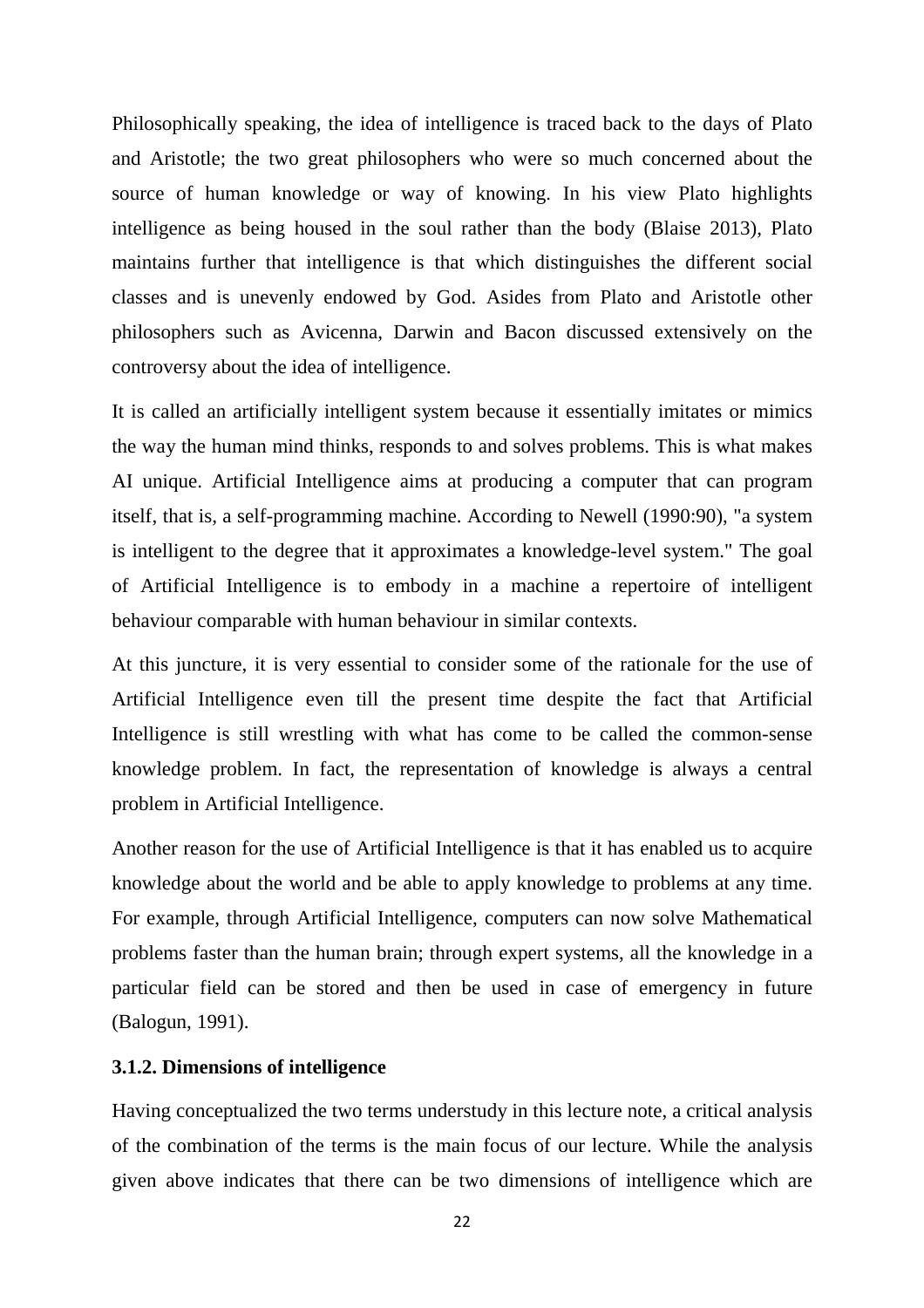natural and artificial intelligence, our main aim in this course is to examine what Artificial intelligence entails.

Artificial intelligence etymologically can be defined as human made intelligence or a machine made by man with the goal of performing the same duty like natural intelligence. It can be defined as human made machine in likeness to human conscious brought into existence from human consciousness. Balogun (2005) in his works asserts that Artificial Intelligence is a sort of intelligence that emanates from machines that are capable of performing intelligent actions like that of human beings. According to McCarthy (2007) artificial intelligence is the science and engineering of making intelligent machines, especially intelligent computer programs.

Artificial intelligence is related to the similar task of using computers to understand human intelligence, but Artificial intelligence does not have to confine itself to methods that are biologically observable. McCarthy's definition on the concept of Artificial intelligence indicates that it is advancement in science or development in genetic engineering. This implies that Artificial intelligence is a theory and development of computer systems that can perform tasks that normally require human intelligence. Speech recognition**,** decision-making**,** visual perception**,** for example, is features of human intelligence that artificial intelligence may possess (Christensson, 2010). At this point, it must be stated clearly that Artificial Intelligence is not the same as computers or any kind of machine, but the intelligence that comes out as a result of the activities of such computers or machines. Thus, one can say that computers, machines and robots are the tools of Artificial Intelligence. From the above definitions, we can deduce some basic facts on the idea of Artificial intelligence which include that it is:

- An intelligent entity created by humans.
- Capable of performing tasks intelligently without being explicitly instructed.
- Capable of thinking and acting rationally and humanely

Generally according to Joseph Weizenbaum (1976), "Artificial Intelligence can be seen as an attempt to build a machine on the model of man, a robot that is to have its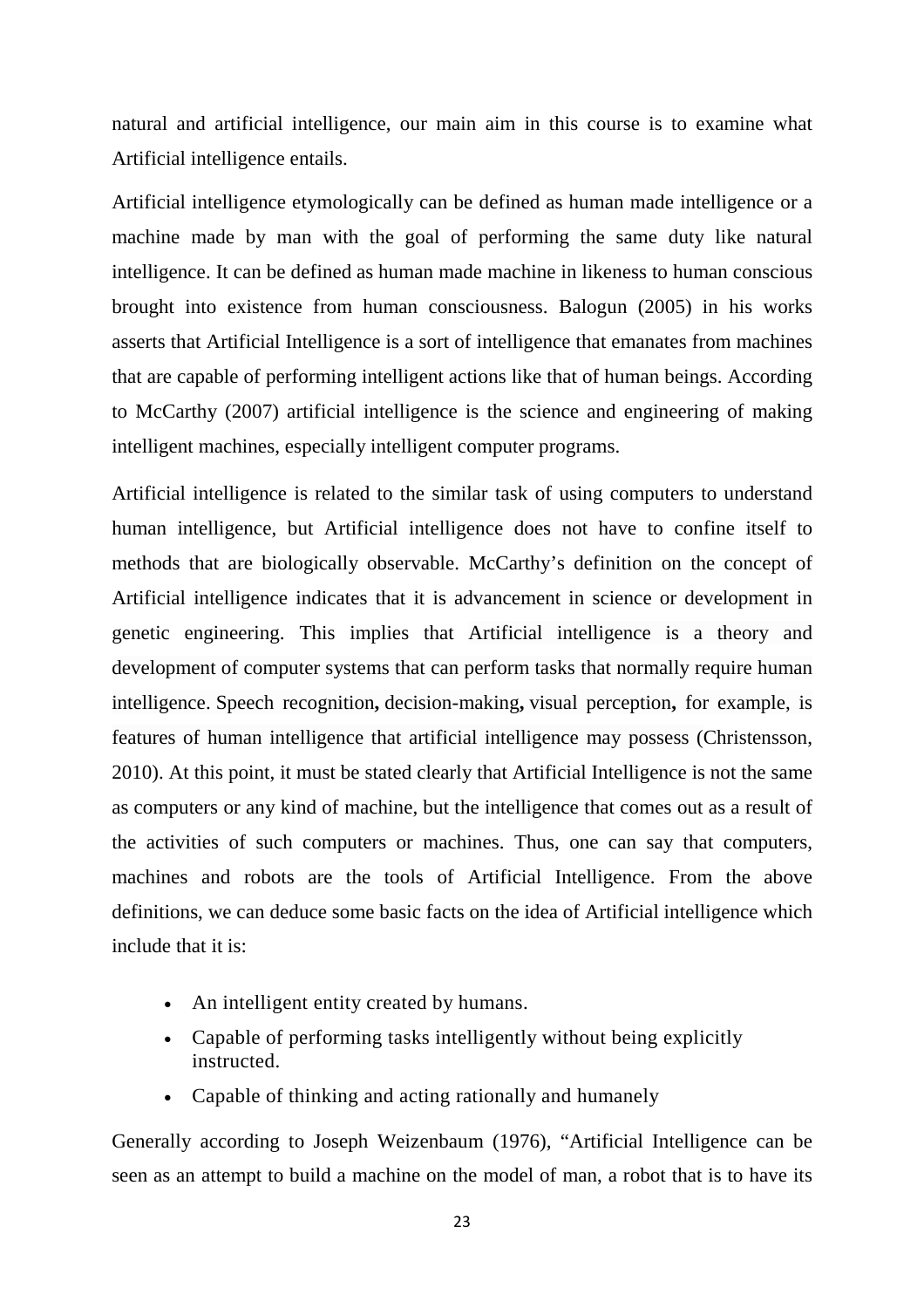childhood, to learn language as a child does, to gain its knowledge of the world by sensing the world through its own organs and ultimately to contemplate the whole domain of human thought.

## 3.1.3. **Types of Artificial Intelligence**

According to different experts in the area of Artificial intelligence, there are varieties of artificial intelligence depending on the particular aspect of relevance of such intelligence to where it will function. There is no consensus on the specific number of the types of artificial intelligence, as it is often characterized as two or seven. Different Artificial Intelligence entities are built for different purposes, and that's how they vary.

However, Artificial intelligence is majorly in most cases classified in two classes or types. Under type one we have the Artificial General Intelligence (Strong AI), Artificial Narrow Intelligence (Weak AI), and Artificial Superintelligence Intelligence. In the type 2; There are four types of artificial intelligence; Reactive Machines, Theory of Mind AI, Limited AI, Self-Aware AI. These categories of AI are referred to more as a philosophy than mere classification.

However, Artificial Intelligence is generally classified into these seven types based on their functioning, there are;

- Artificial Narrow Intelligence (ANI)
- Artificial General Intelligence (AGI)
- Artificial Super Intelligence (ASI)
- Reactive AI
- Limited Memory AI
- Theory of Mind AI
- Self-Aware AI

## **i. Artificial Narrow Intelligence (ANI)**

This form of intelligence is the most common form of Artificial intelligence found in the market places. These Artificial Intelligence systems are designed to solve one single problem and would be able to execute a single task really well. By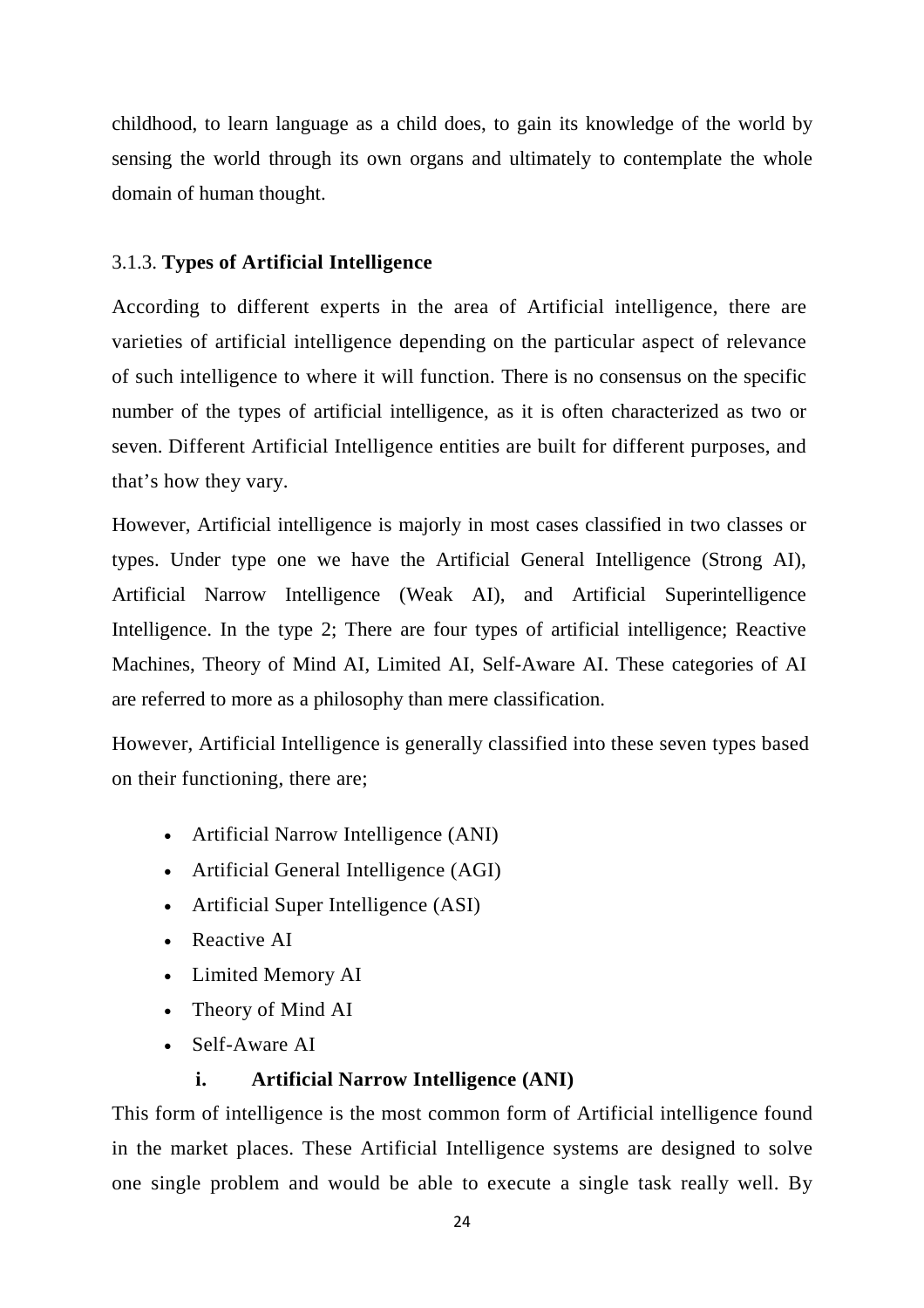definition, Artificial Narrow Intelligence (ANI) has narrow capabilities, like recommending a product for an e-commerce user or predicting the weather. They're able to come close to human functioning in very specific contexts, and even surpass them in many instances, but only excelling in very controlled environments with a limited set of parameters.

#### **ii. Artificial General Intelligence (AGI)**

Artificial General Intelligence on the other side is still a theoretical concept. It is defined as Artificial Intelligence which has a human-level of cognitive function, across a wide variety of domains such as language processing, image processing, computational functioning and reasoning and so on. General AI is a type of intelligence which could perform any intellectual task with efficiency like a human. The idea behind the general AI is to make such a system which could be smarter and think like a human by its own. According to McCarthy, an Artificial General intelligence AGI system would need to comprise of thousands of Artificial Narrow Intelligence systems working in tandem, communicating with each other to mimic human reasoning.

#### **iii. Artificial Super Intelligence (ASI)**

This is the third types of Artificial intelligence, but here Artificial super intelligence ASI is seen almost entering into science-fiction territory here as the logical progression from Artificial General Intelligence AGI. It is noted here that an Artificial Super Intelligence (ASI) system would be able to surpass all human capabilities. This would include decision making, taking rational decisions, and even includes things like making better art and building emotional relationships. The focus of this type of intelligence is that once Artificial General Intelligence is achieved, AI systems would rapidly be able to improve their capabilities and advance into realms that we might not even have dreamed of.

#### **iv. Reactive Artificial Intelligence**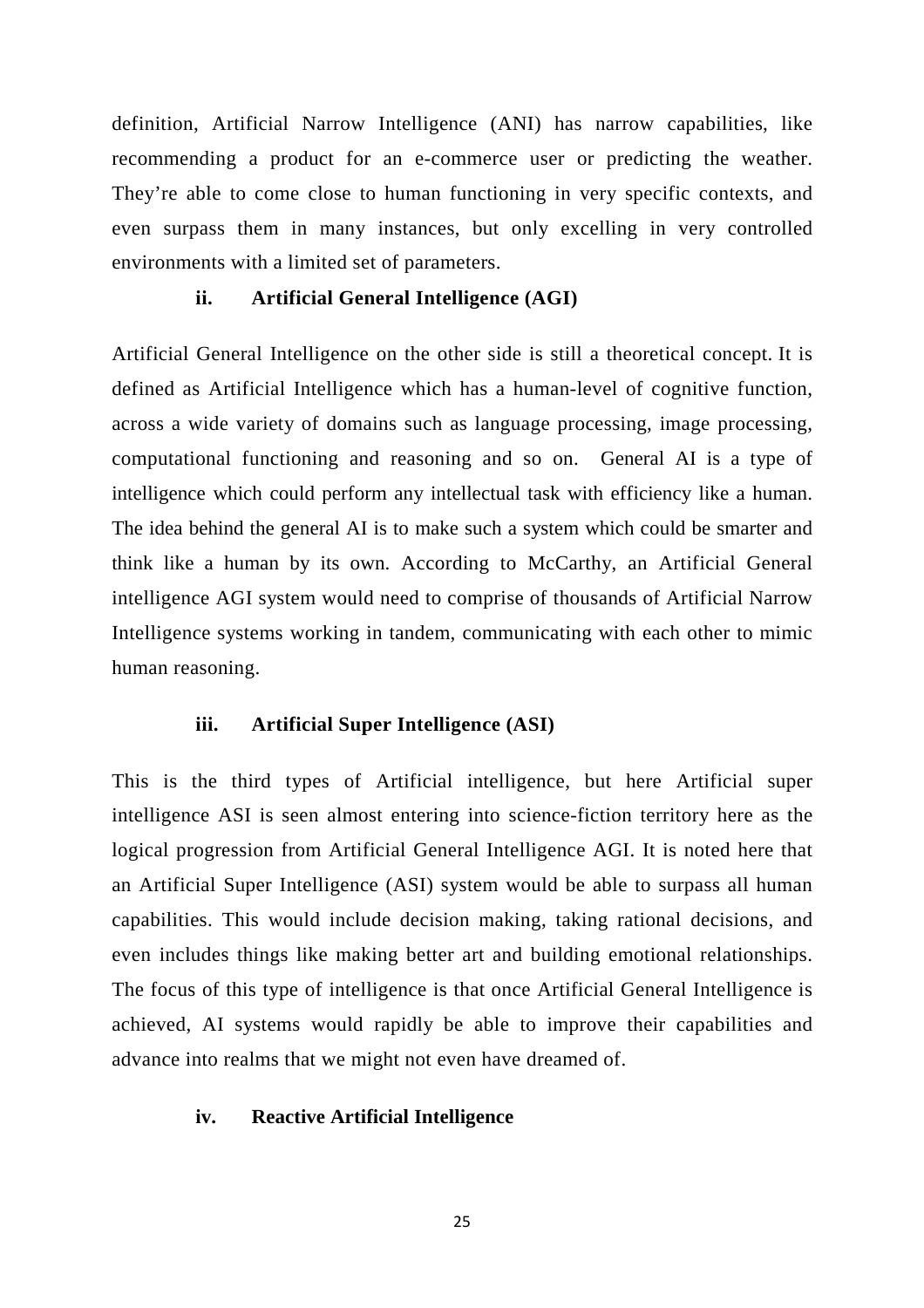According to Bernard Marr, the most basic type of artificial intelligence is reactive AI, which is programmed to provide a predictable output based on the input it receives. Reactive machines always respond to identical situations in the exact same way every time, and they are not able to learn actions or conceive of past or future.

#### **v. Limited Memory Artificial Intelligence**

Limited memory AI learns from the past and builds experiential knowledge by observing actions or data. This type of AI uses historical, observational data in combination with pre-programmed information to make predictions and perform complex classification tasks. It is the most widely-used kind of AI today. For example, autonomous vehicles use limited memory AI to observe other cars' speed and direction, helping them "read the road" and adjust as needed.

#### **vi. Theory of Mind Artificial Intelligence**

Theory of Mind AI should understand the human emotions, people, beliefs, and be able to interact socially like humans. This type of AI machines is still not developed, but researchers are making lots of efforts and improvement for developing such AI machines. With this type of AI, machines will acquire true decision-making capabilities that are similar to humans. Machines with theory of mind AI will be able to understand and remember emotions, then adjust behaviour based on those emotions as they interact with people.

#### **vii. Self-Aware Artificial Intelligence**

Lastly, the most advanced type of artificial intelligence is self-aware AI. When machines can be aware of their own emotions, as well as the emotions of others around them, they will have a level of consciousness and intelligence similar to human beings. This type of AI will have desires, needs, and emotions as well. Machines with this type of AI will be self-aware of their internal emotions and mental states.

#### **3.1.4. The Relevance of Artificial Intelligence on Human or Natural Intelligence**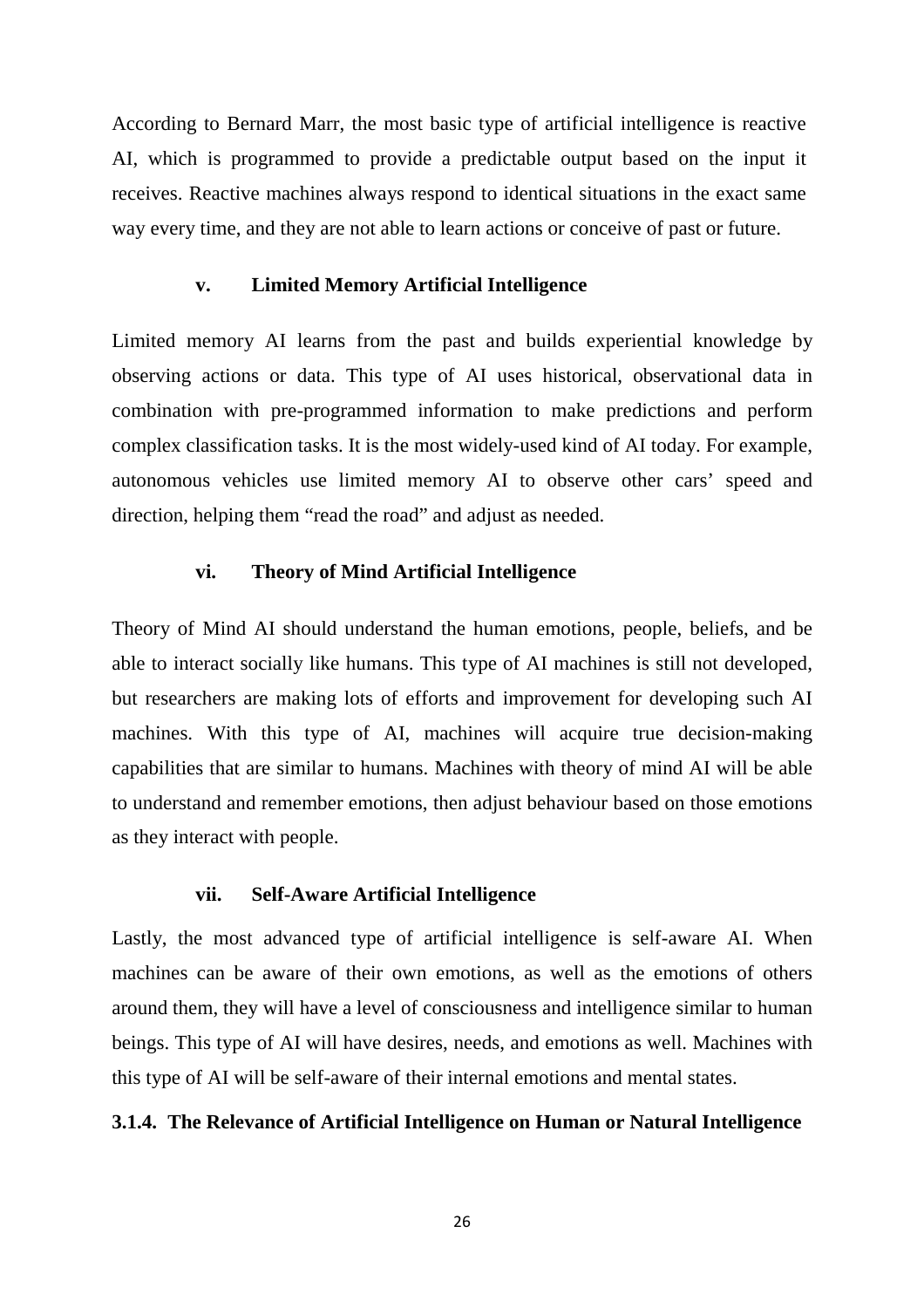The quest for the relevance of Artificial intelligence on human intelligence has becomes a serious issue in the field of philosophy. This has prompted many philosophers to ask a fundamental question of whether man can be equated to machine. The ultimate effort of Artificial intelligence is to make computer programs that can solve problems and achieve goals in the world as well as humans. This implies that the matter of Artificial Intelligence can be divided into four categories, namely: perception, problem solving, natural language understanding and learning. However, many people involved in particular research areas are much less ambitious to this task. In Alan Turing's 1950 article titled "Computing Machinery and Intelligence" he discussed conditions for considering a machine to be intelligent. He argued that if the machine could successfully pretend to be human to a knowledgeable observer, then you certainly should consider it intelligent.

This test would satisfy most people but not all philosophers. The observer could interact with the machine and a human by teletype (to avoid requiring that the machine imitate the appearance or voice of the person), and the human would try to persuade the observer that it was human and the machine would try to fool the observer. The Turing test is a one-sided test. A machine that passes the test should certainly be considered intelligent, but a machine could still be considered intelligent without knowing enough about humans to imitate a human. Daniel Dennett's book "Brain children" has an excellent discussion on various partial Turing tests that have been implemented, i.e. with restrictions on the observer's knowledge of AI and the subject matter of questioning. It turns out that some people are easily led into believing that a rather dumb program is intelligent (Dennett, 1998).

In quest for the relevance of Artificial intelligence on human intelligence some philosophers such as John Searle argues that the idea of a non-biological machine being intelligent is incoherent, while Hubert Dreyfus (1999) says that Artificial Intelligence is impossible. More so, the computer scientist Joseph Weizenbaum (1976) says the idea is obscene, anti-human and immoral. Various people have said that since artificial intelligence hasn't reached human level by now, it must be impossible, thus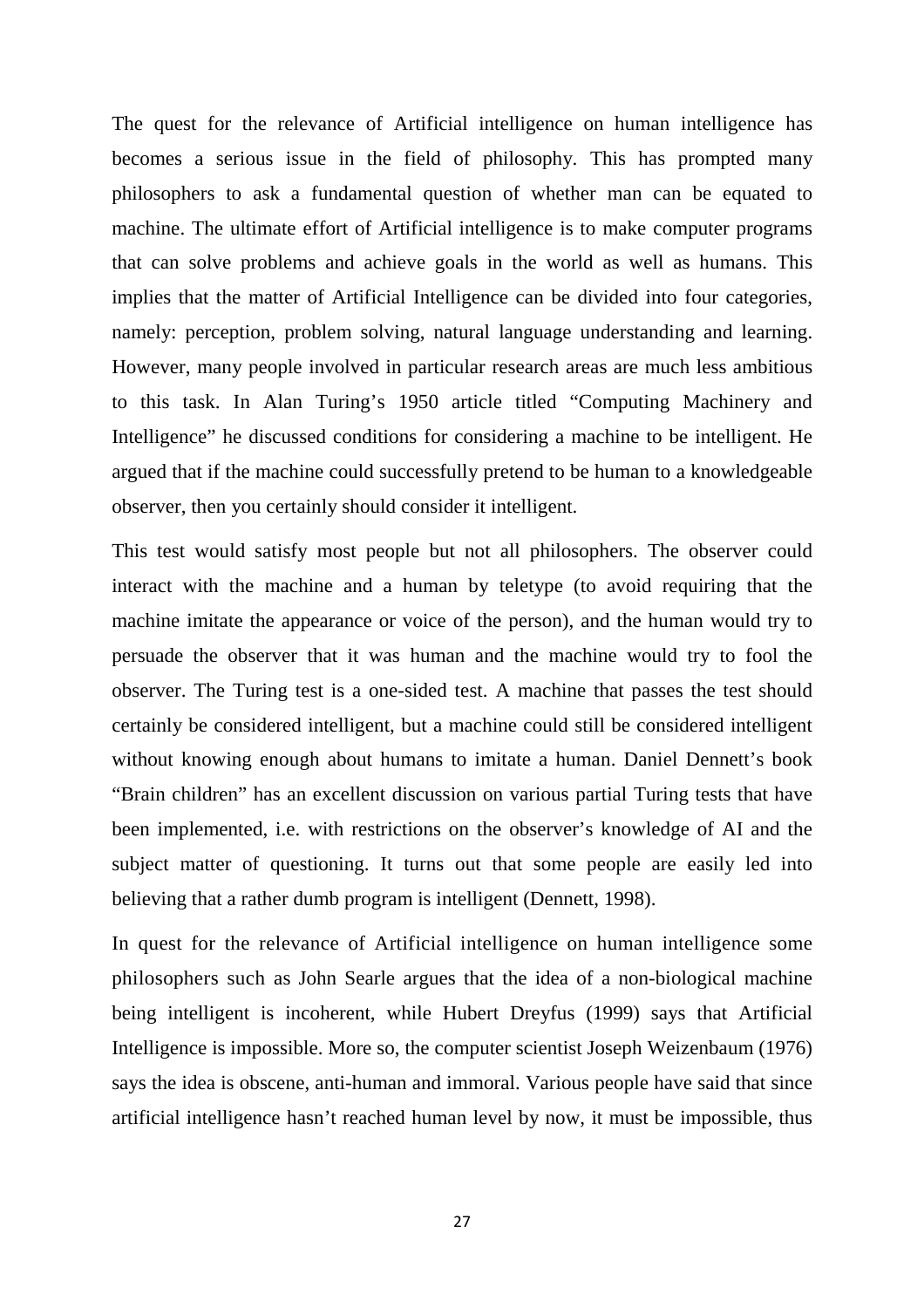it is irrelevant. The above assertion cannot justify the irrelevance of Artificial intelligence in totally. There are some relevancies that can be deduced from it The purpose of Artificial Intelligence is to aid human capabilities and help us make advanced decisions with far-reaching consequences. That's the answer from a technical standpoint. From a philosophical perspective, Artificial Intelligence has the potential to help humans live more meaningful lives devoid of hard labour, and help manage the complex web of interconnected individuals, companies, states and nations to function in a manner that's beneficial to all of humanity. Currently, the purpose of Artificial Intelligence is shared by all the different tools and techniques that we've invented over the past thousand years – to simplify human effort, and to help us make better decisions. Artificial Intelligence has also been touted as our final Invention, a creation that would invent ground-breaking tools and services that would exponentially change how we lead our lives, by hopefully removing strife, inequality and human suffering. That's all in the far future though – we're still a long way from those kinds of outcomes. Currently, Artificial Intelligence is being used mostly by companies to improve their process efficiencies, automate resource-heavy tasks, and to make business predictions based on hard data rather than gut feelings. As all technology that has come before this, the research and development costs need to be subsidized by corporations and government agencies before it becomes accessible to the everyday laymen.

#### 3.3. **Benefits of Artificial Intelligence**

There's no doubt in the fact that technology has made our life better. There is no human being on earth in this contemporary time that will deny the usefulness of technology in his life. From music recommendations, map directions, mobile banking to fraud prevention, Artificial Intelligence and other technologies has taken over. There's a fine line between advancement and destruction of artificial intelligence. There are always two sides to a coin, and that is the case with Artificial Intelligence (AI) as well. Let us take a look at some advantages of Artificial Intelligence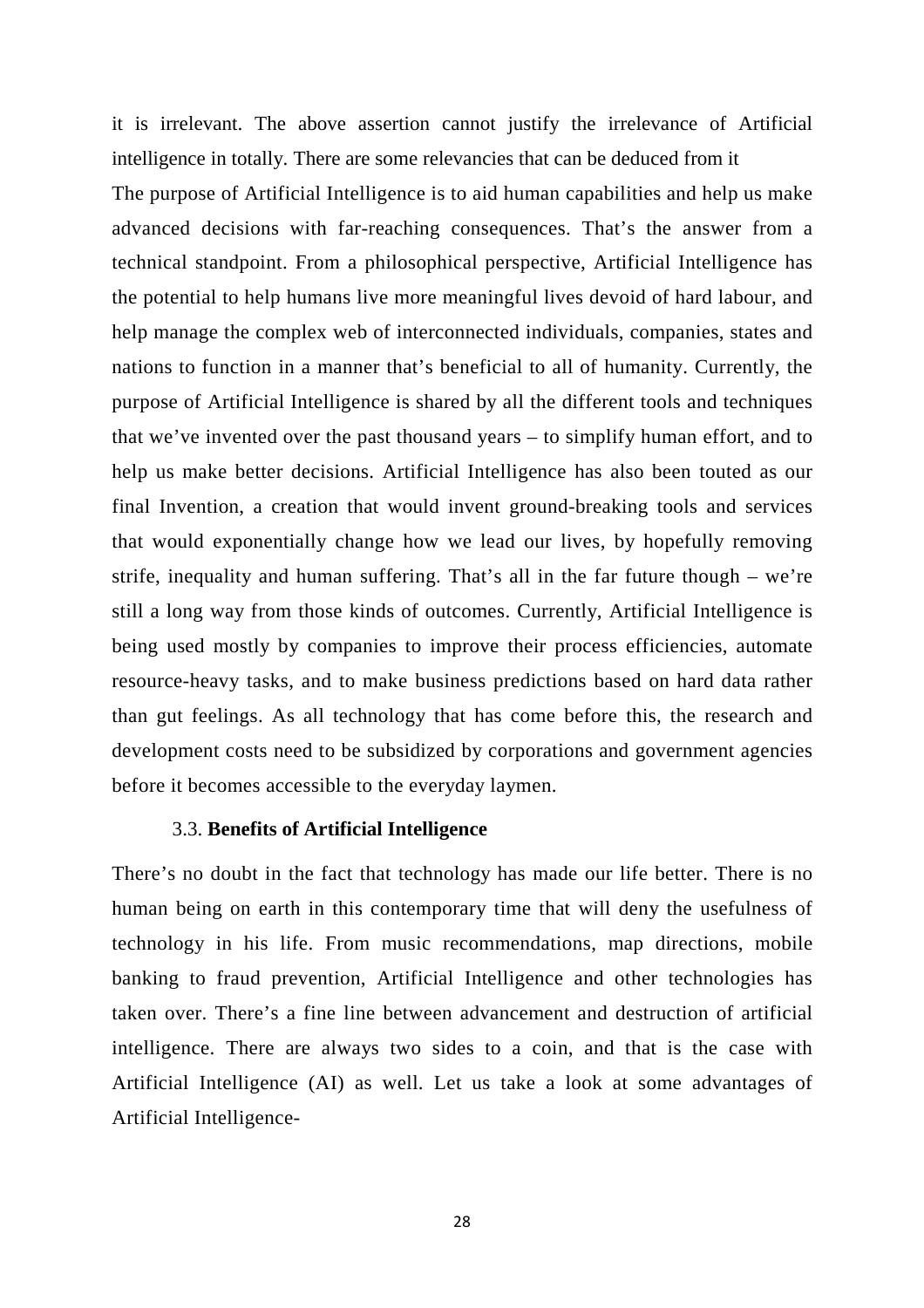Among the various problems that man encounter on his daily activities include the problem of forgetfulness; man forgets things quickly because he learns new idea on daily basis, but Artificial intelligence cannot forget but rather store information accurately. Although consciousness of man makes him a distinct being among others, his abilities to recollect everything he learnt is really having negative influence on his existence, Artificial intelligence to a larger extent has replace the effect of forgetfulness imbibed in man, today artificial intelligence serves as backed up for human intelligence. In the area of storing information, the artificial intelligence is helping so much that the whole knowledge system has been changed. The knowledge representation generated by Artificial Intelligence has brought a crisis and that is the fact that machines are now being taken as more reliable in our quest for knowledge than human beings. Herbert Simon puts it better:

> It is not my aim to surprise or shock you… but the simplest way I can summarize it is to say that there are now in the world machines that think, that learn, and that create. Moreover, their abilities to do these things are going to increase rapidly in a feasible future, the range of problem they can handle will be co-extensive with the range to which human has been applied (Simon: 1958)

Artificial intelligence has helped in the area of symbolic logic. There is need for symbolic representation, especially in the area of Logic and Mathematics. This type of symbolic representation, which is mostly profound in Mathematics and Logic, has been foreseen by philosophers like Pythagoras and Plato, "when they argued that mathematics constituted not only the route to trustworthy knowledge but reality itself" (Anyanwu 1982).

Balogun (1991) also argued that everything, including instructions, could be encoded into symbols and numbers. With the growing complexity of Mathematical problems and the use of symbols and numbers in giving instructions, especially in the military and in some offices in this modern time, there is a need to develop some intelligent machines that are capable of solving such mathematical problems faster than the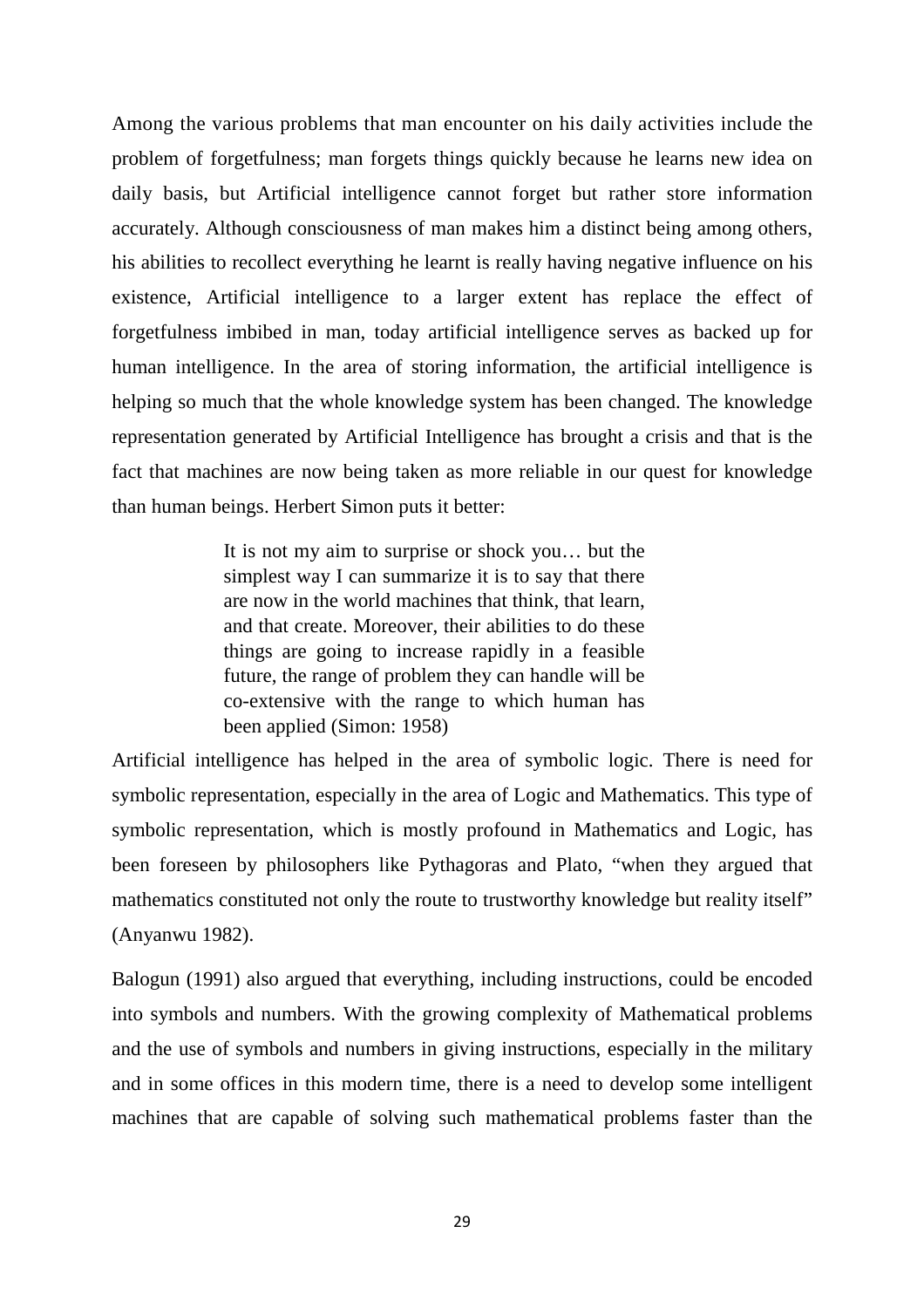human brain; solve them and reproduce them at the appropriate time; and give instructions through symbols even when men are not around.

Aside the above, other advantages of artificial intelligence can be summarized as:

- Reduction in human error
- Helps in repetitive work
- Digital assistance
- Faster decisions
- Rational Decision Maker
- Medical applications
- Improves Security
- Efficient Communication

## **4. Conclusion**

Having understudied the nature of artificial intelligence in this unit, it should be concluded that the main purpose is not to replace man with machine, relatively Artificial Intelligence aims at producing a computer that can program itself, that is, a self-programming machine. The subject matter of Artificial Intelligence can be divided into four categories, namely: perception, problem solving, natural language understanding and learning. Artificial Intelligence also tends to produce a super brain in computers that must have sophisticated language ability and must be able to translate from one spoken language to another and must be able to infer meaning in order to understand human commands.

#### **5.0. Summary**

In this study unit, an attempt has been made towards conceptualizing the idea of artificial intelligence, here we assert that artificial intelligence is a sort of intelligence that emanates from machines that are capable of performing intelligent actions like that of human beings. We also made it clear that Artificial Intelligence is not the same as computers or any kind of machine, but the intelligence that comes out as a result of the activities of such computers or machines. In furtherance to the nature of Artificial intelligence we tried to identified types of intelligence, and finally the benefits of artificial intelligence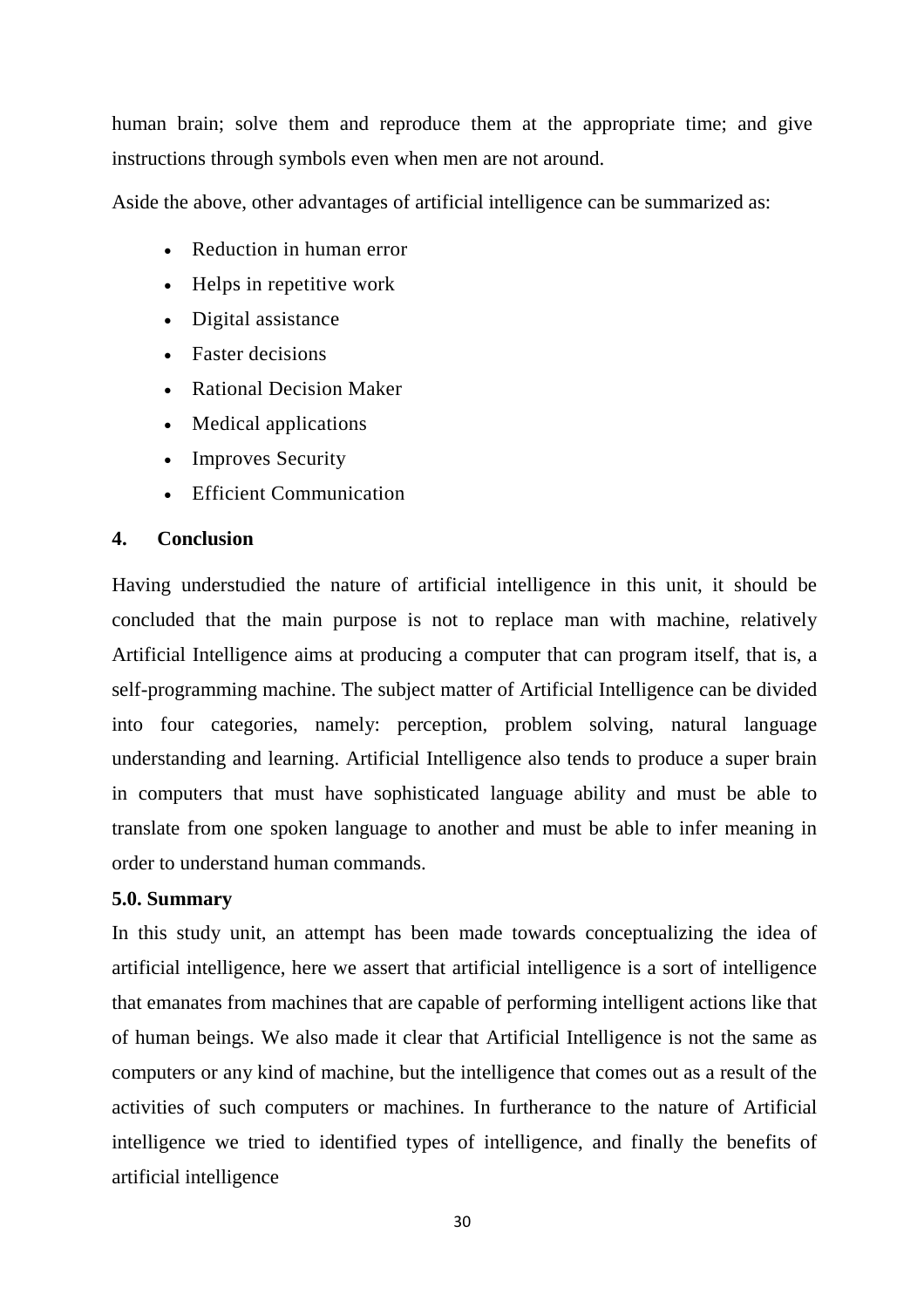## **6.0. Self Assessment Exercise**

- 1. Why would you consider computer as an artificial intelligence?
- 2. Identify some of the disadvantages of Artificial intelligence
- 3. What are the similarities between human intelligence and artificial intelligence?

## **7.0. Tutor Marked Assignment**

- 1. \_\_\_\_\_\_\_\_ aims at producing a computer that can program itself, that is, a selfprogramming machine.
- 2. The science and engineering of making intelligent machines, especially intelligent computer programs is known as (a) Tech (b) AI (c)Scientific (Programming)
- 3. \_\_\_\_\_\_ is the form of intelligence that is the most common form of Artificial intelligence found in the market places.
- 4. The ultimate effort of Artificial intelligence is to make computer programs that can solve problems and achieve goals in the world as well as humans. TRUE or FALSE
- 5. Which of the following is NOT an advantage of AI Reduction in human error (a) Helps in repetitive work (b) Digital assistance (c)Self programming process (d) Rational Decision Maker

## **8.0 References**

- Anyanwu, K.C. 1982. "The role of language in perception and cognition", in *Uche: Journal of the Department of Philosophy,* University of Nigeria, Nsukka, vol. 6.
- Baumert, et al,. 2009.International Encyclopaedia of the Social &Behavioural Science, second edition.
- Blaise, Pascal. 2013.The Biography channel website, retrieved, 15 February,2022, http://www.biography.com/people/Plato

Christensson, P. 2010. December 1). *Artificial Intelligence Definition*. https://techterms.com. Retrieved 2022, Mar 7, from

Cowan, Jack D. and Shap, David H. "Neural nets and Artificial Intelligence", *Daodalus: Journal of the American Academy of Arts and Science,* vol. 117, no. 1, 1988, p. 113.

Herbert Simon and Allan Newel, "Heuristic Problem Solving: The next Advance" *Operation Research,* vol. 6, 1958, p. 6.

Simon, A., "The shape of automation" (1966) in Z.W. Pylyshn (ed.) *Perspectives on the Computer Revolution* (Englewood Cliffs: Parentice Hall, 1970), p. 10.

Tatum, M, 2012, What is Machine Perception? https://www.easytechjunkie.com/whatis-machine-perception.htm. Retrieved 20<sup>th</sup> March, 2022.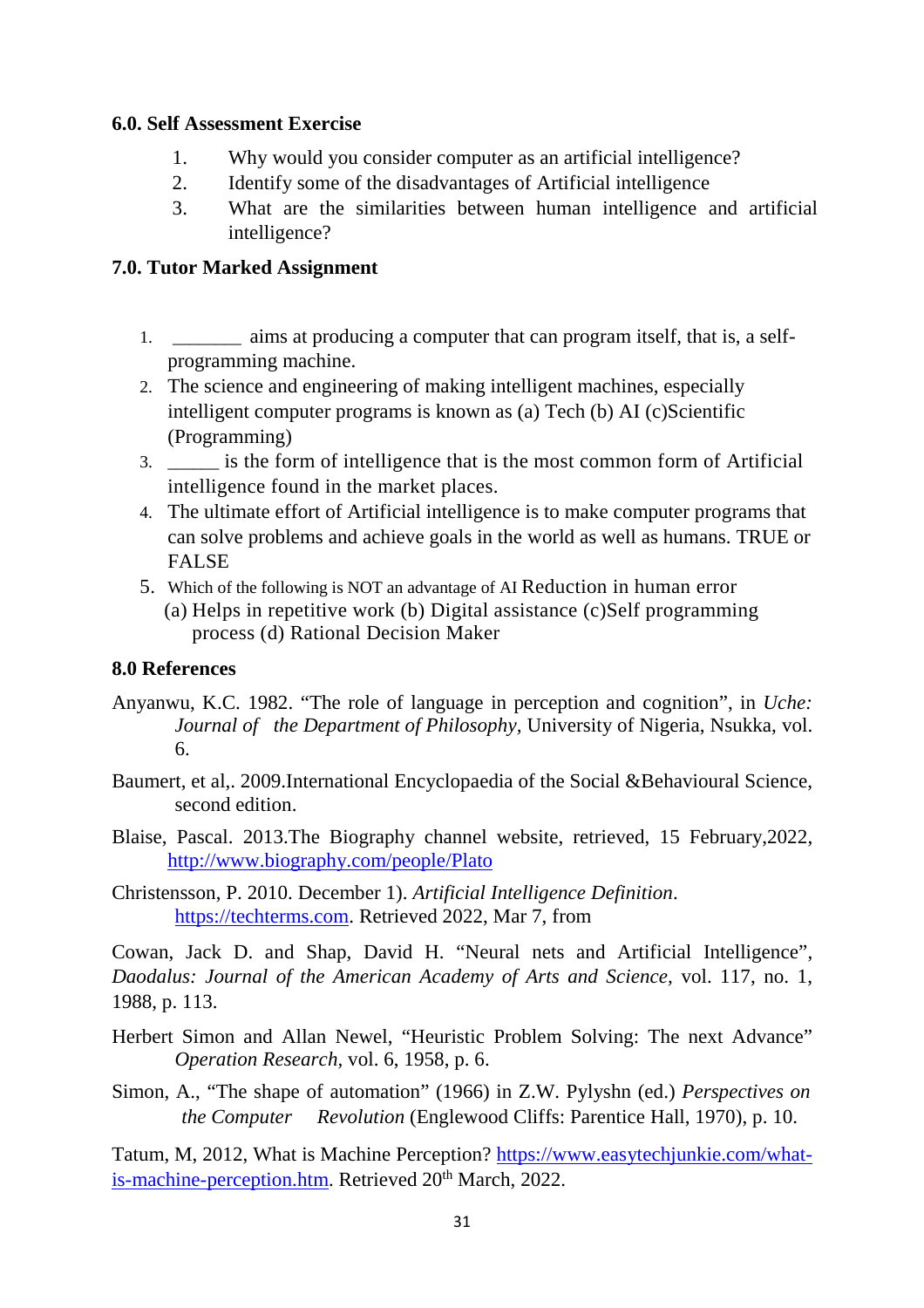Thailappan, D., 2021. An Introduction to Problem-solving Using Search Algorithms for Beginners.

- Weizenbaum, J. 1976.*Computer Power and Human Reason.* San Francisco: W. H. Freeman.
- Wechsler, D.1958. The making of intelligence" in Sternberg, Robert, J. (1986), intelligence Applied Understanding and Increasing your intelligence skills, Florida: Harcourt Brace Jovanovich.
- Wilma, C. M. 2005.Encyclopaedia of Social Measurement.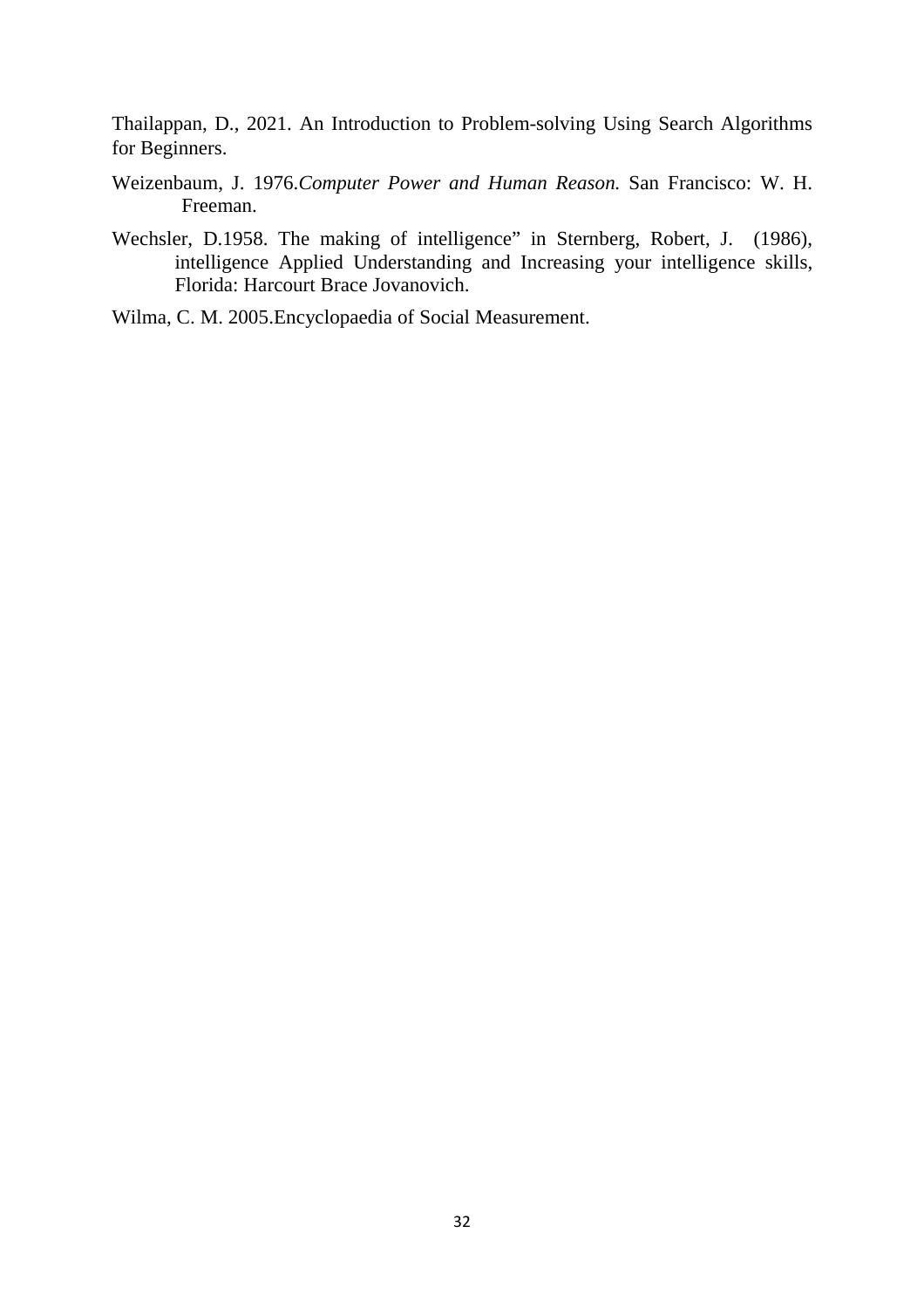## **UNIT 3: THE SUBJECT MATTER OF ARTIFICIAL INTELLIGENCE (A.I.) 1**

- 1.0. Introduction 2.0. Intended Learning Outcome 3.0. Main contents 3.1 Intelligent Machines and Perception 3.2. Intelligent Machines and Problem Solving 4.0. Conclusion 5.0. Summary 6.0. Self Assessment Exercise 7.0 Tutor marking scheme
- 8.0. Reference

#### 1.0. **Introduction**

Our previous unit critically discussed the nature and advantages of artificial intelligence in the lives of humans. The implication of this is that there is no doubt in saying; research on further development regarding artificial intelligence has come to stay. Not only that, it has really helped man to re-discover himself as a conscious being with unique attitude but also brought a breakthrough in the field of science and technology. However, having understudied the nature of artificial intelligence, we still need some clarification on the subject matter and that has to do with the subject matter of artificial intelligence itself. In doing that there is need for further clarification between intelligence machine and perception, can machine see things in like way with human intelligence? Can a machine think on its own? In other words, can intelligence machine portray its own knowledge? These and many more shall be the focus of this unit.

#### 4.1.4. 0. **Intended Learning Outcome**

Towards the end of this study unit, learners in this field of study should be able to:

- i. Understand and explain the concept of perception in detail
- ii. Differentiate between human perception and intelligence machine perception
- iii. Differentiate between the problem-solving method in intelligence machine and human method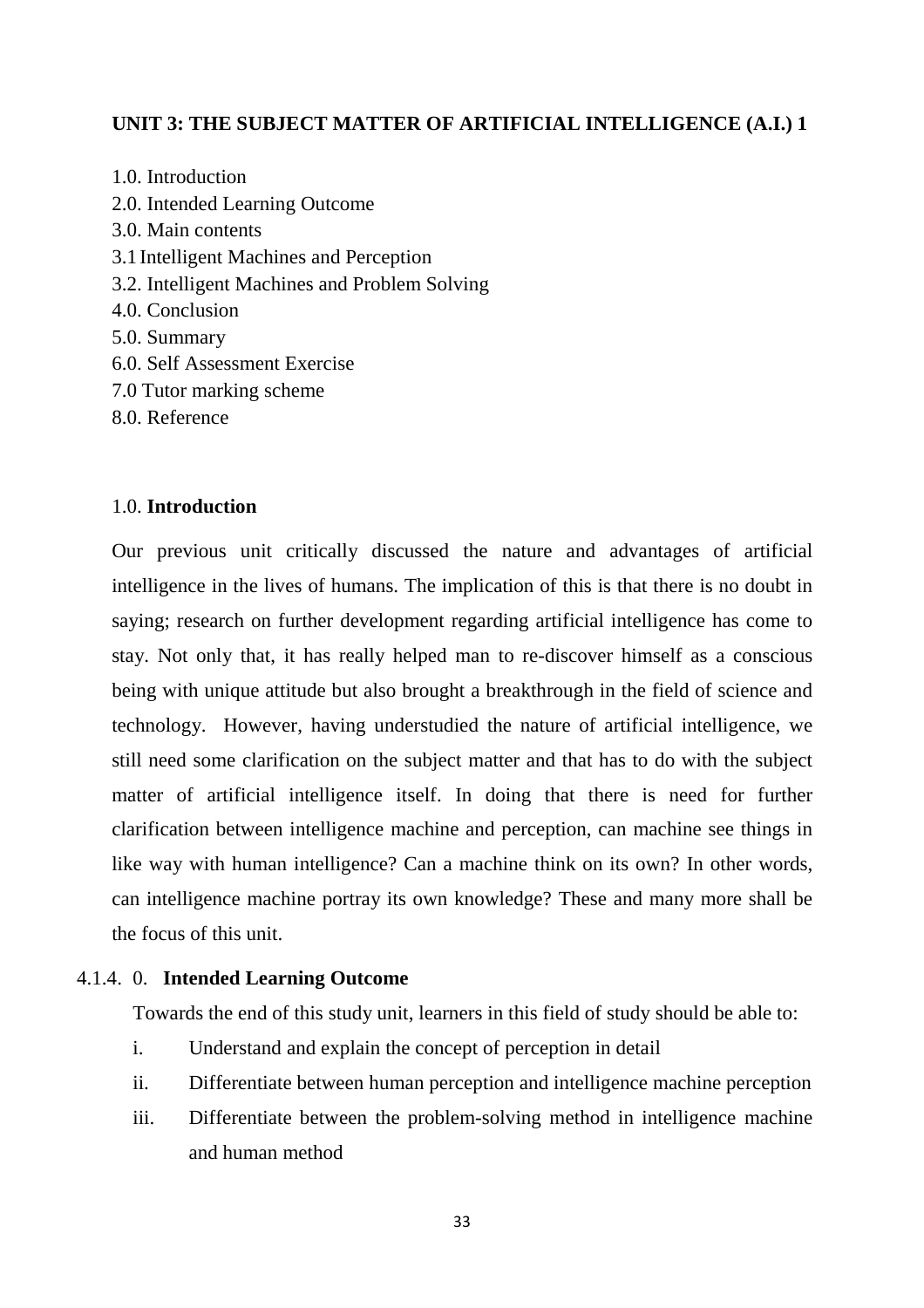iv. The task of intelligence machines in human society.

#### **1.0. Main Content**

## **1.1. Philosophical view on the nature of perception in relation to Machine intelligence**

From our discussions in the last unit, we assert that the main aim of Artificial Intelligence is an attempt to build a machine on the model of man. In other words, according to Weinbaum (1976), artificial intelligence aims to develop robots has the attributes of human; in this regards, this implies that an intelligent machine such as a robot would have its childhood, learn a language as a child does, gain knowledge of the world by sensing the world through its own organs and ultimately to contemplate the whole domain of human thought. The ability to do the above by machines is to show that they are capable of performing intelligent actions like that of man. However, one of the major questions that the issue of machine intelligence poses before us is whether man truly needs machine intelligence; can machine intelligence develop or work outside human intelligence? Does machine intelligence have the ability and capability of self-knowledge outside what man implanted in it?

To be able to meet the growth in all these fields of endeavour, we must have a machine that one can talk to directly and that has the functions of human eye, ear and mouth, that can learn on its own; a machine intelligent enough that we can put a lot of knowledge and then tell it to make judgment based on what it knows. This can be buttressed with Momoh's position that the focus of Artificial Intelligence is to develop machines that can think independently of any help from man and work efficiently.

The idea of perception is one of the vital concepts in the field of philosophy that many philosophers have considered so important in the human quest for knowledge and reality. In the quest for knowledge, a branch of philosophy known as epistemology has given serious consideration to the epistemic justification of human knowledge. Going by historical analysis, Perception as an academic concept is dated back to the time of the ancient Greek philosophers who were interested in how people know the world and gain understanding. In general view, perception is defined as the ability to see, hear or become aware of something through the senses. It is the way in which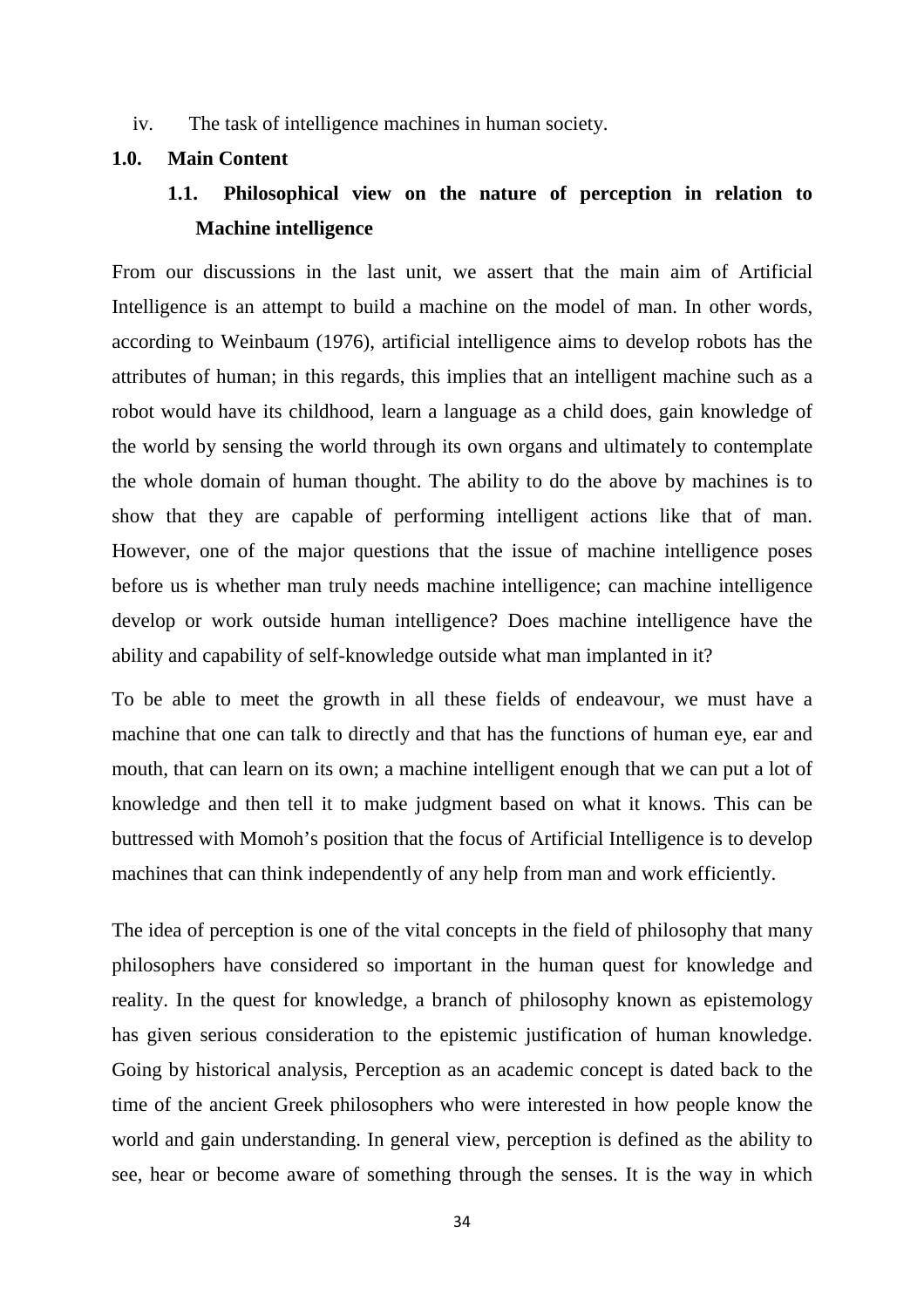things or something is regarded. This implies that perception is the sensory experience of the world. In other words, Perception is not only creating our experience of the world around us; it allows us to act within our environment.

In his view Merleau-Ponty conceives Perception as a system of meanings by which a phenomenal object is recognized. The intentions of the person who perceives an object are reflected in the field to which the phenomenal object belongs. Merleau-Ponty argues that consciousness is not merely a representative function or a power of signification, Perception therefore includes the five senses; touch, sight, sound, smell, and taste. It also includes what is known as proprioception, a set of senses involving the ability to detect changes in body positions and movements. Descartes however argues that we can have certain knowledge about objects and states of affairs in the external world, even though all we directly perceive are the contents of our own minds.

His main argument on the idea of perception implies that the concept of perception is beyond senses. He affirms that in most cases, senses data provide error; error is possible because my will exceeds my understanding. My will is potentially infinite; my understanding is finite (Searle, 2004: 36). Objects do not really have colour, taste, or smell, nor do they give off sounds, even though colour, taste, smell, and sound seem to us perceptually to be part of the world. The point is that we can be certain that there is an external world causing our perceptions and we can get certain sorts of accurate information about it from our perception, even though much of our perceptual experience is illusory (Searle, 2004:37).

Given the analysis that perception plays a unique role in human consciousness, and then can intelligence machine be human, in terms of perception, is it possible for intelligence machine to perceive its own objects of external world as described by Searle. Intelligence machine can be in form of Turing machine that was developed in its simplicity form. It has an endless tape on which the symbols are written. It has a head that reads symbols on the tape. The Turing machine head will move to the left or to the right, it can erase zero, it can print one, it can erase a one, it can print a zero.

35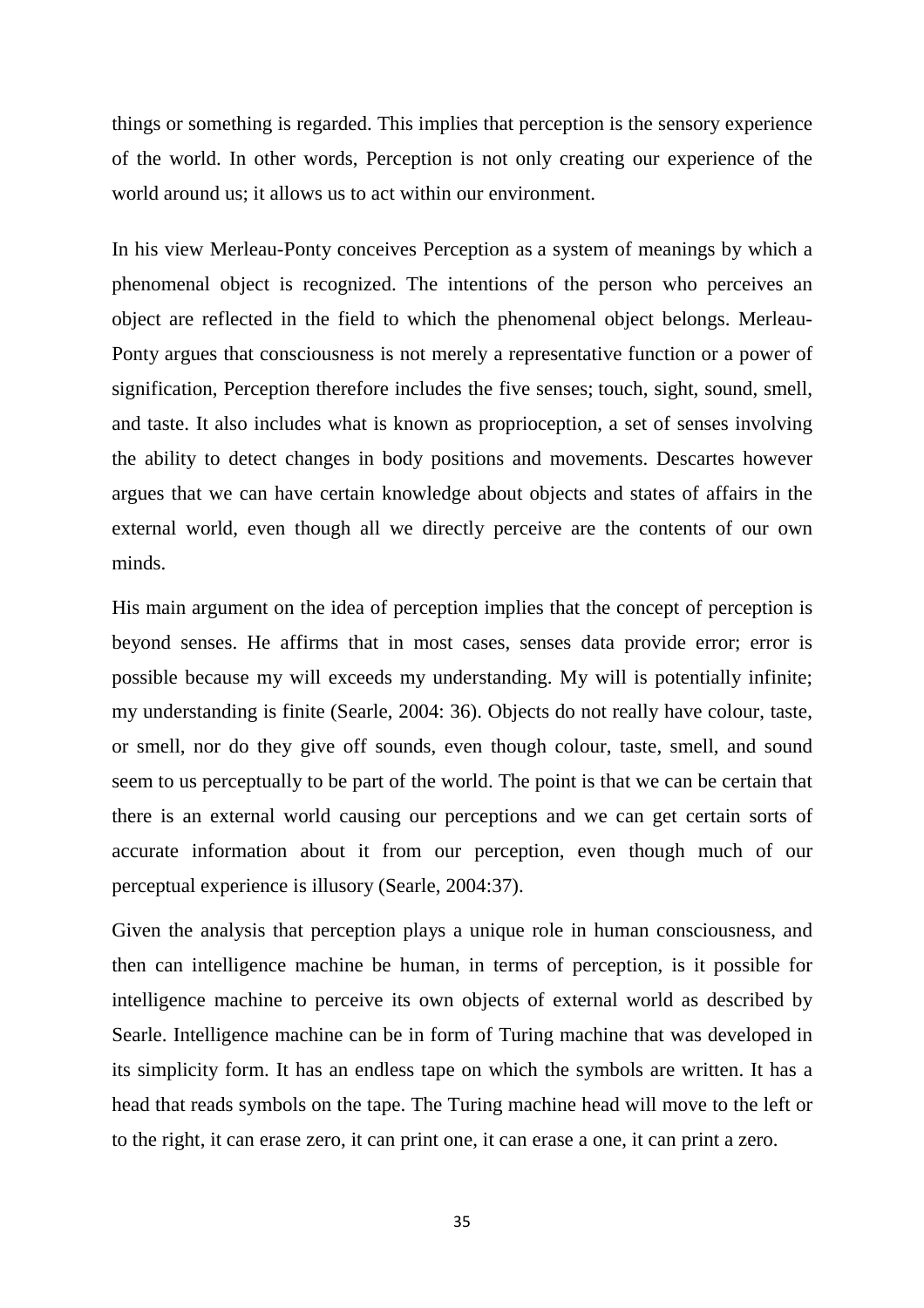It does all of these things in accordance with a program, which consists of a set of rules. By implication it implies that the rules always have the same form. It thus implies that the motive of developing an intelligence machine is to develop some intelligent machines that are capable of solving such mathematical problems faster than human brain; to solve problem and reproduce them at the appropriate time; and give instructions through symbols even when men are not around. However, the basic question that needs clarification is this; can intelligent machines solve problems outside what it perceives.

Among the salient issues being discussed in philosophy, is the role of the mind and its impact on the knower or perceiver. Berkeley even maintains that knowledge of the physical world means that one must possess a mind and be able to perceive objects with his senses, that is, everything comes into existence immediately we perceive them and perception is directly the real object before our minds and not any representation of it. If this position is affirmed, does the intelligence machine affirm this? There is no doubt saying that it will be impossible for intelligence machine to develop its own perception outside what its programme

In his argument Balogun (2005) asserts that the scope of human knowledge has been widened in that one needs not be in a special state of mind to establish the truth of any proposition or lay claim to any knowledge. That is why the intelligent machines can now follow a process already programmed into them to establish the truth of any fact about human knowledge when necessary for use even when the human beings are not around with their minds and senses to perceive them, and such knowledge can be judiciously used in any field of endeavour.

In consonance, Rapaport in his review of John Searle's book, *Mind, Brain and Science* argues that the equation of man with machine is possible, since there is no information that can be gotten from man that cannot be gotten from computers. It must therefore be noted that despite all bid to produce a connectionist machine, a powerful computer that consists of thousands of simple processors that are densely connected, machines cannot be said to see or perceive the way human beings do.

#### **3.1.2. Issues on intelligence machine and perception**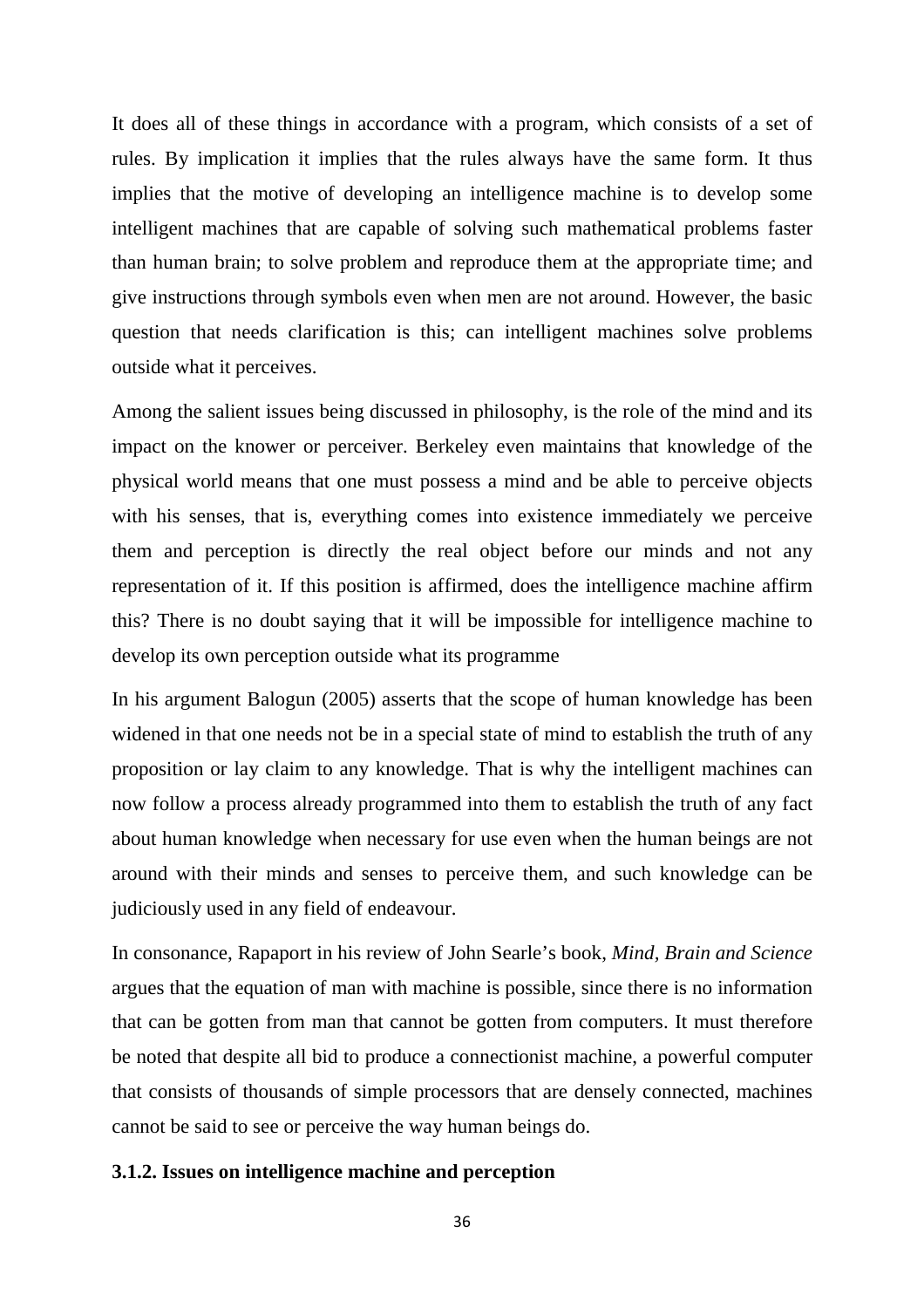**Recognition:** Perception doesn't just involve becoming consciously aware of the stimuli. It is also necessary for the brain to categorize and interpret what you are sensing. The ability to interpret and give meaning to the object is the next step, known as recognition.

**Action:** The action phase of perception involves some type of motor activity that occurs in response to the perceived and recognized stimulus. This might involve a major action, like running toward a person in distress, or something as subtle as blinking your eyes in response to a puff of dust blowing through the air

## **1.2. Intelligent Machines and Problem Solving**

Next on the subject matter as regards the issue of artificial intelligence is the idea of intelligent machines and the issue of problem solving. Problem solving can be defined as the ability to formulate a problem in a suitable representation, to plan for its solution and to know when new information is needed and how to obtain it. Given concession to our modern-day experience, one could conclude that Artificial intelligence has really made man and to a large extent Artificial Intelligence is serving as aid to man.

Take for instance, Google's predictive search algorithm used past user data to predict what a user would type next in the search bar. Netflix uses past user data to recommend what movie a user might want to see next, making the user hooked onto the platform and increasing watch time. Face book uses past data of the users to automatically give suggestions to tag your friends, based on their facial features in their images. AI is used everywhere by large organizations to make an end user's life simpler. The uses of Artificial Intelligence would broadly fall under the processing category, which would include the following:

- Searching within data, and optimizing the search to give the most relevant results
- Logic-chains for if-then reasoning, that can be applied to execute a string of commands based on parameters
- Pattern-detection to identify significant patterns in large data set for unique insights
- Applied probabilistic models for predicting future outcomes etc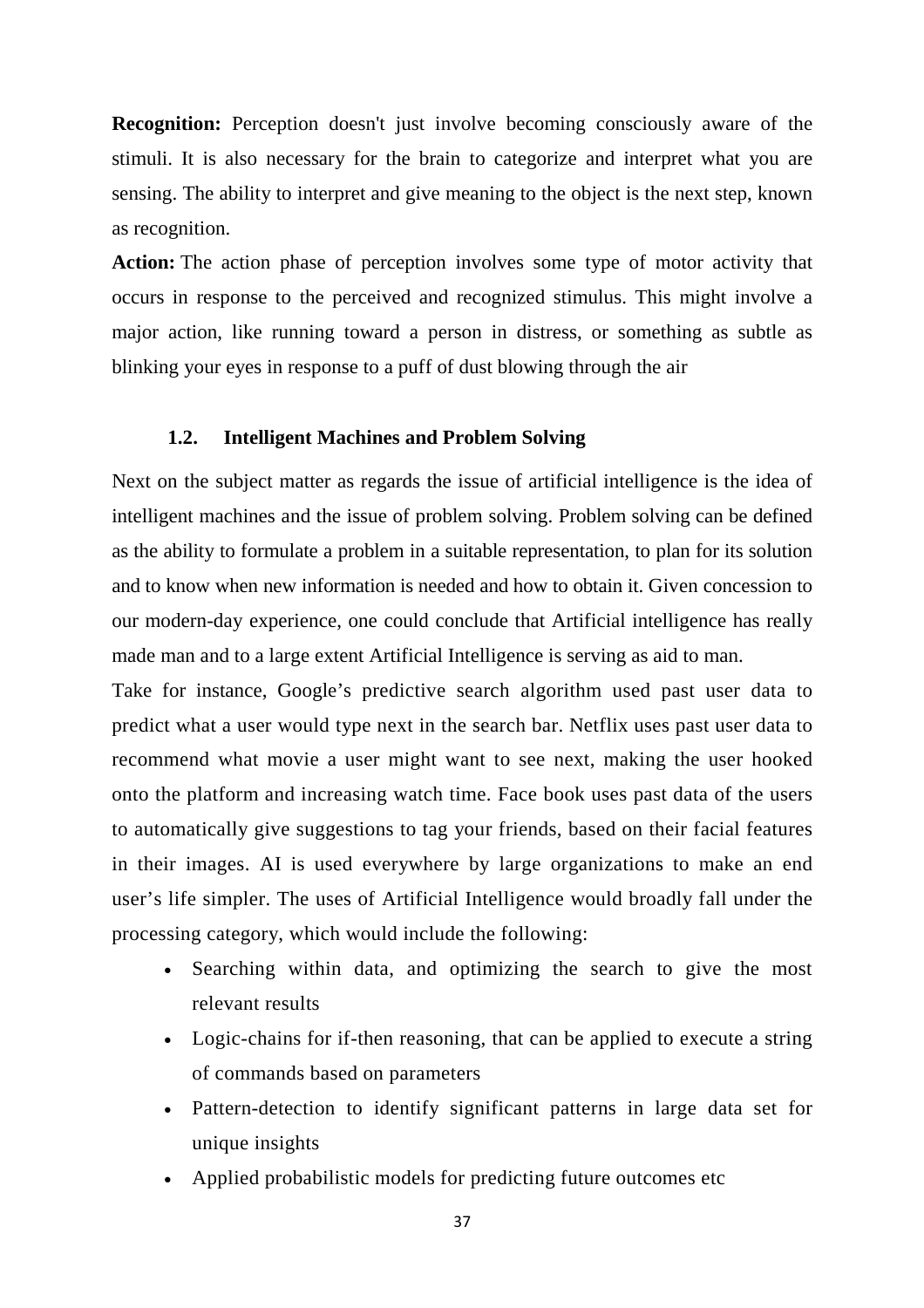With all the above identification, there is still a fundamental question that calls for philosophical evaluation, and this cantered on intelligence machine and problemsolving matter. In actual fact, among the focus and expectation is that Artificial Intelligence tends to produce a super brain in computers that must have sophisticated language ability and must be able to translate from one spoken language to another, and most necessarily must be able to infer meaning in order to understand human commands. Problem solving is neither unique to man nor differentiates him from any other creature, but we must however ask ourselves the process it involves in an attempt to genuinely solve or resolve a problem.

Human's mind plays a vital role in problem solving, a field of study in philosophy known as critical thinking indicates that human mind passes through rigorous before a particular position is affirmed. Human mind is not like the combination of what Momoh identified as "expect system" as it being seen in Artificial intelligence. In his assertion, Momoh claims that an expert system combines knowledge of all experts in a given field into a computer data base consisting of all the rules and facts that these experts use to make decision. The implication of this form of problem solving is that the expert system can only resolve any problem that is related or align with the one we have in the system. Thus, it is very difficult for Artificial intelligence to have its own mind aside what is programmed in the system.

Although some argue that some computer now has the cognitive aspect of man, which invariable consent the proof that Artificial intelligence has its own mind. Balogun (2005) in his work claims that

> Today, we now have intelligent computers that have theories and help in showing how the cognitive process go on human being. So, to some people there are now machines or computers that have mind and such minds are the explanation of these cognitive processes, there are now computers, robots that think and behave intelligently; robots can be sent to market and even work in factories. In fact, in highly industrialized societies like United States of America, Japan and Germany, for example, companies and factories now prefer robots to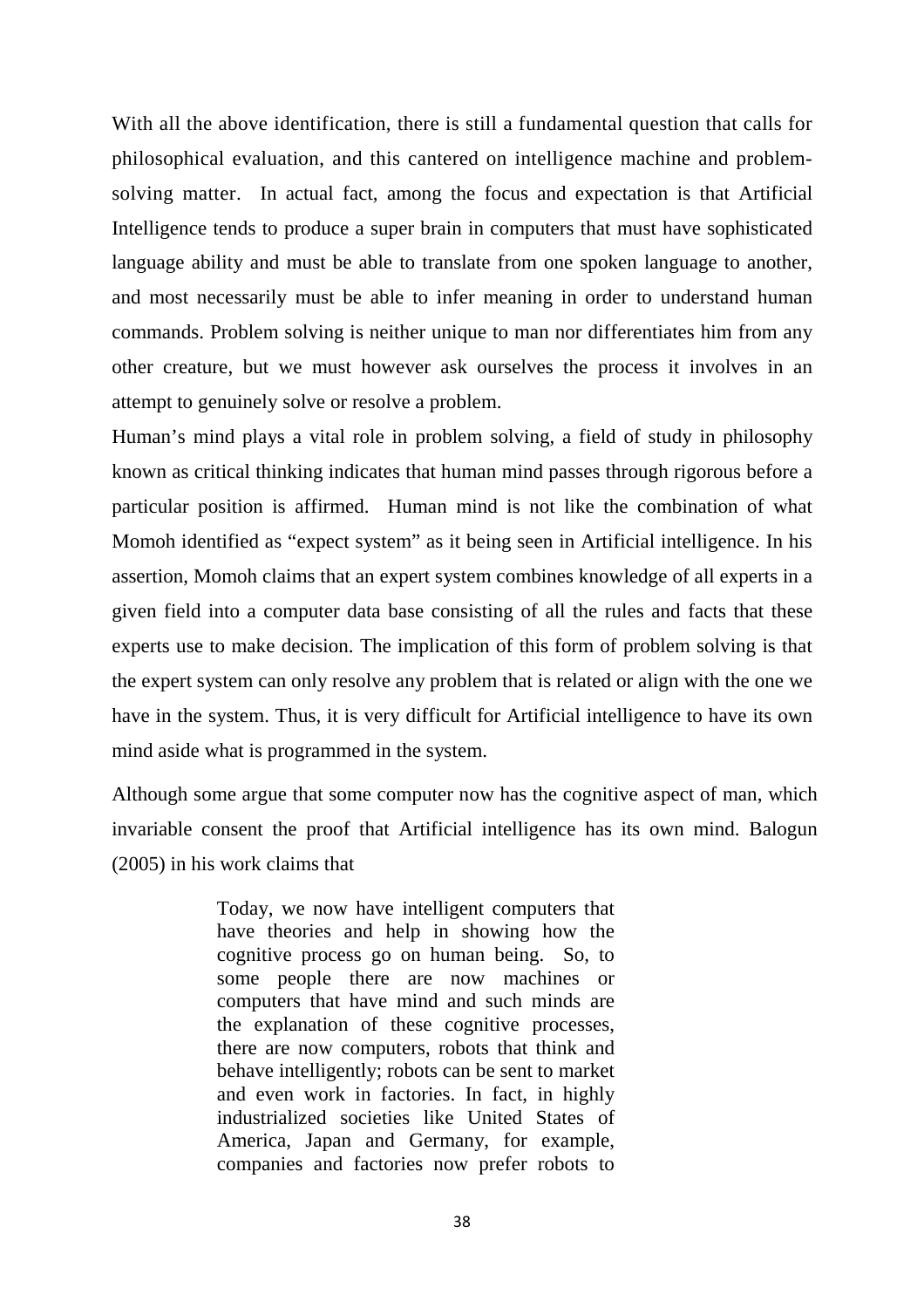man because they are capable of doing what humans would do in a limited time and at the same time, they are easier to maintain more than human beings.

The truism is the fact that what is called artificial is concluded to be imperfect things; this implies that what is described as the mind of artificial intelligence is still part of human programming language imbibed in a machine. To argue that they operate properly is to say that they follow the laws of whatever program that they are made of. For example, electronic computers that are capable of solving mathematical problems must abide by the law of Mathematics based on how it has been programmed.

#### **4.0Conclusion**

This unit will be concluded on the premise that the machines are intelligent but often dependable on the intelligence of others which is either originated from or dependent on human intelligence. Considering the subject matter of artificial intelligence in this unit which focuses on intelligent machines and perception, as well as intelligence machine and problem solving; the two subject matters are very crucial in human affairs and if proper care is not taken, intelligent machines might lead to a future that is very different from today and we may not like it. An instance of such scenario is robots and machines replacing humans in the workforce, which advent leads to loss of jobs, unemployment and poverty. Next one is that the robotics technology may enable weapons of mass destruction to be deployed by psychopathic individuals. And that this is more of a threat from biotechnology and Nano technology than from robotics.

#### **5.0 Summary**

This study unit has taken a critical look into the subject matter of Artificial intelligence, where the issue of intelligence and perception was discussed. Here we looked into the philosophical notion of perception and some philosophical views in relating to human being. We also discussed some distinctions and similarities between human and machine perception. Furthermore, the issue of intelligence machine and problem solving also came into limelight. We emphasized in this area that the human mind plays an important role in problem solving. We also emphasized that intelligence machine does not produce its own mind; therefore its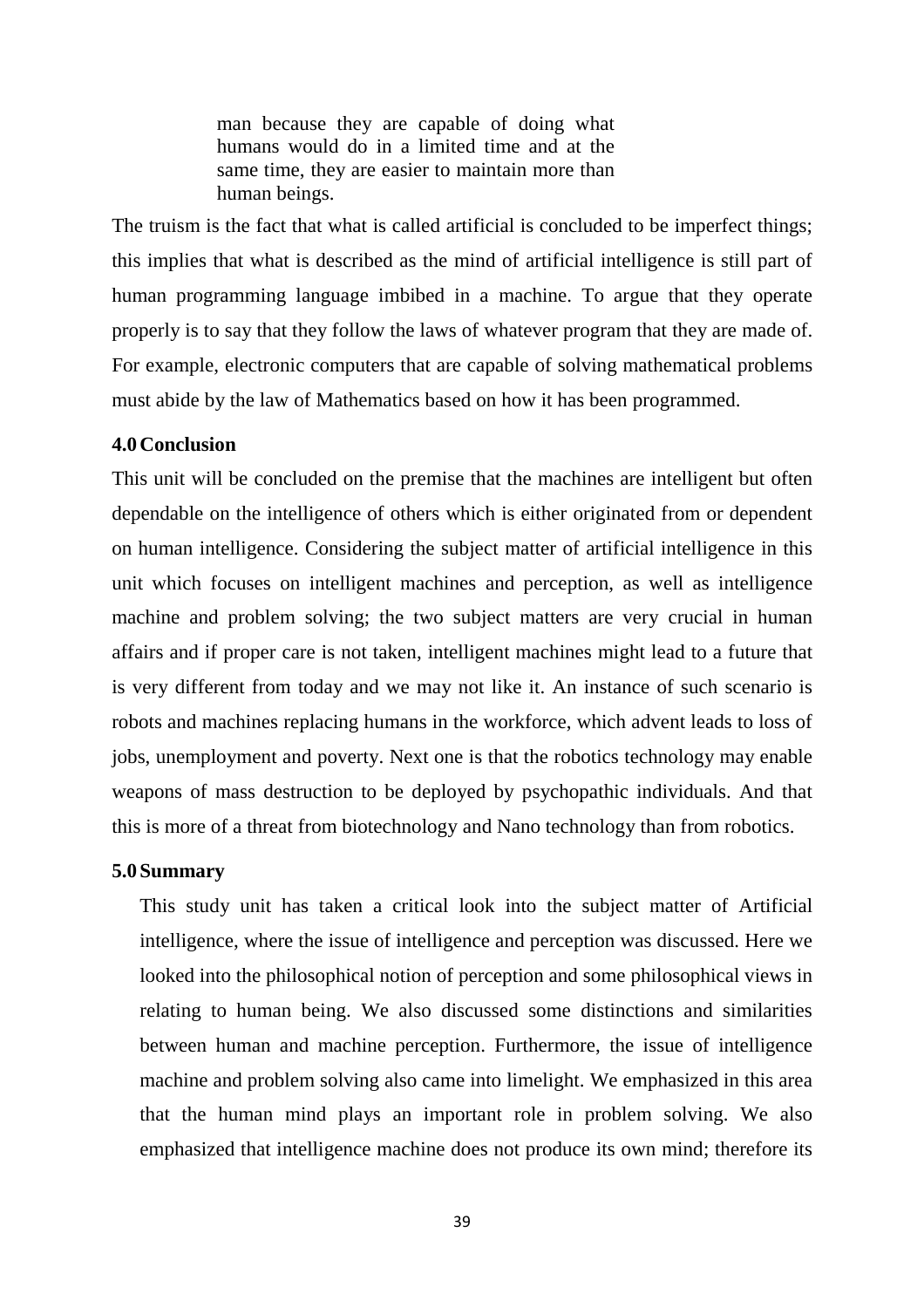problem solving is at the minimal. Intelligence machine does not go beyond its programming.

### **6.0 Self Assessment Exercise**

- 1. What do you understand by perception?
- 2. Is there any limitation between human perception and machine perception?
- 3. What are the roles of mind in problem solving and how does it influence machine intelligence?

## **7.0Tutor Marked Assignment**

1. \_\_\_\_\_ is defined as the ability to see, hear or become aware of something through the senses.

2. Who defined perception as a system of meanings by which a phenomenal object is recognized? (a) Merleau-Ponty (b) Rene Descartes (c) Weinbaum (d) Aristotle

3. \_\_\_\_\_ the ability to formulate a problem in a suitable representation, to plan for its solution and to know when new information is needed and how to obtain it.

4.0Which of the following plays a vital role in problem solving? (a) Human mind (b) Machine (c) Calculation (d) Intelligence

## **8.0Reference**

- David L. Waltz.1988. Artificial Intelligence: The prospect of building Truly Intelligent Machine. Journal: *Daedalus.*
- Joseph Weizenbaum, *Computer Power and Human Reason* (San Francisco: W. H. Freeman, 1976), pp 202-203.
- John Locke. 1972. *An Essay Concerning Human Understanding.* Qtd from *The Encyclopedia of Philosophy.* New York: Macmillan Publisher.
- Searle, J., *Intentionality: An essay in the Philosophy of Mind*. Cambridge: Cambridge University Press, 1983.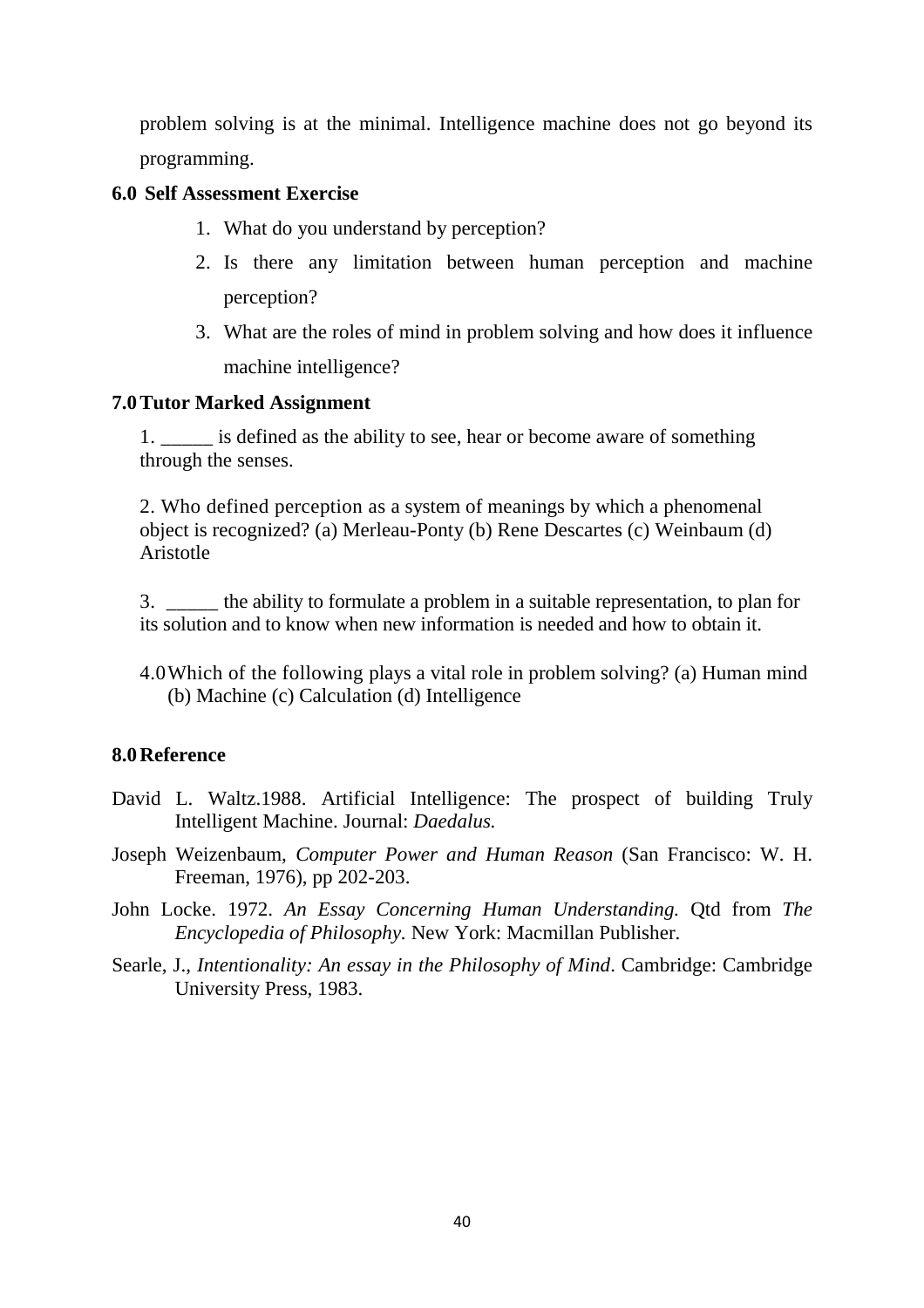# **Module 2**

UNIT 1: The Subject Matter of A.I. 2

- i. Intelligent Machines and Learning
- ii. Intelligent Machines and Language Understanding
- UNIT 2: A.I. and the Quest for Knowledge
- UNIT 3: The Epistemological Significance of A.I. 1
- UNIT 4: The Epistemological Significance of A.I.

# **UNIT 1: The Subject Matter of AI**

# 1.0. **Introduction**

# **2.0. Intended Learning Outcome**

# **3.0. Main contents**

3.1 Intelligent Machines and Learning

- 3.2 Intelligent Machines and Language Understanding
- 4.0. **Conclusion**
- **5.0. Summary**
- **6.0. Self Assessment Exercise**
- **7.0 Tutor marking scheme**
- **8.0. Reference**

# 1.0. **Introduction**

This unit focuses on providing a background to the history, application and technique of machine learning in Artificial intelligence. In our previous chapter, we discussed the possibility of Artificial Intelligent machines truly perceiving data the way that humans do. In this unit, we'll be looking at the ability of machine learning in the growing field of Artificial Intelligence and the ability of artificial intelligence in language processing and understanding. Do machines have minds? We ask this because the idea that machines can learn may seem absurd to some, as it has been argued that machines can only do what we ask them to do. However, as we can see in the realm of Computer Science, machines are been programmed to learn like adults. But can the intellect of a machine be comparable to a human?

# 2.0. **Intended Learning Outcome**

Towards the end of this study unit, learners in this field of study should be able to:

• Understand and explain the concept of Machine Learning.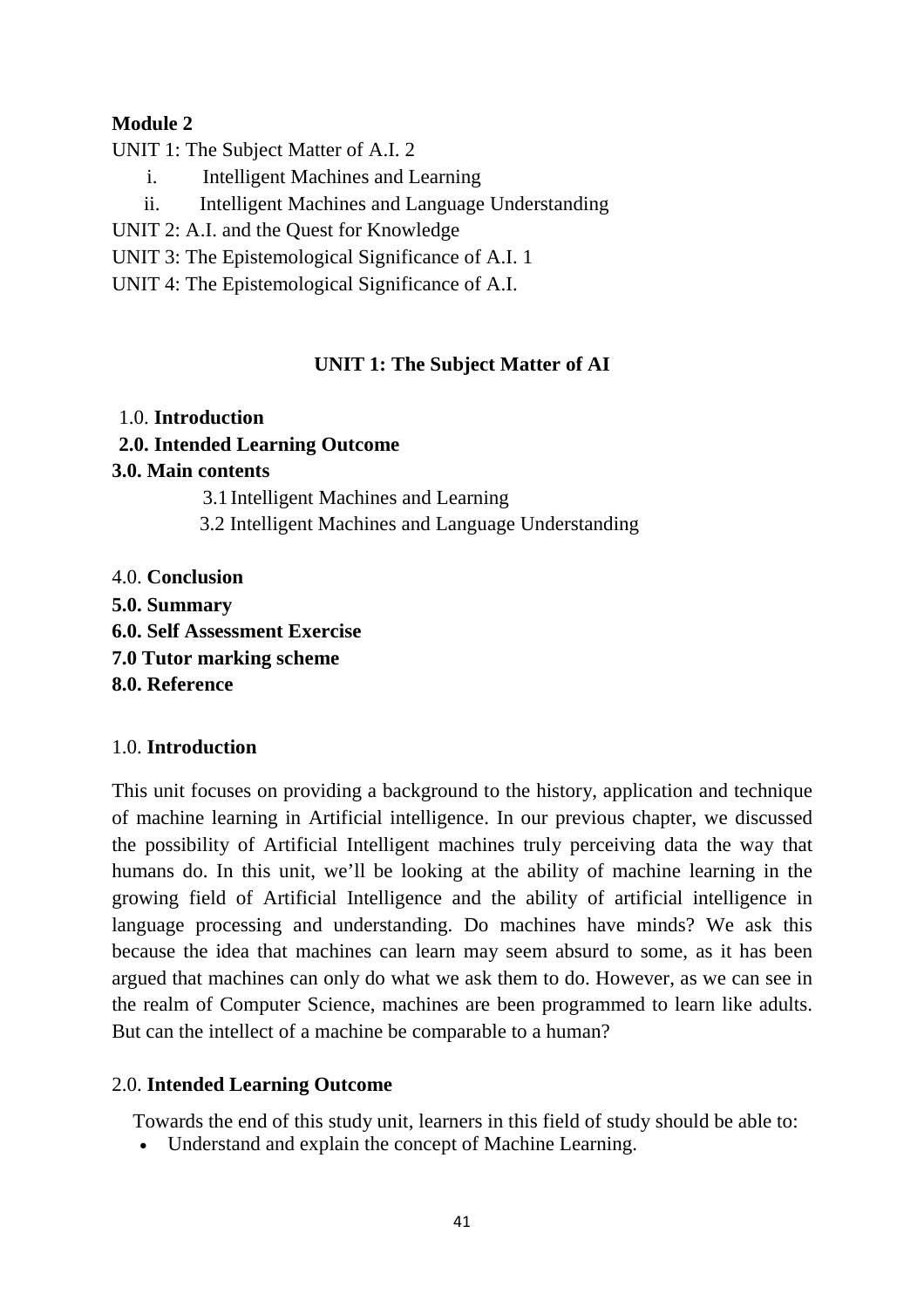- Discuss in detail the possibility of intelligent machines learning and achieving knowledge.
- Differentiate between the types of learning in Machine learning
- Discuss the idea of natural language in artificial intelligence.

# **3.0. Main Contents**

## **3.1. Machine Learning**

Machine learning is a branch of artificial intelligence (AI) and computer science which focuses on the use of data and algorithms to imitate the way that humans learn, gradually improving its accuracy. Machine learning is an important component of the growing field of data science (IBM, 2020).Machine learning is not a new concept or idea. The term was first defined by Arthur Samuel in 1959.

Machine learning is an area of artificial intelligence (AI) with the concept that a computer program can learn and adapt to new data without human intervention. Machine learning is a field of artificial intelligence (AI) that keeps a computer's builtin algorithms current regardless of changes in the worldwide economy. A complex algorithm or source code is built into a computer that allows for the machine to identify data and build predictions around the data that it identifies. Machine learning is useful in parsing the immense amount of information that is consistently and readily available in the world to assist in decision making. Machine learning can be applied in a variety of areas, such as in investing, advertising, lending, organizing news, fraud detection, and more (Frankenfield, 2022).

According to Bringsjord and Govindarajulu (2020), machine learning is concerned with building systems that improve their performance on a task when given examples of ideal performance on the task, or improve their performance with repeated experience on the task. Algorithms from machine learning have been used in speech recognition systems, spam filters, online fraud-detection systems, productrecommendation systems, etc.

Machine learning studies inductive strategies as they might be carried out by algorithms. The philosophy of science studies inductive strategies as they appear in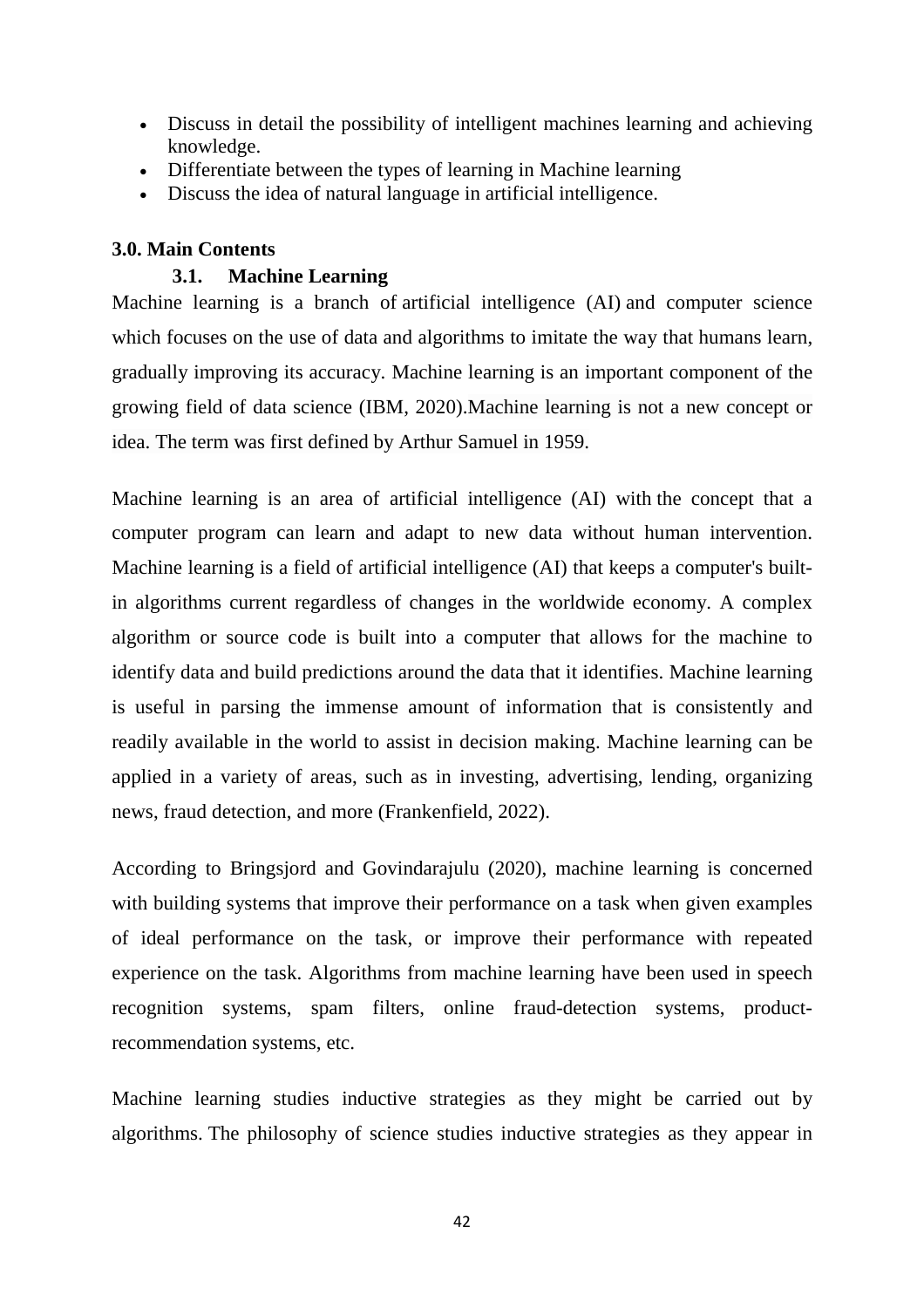scientific practice. Although they have developed to a great extent independently, the two disciplines have much in common (Korb, 2004).

In simpler terms, a machine "learns" by looking for patterns among massive data loads, and when it sees one, it adjusts the program to reflect the "truth" of what it found. The more data you expose the machine to, the "smarter" it gets and when it sees enough patterns, it begins to make predictions.

Despite the algorithms that have been developed to improve the functioning and capacity of artificial intelligent machines, machines do not learn nor perceive in the way and manner that humans do; even the most sophisticated machine with a developed algorithm needs to receive instructions from a human. When children learn, they ask questions, doubt information and develop new patterns, make generalizations, transfer knowledge, unlike humans either children or adults, intelligent machines can only seem to understand speech and predict outcomes but do not have the human mind that allows them express other human cognitive learning abilities.

#### 3.1.2. **Types of Machine Learning**

Machine learning has three major types of techniques: supervised learning, unsupervised Learning and the Reinforcement Learning. Others include Hybrid-Learning Problems, Statistical Inference and Learning Techniques.

- **Supervised Learning**: Supervised Learning (SL) is the machine learning task of learning a function that maps and input to an output based on example inputoutput pairs (Stuart and Norvig, 2010).There are two main types of supervised learning problems: they are classification that involves predicting a class label and regression that involves predicting a numerical value.
- **Classification**: Supervised learning problem that involves predicting a class label.
- **Regression**: Supervised learning problem that involves predicting a numerical label. Both classification and regression problems may have one or more input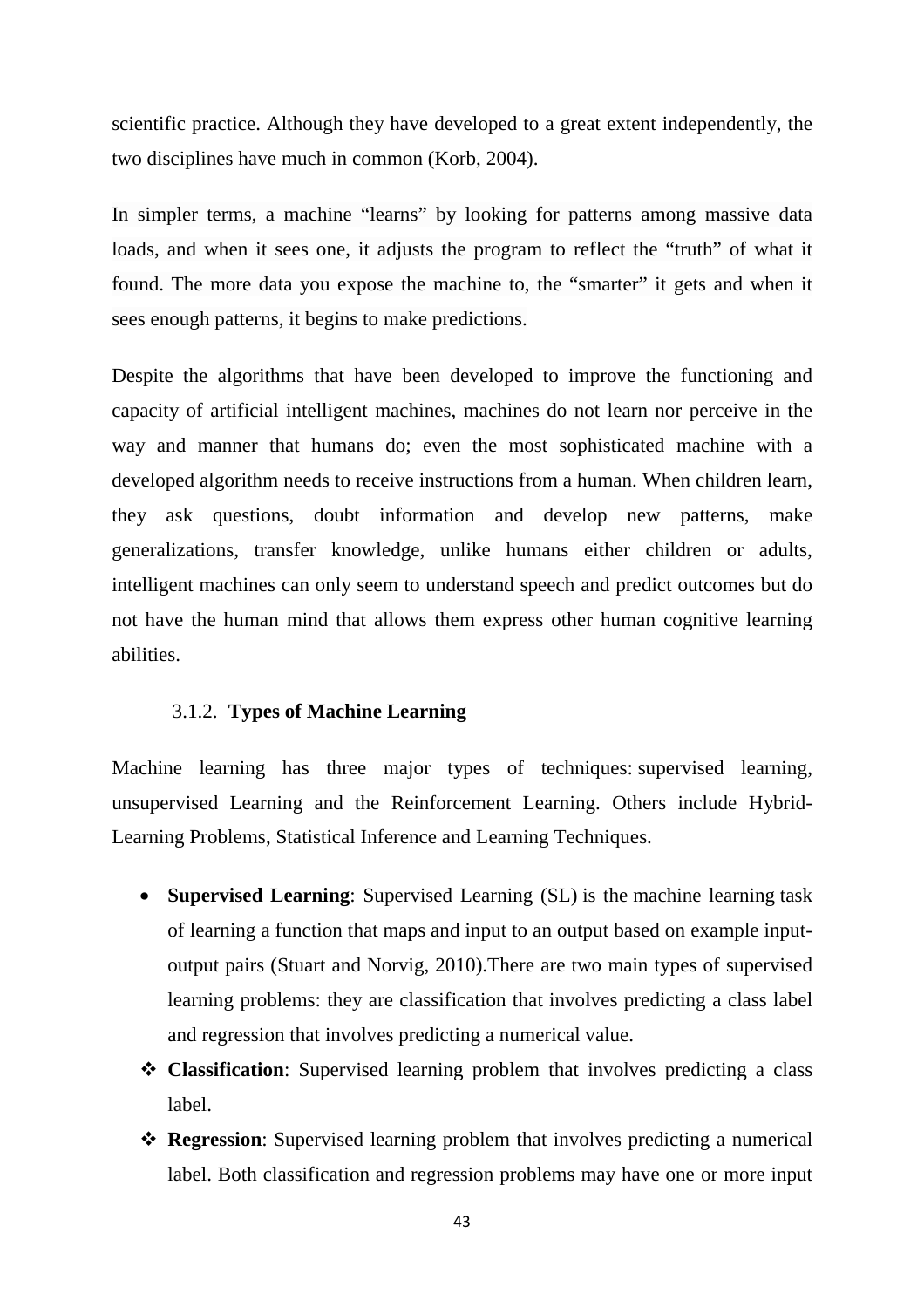variables and input variables may be any data type, such as numerical or categorical (Brownlee, 2019).

- **Unsupervised Learning:** Unsupervised learning is a type of algorithm that learns patterns from untagged data. The hope is that through mimicry, which is an important mode of learning in people, the machine is forced to build a compact internal representation of its world and then generate imaginative content from it (Hinton and Sejnowski, 1999).
- **Reinforcement Learning**: in this type of learning, a machine is set loose in an environment where it constantly acts and perceives and only occasionally receives feedback on its behaviour in the form of rewards or punishments. The machine has to learn to behave rationally from this feedback (Murphy 2013, Alpaydin 2014).

Reinforcement learning is a machine learning training method based on rewarding desired behaviours and/or punishing undesired ones. In general, a reinforcement learning agent is able to perceive and interpret its environment, take actions and learn through trial and error (Carew, 2020).Reinforcement learning differs from supervised learning in not needing labelled input/output pairs be presented, and in not needing sub-optimal actions to be explicitly corrected. Instead, the focus is on finding a balance between exploration (of uncharted territory) and exploitation (of current knowledge) (Kaelbling, Littman and Moore, 1996).

## **3.2. Intelligent Machine and Language Understanding.**

As we know, computers and machine are programmed in software and codes; this means that they have their unique language codes that enable them to understand the instruction written and programmed into them, which is known as machine language.

In computer programming, machine code is any low-level programming language, consisting of machine language instructions, which are used to control a computer's central processing unit (CPU). Machine language is the language understood by a computer. It is very difficult to understand, but it is the only thing that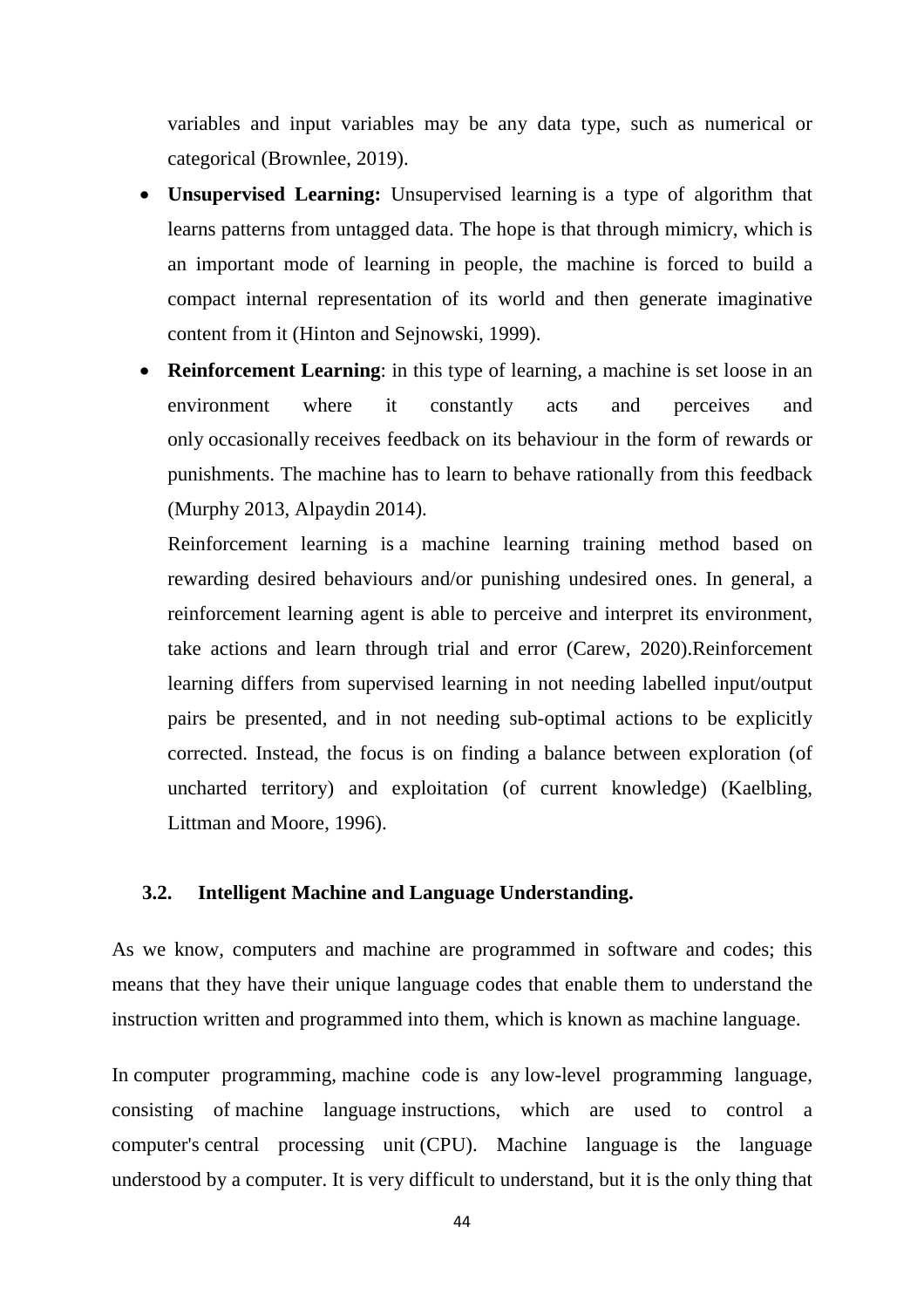the computer can work with. All programs and programming languages eventually generate or run programs in machine language. Machine language is made up of instructions and data that are all binary numbers. Machine language is normally displayed in hexadecimal form so that it is a little bit easier to read (Schmit, 2014).

Natural language processing (NLP) is a subfield of linguistics, computer science, and artificial intelligence concerned with the interactions between computers and human language, in particular how to program computers to process and analyse large amounts of natural language data. The goal is for a computer to be capable of "understanding" the contents of documents, including the contextual nuances of the language within them (Seaman, 2012). While Natural-language understanding (NLU) or natural-language interpretation (NLI) is a subtopic of natural-language processing in artificial intelligence that deals with machine reading comprehension. Natural-language understanding is considered an AI-hard problem (Roman, 2013).

The umbrella term "natural-language understanding" can be applied to a diverse set of computer applications, ranging from small, relatively simple tasks such as short commands issued to robots, to highly complex endeavours such as the full comprehension of newspaper articles or poetry passages (Peng Fi Li et al, 2007).

The history of natural language understanding for intelligent machines can be traced to Daniel Bobrow's who during his PhD program and dissertation in MIT in 1964 wrote a program called STUDENT; which showed how a computer could understand simple natural language to solve algebra word problems (Russell and Norvig, 2003:19).The following year in 1965, Joseph Weizenbaum at MIT wrote the program ELIZA, an interactive program that carried on a dialogue in English on any topic especially psychotherapy and was designed with a database of real-world knowledge and a rich lexicon (Weizenbaum, 1976). In 1971, Terry Winograd finished writing SHRDLU for his PhD thesis at MIT. SHRDLU could understand simple English sentences in a restricted world of children's blocks to direct a robotic arm to move items. At Stanford, Winograd would later advise Larry Page, who cofounded Google (Winograd, 1983). Subsequently, other Computer programmers,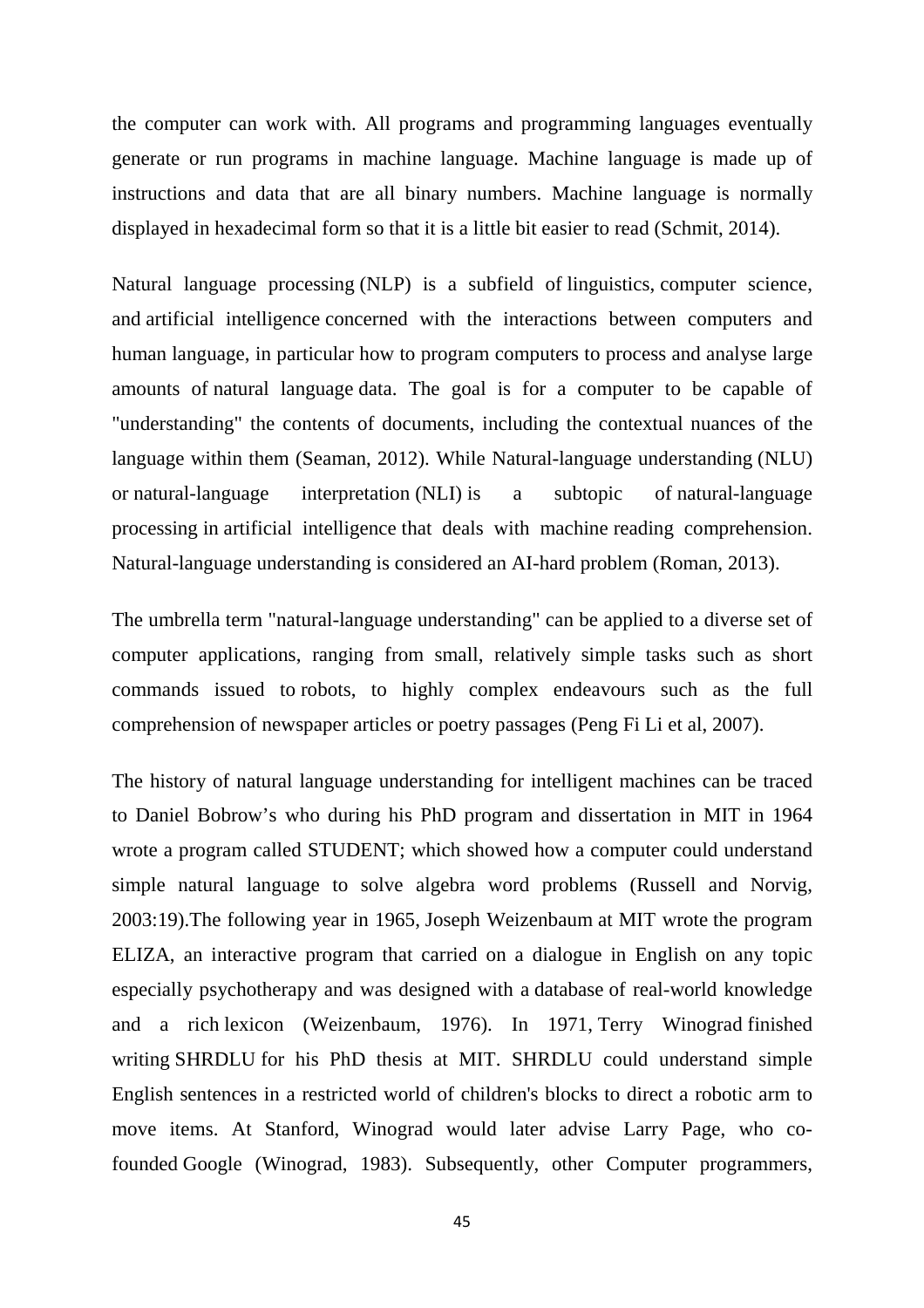scientists began to develop and write natural language programs such as Google among others.

# **4.0. Conclusion**

In this unit, this unit will be concluded on the premise that the machines are intelligent and capable of learning through programming and computer engineering. Considering the various types of learning, it is possible that in the future, intelligent machines will begin to learn from experience and data to deduce their course of actions. Currently, we can assert that machines learn but intelligent machine learning may not be equated with human learning, as machines still carry out orders based on the data and instructions that have been input in them by humans.

# **5.0. Summary**

This study unit has taken a critical look into the subject matter of Artificial intelligence, where the idea of machine learning and learning understanding is analysed and explained. Here we looked into philosophical notion of perception and the idea of intelligent machines having the capacity to perceive in the manner that humans perceive and thereby gain knowledge.

## **6.0. Self Assessment Exercise**

Explain Machine learning and how it has impacted the field of Artificial Intelligence?

## **7.0. Tutor Marked Assignment**

- 1. A branch of artificial intelligence (AI) and computer science which focuses on the use of data and algorithms to imitate the way that humans learn, gradually improving its accuracy is known as \_\_\_\_\_
- 2. have been used in speech recognition systems, spam filters, online fraud-detection systems and product-recommendation systems.
- 3. Which of the following is not an example of Machine Learning? (a) Supervised learning (b) Unsupervised Learning (c) Reinforcement Learning (b) Calculative Learning
- 4. The subfield of linguistics, computer science, and artificial intelligence that is concerned with the interactions between computers and human language is called \_\_\_\_\_

## **8.0. References**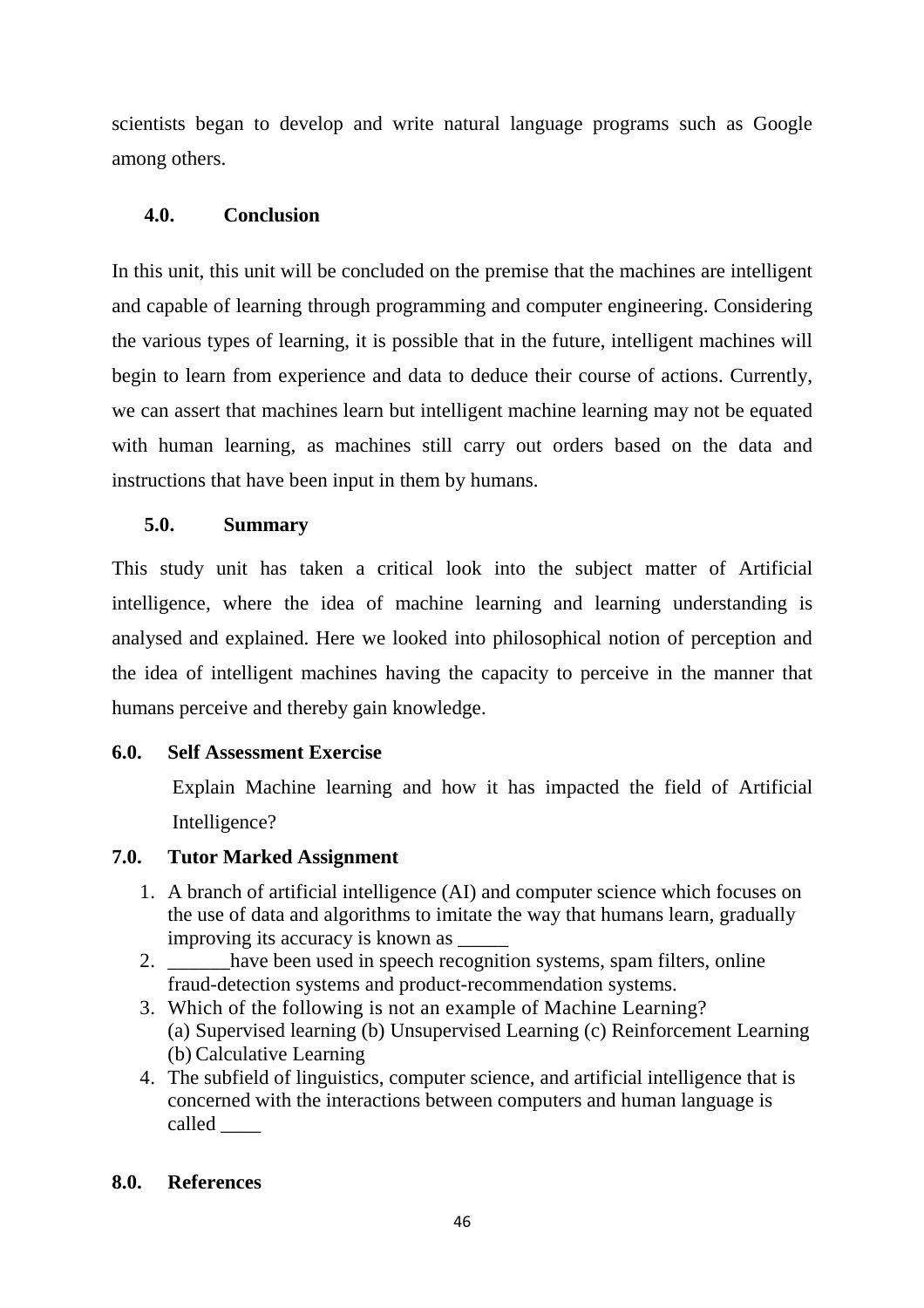Bringsjord, Selmer and Naveen Sundar Govindarajulu, "Artificial Intelligence", *The Stanford Encyclopedia of Philosophy* (Summer 2020 Edition), Edward N.  $Z$ alta (ed.),  $\qquad \qquad \qquad \text{URL} =$ <https://plato.stanford.edu/archives/sum2020/entries/artificial-intelligence/>.

- Brownlee, J. 2019. 14 Different Types of Learning in Machine Learning. https://machinelearningmastery.com/types-of-learning-in-machine-learning/. Retrieved 31st March, 2022
- Carew, J.M. 2020. Reinforcement Learning. https://www.techtarget.com/searchenterpriseai/definition/reinforcementlearning#:~:text=Reinforcement%20learning%20is%20a%20machine,learn%20 through%20trial%20and%20error. Retrieved 30<sup>th</sup> March, 2022
- IBM Cloud Education. 2020. Machine Learning. https://www.ibm.com/cloud/learn/machine-learning. Retrieved 20<sup>th</sup> March, 2022.
- Frankenfield, J. 2022. Machine Learning. https://www.investopedia.com/terms/m/machine-learning.asp. Retrieved 31<sup>st</sup> March, 2022.
- Hinton, Geoffrey and Sejnowski, Terrence. 1999. *Unsupervised Learning: Foundations of Neural Computation*. MIT Press.
- Kaelbling, Leslie P.; Littman, Michael L.; Moore, Andrew W. (1996). Reinforcement Learning: A Survey. *Journal of Artificial Intelligence Research*. **4**: 237– 285. arXiv:cs/9605103. doi:10.1613/jair.301. S2CID 1708582
- Korb, K.B. 2004. Introduction: Machine Learning as Philosophy of Science. *Minds and Machines* **14,** 433–440 https://doi.org/10.1023/B:MIND.0000045986.90956.7f
- Pengfeng Li et al. 2007. An approach to hierarchical email categorization by Peifeng Li et al. in Natural language processing and information systems edited by Zoubida Kedad and Nadira Lammari. ISBN 3-540-73350-7
- Roman V. Yampolskiy. Turing Test as a Defining Feature of AI-Completeness. In Artificial Intelligence, Evolutionary Computation and Metaheuristics (AIECM) --In the footsteps of Alan Turing. Xin-She Yang (Ed.). pp. 3-17. (Chapter 1). Springer, London. 2013. http://cecs.louisville.edu/ry/TuringTestasaDefiningFeature04270003.pdf
- Russell, Stuart J.; Norvig, Peter (2003), *Artificial Intelligence: A Modern Approach* Prentice Hall, ISBN 0-13-790395-2, http://aima.cs.berkeley.edu/. 31st March, 2022.
- Schmit, Michael, L. 2014. Chapter 2—What is Assembly. In Pentium Processor. (1995). Academic Press. https://doi.org/10.1016/B978-0-12-627230-7.50007-0. 13-18
- Semaan, P. 2012. Natural Language Generation: An Overview. Journal of Computer Science & Research (JCSCR)-ISSN, 50-57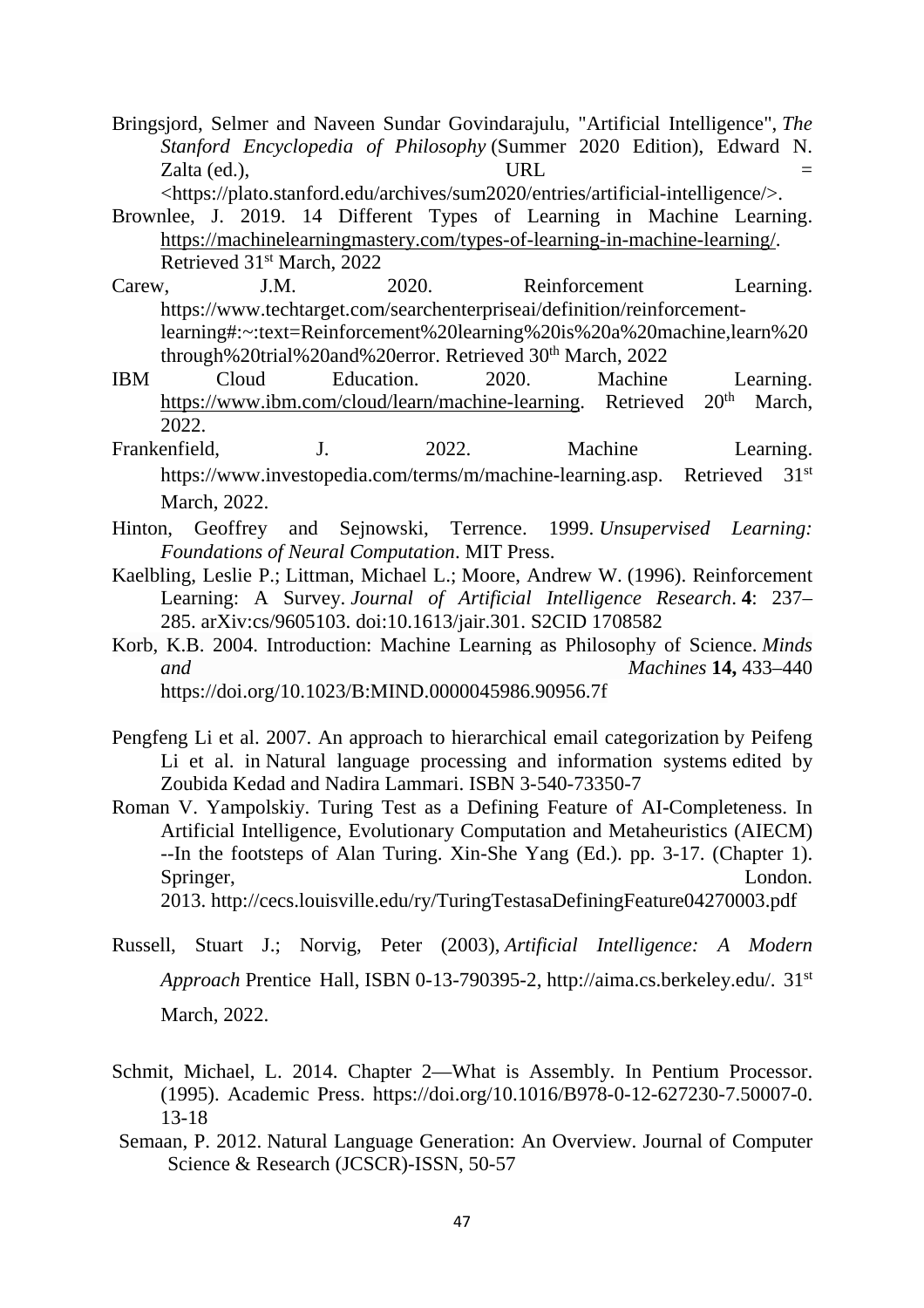- Weizenbaum, Joseph (1976). *Computer power and human reason: from judgment to calculation* W. H. Freeman and Company. ISBN 0-7167-0463-3 pages 188-189
- Winograd, Terry (1983), *Language as a Cognitive Process*, Addison–Wesley, Reading, MA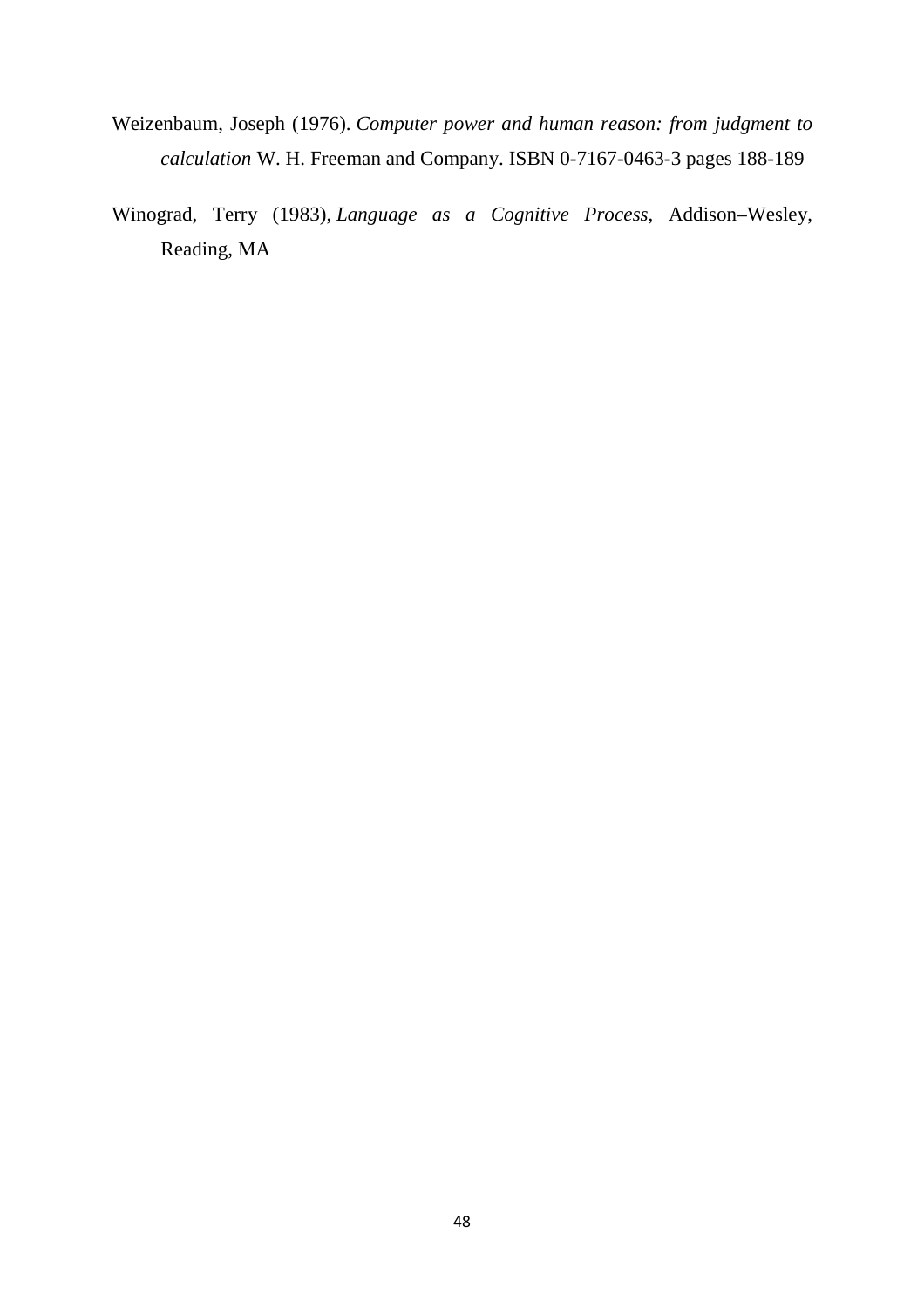### **UNIT 2: A.I. and the Quest for Knowledge**

**1.0. Introduction 2.0. Intended Learning Outcome 3.0. Main contents 4.0. Conclusion 5.0. Summary 6.0. Self Assessment Exercise 7.0 Tutor marking scheme 8.0. Reference** 

#### **1.0. Introduction**

What is the role of artificial intelligence in the quest for knowledge? Artificial intelligence as we have been discussing, refers to machines or computer systems stimulated to mimic human cognitive capabilities such as thinking, learning and behaviour. Humanity is driven by the quest for knowledge and the study of knowledge itself is a perennial problem in philosophy, even in the sciences. How can man arrive at "Justified True Belief"? How is knowledge derived? How can humans improve their ability to arrive at true knowledge? How do we distinguish between opinions and true knowledge?

#### **2.0. Intended Learning Outcome**

 $\triangle$  At the end of this unit, student should understand the reason for Artificial Intelligence

## **3.0. Main Contents**

#### **3.1. The Quest for Artificial Intelligence**

AI is a technology that mimics human intelligence, allowing computer applications to learn from experience via iterative processing and algorithmic training. AI systems get smarter with each successful round of data processing since each interaction allows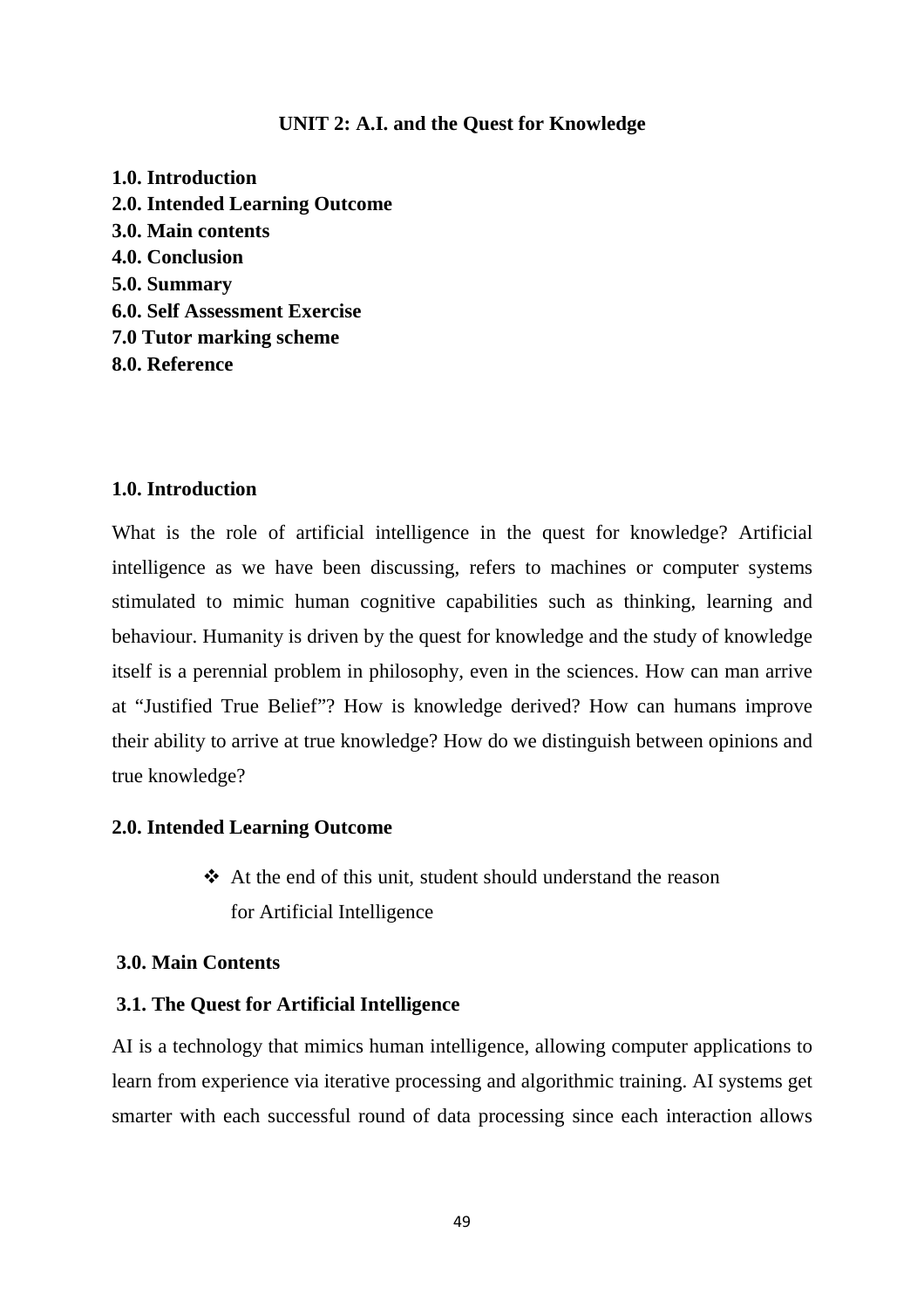the system to test and measure solutions, and develop expertise in the task it's been set to accomplish.

You have probably heard that artificial intelligence could be used to do lots of impressive tasks and jobs. AI can help designers and artists make quick tweaks to visuals. AI can also help researchers identify "fake" images or connect touch and sense. AI is being used to program websites and apps by combining symbolic reasoning and deep learning. Basically, artificial intelligence goes beyond deep learning. Here are five reasons why AI is important to you.

### **Artificial Intelligence will create new jobs.**

It is no news that AI will replace "repetitive jobs." It literally means that these kinds of jobs will be automated, like what robots are currently doing in a myriad of factories. Robots are rendering the humans that are supposed to do those tasks practically jobless. And it goes further than that – many "white collar" tasks in the fields of law, hospitality, marketing, healthcare, accounting, and others are adversely affected. The situation seems scary because scientists are just scratching the surface as extensive research and development of AI. AI is advancing rapidly (and it is more accessible to everybody).

The great news about AI is that it can create new jobs. Some believe that AI can create even more new jobs than ever before. According to this school of thought, AI will be the most significant job engine the world has ever seen. Artificial intelligence will eliminate low-skilled jobs and effectively create massive high-skilled job opportunities that will span all sectors of the economy.

For example, if AI becomes fully adapt to language translation, it will create a considerable demand for high-skilled human translators. If the costs of essential translations drop to nearly zero, this will encourage MORE companies that need this particular service to expand their business operations abroad. To those who speak different languages than the community in which they reside, this help will inevitably create more work for high-skilled translators, boost more economic activities. As a result of this, more people will be employed in these companies due to the increased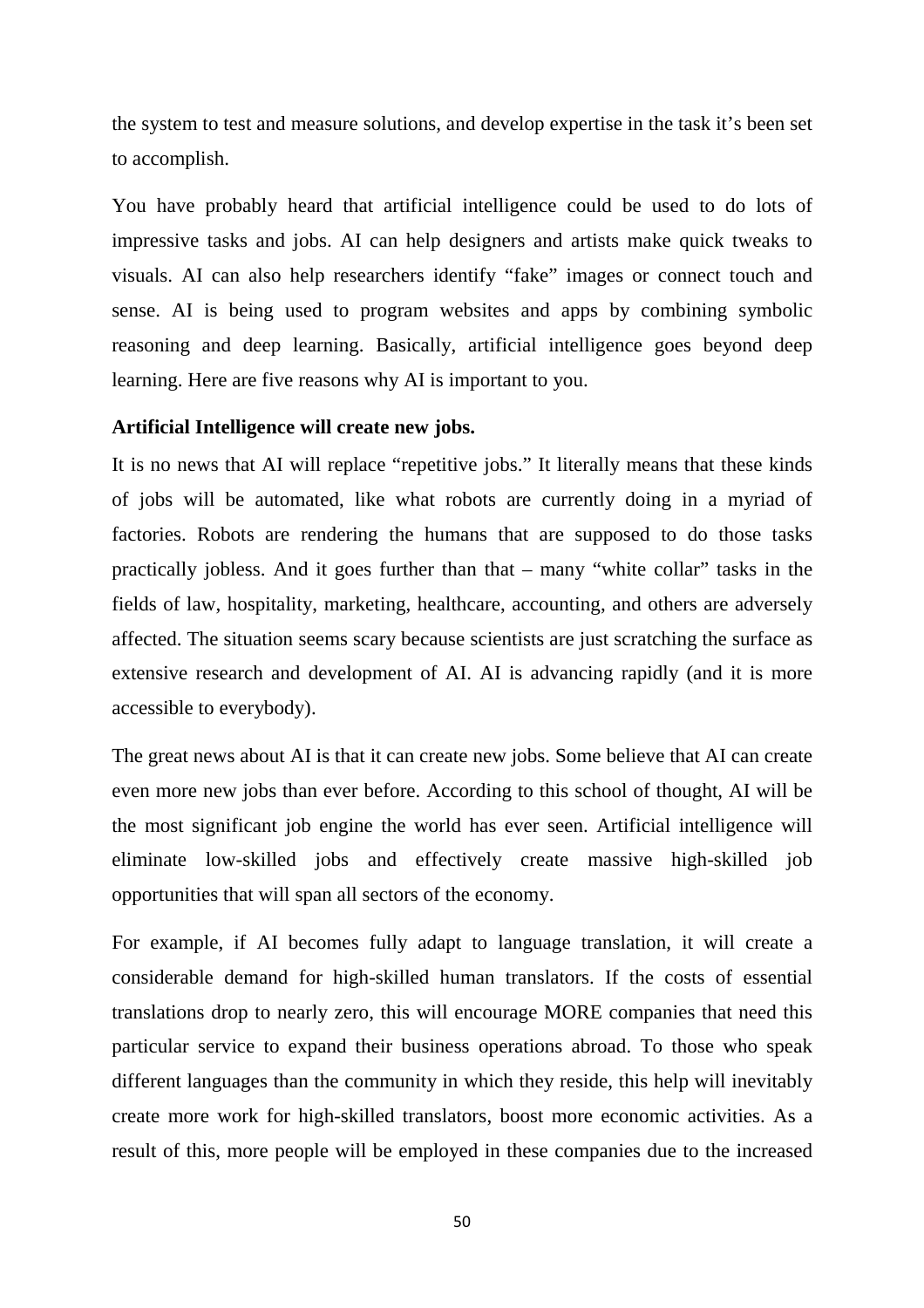workload. Boosting international trade is one of the most significant benefits of our "global" times. So yes, AI will eliminate some jobs, but it will create many more.

## **Artificial Intelligence will improve healthcare.**

AI can be used extensively in the healthcare industry. It is applicable in automated operations, predictive diagnostics, preventive interventions, precision surgery, and a host of other clinical operations. Some individuals predict that AI will completely reshape the healthcare landscape for the better. AI is revolutionizing how the health sector works by reducing spending and improve patient outcomes. And here are some of the applications of artificial intelligence in healthcare:

- 1. Doing repetitive jobs.
- 2. Managing medical records and other data.
- 3. Digital consultation.
- 4. Treatment design.
- 5. Medical management.
- 6. Virtual nurses.
- 7. Precision medicine.
- 8. Drug creation and a myriad of other uses of AI.

## **Artificial Intelligence will revolutionize agriculture.**

AI is also used in the agriculture industry extensively. Robots can be used to plant seeds, fertilize crops and administer pesticides, among a lot of other uses. Farmers can use a drone to monitor the cultivation of crops and also collect data for analysis. The value-added data will be used to increase the final output. How? The data collected is analysed by AI on such variables as crop health and soil conditions, boosting final production and it can also be used in harvesting, especially for crops that are difficult to gather.

Artificial Intelligence will eliminate the need for you to perform tedious tasks. AI is changing the workplace, and there are plenty of reasons to be optimistic. It is used to do lots of tedious and lengthy tasks, especially the low-skilled types of jobs that are labour-intensive. It means that employees will be re-tasked away from boring jobs and bring significant and positive change in the workplace. For instance, artificial intelligence is used in the automotive industry to do repetitive tasks such as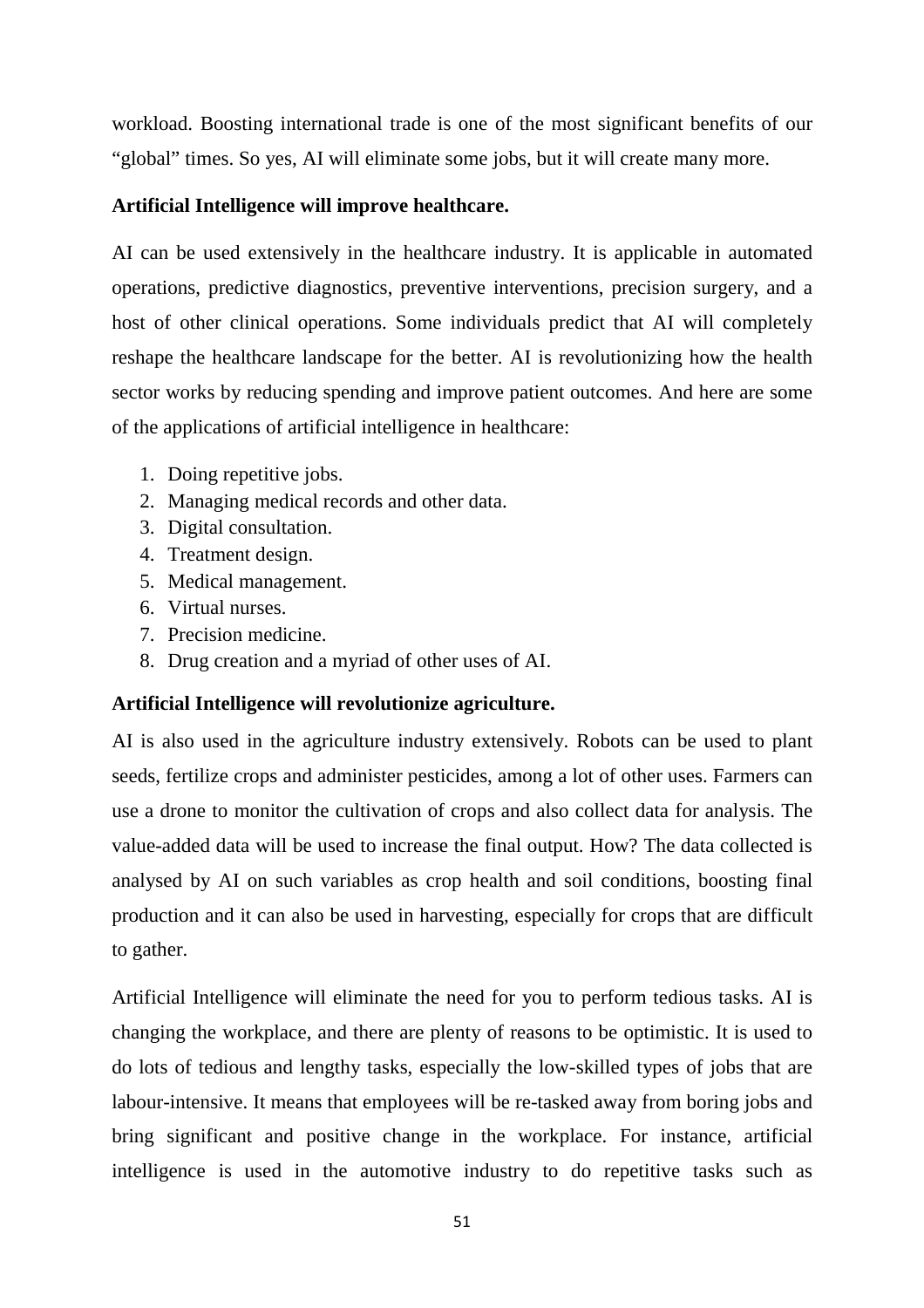performing a routine operation in the assembly line. In allowing robot to take care of such tasks, there has been a shift in the workforce.

#### **AI is used to increase auto safety and decrease traffic complications.**

Auto accidents are one of the most popular types of accidents that happen in America. It kills thousands of people annually. A whopping 95 percent of these accidents are caused by human error, meaning accidents are avoidable. The number of accident cases will reduce as artificial intelligence is being introduced into the industry by the use of self-driving cars. On-going research in the auto industry is looking at ways AI can be used to improve traffic conditions. Smart systems are currently in place in many cities that are used to analyse traffic lights at the intersections. Avoiding congestion leads to safer movements of vehicles, bicycles, and pedestrians.

Artificial intelligence is very useful in all industries as more research is being done to advance it. The advancements in this AI tech will be most useful if it is understood and trusted. An important part of it is that artificial intelligence and related technologies such as drones, robots, and autonomous vehicles can create around tens of millions of jobs over the next decade. Having more jobs created — not less — will be great news for everyone. More jobs will help boost the GDP of the economy. Advancement in AI and its impressive computational power has already led to the concept of supercomputers and beyond.

### **Aim of Artificial Intelligence**

Artificial intelligence is mostly the subject of discussion in the current day technological landscape. Some people love it. Some people hate it. Some people believe it is the one thing that will advance humankind even further than we have already achieved. And others think it will destroy us. One thing is for sure, though, AI is not nearly the technological feat that it will one day be. So, what are the goals/aims for AI's future? Below are some aims and objectives of artificial intelligence:

#### **Artificial intelligence aims to solve problem:**

52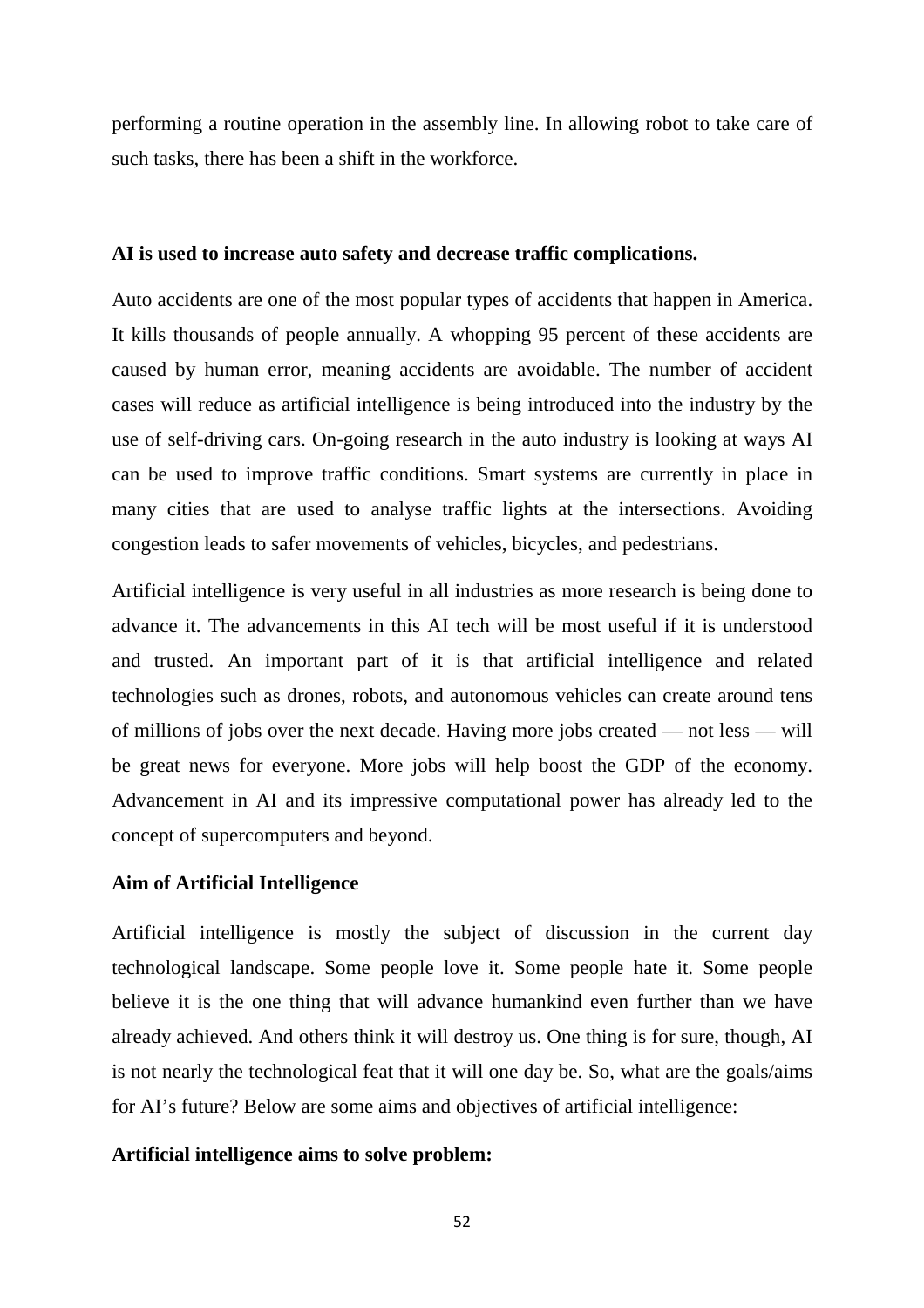When it comes to artificial intelligence, there is a Frankenstein urge to create AI programs that look, act, and feel like real humans. However, many computer scientists now understand that the real goal is not to make a human-like robot. Instead, they would rather create a robot that works to make our lives easier, no matter what it looks or sounds like. Moving forward, it is likely that we will see some serious work being put into the ability for AI to learn and understand, and less on forcing them to act like real humans. That will probably just come with time.

#### **Artificial intelligence completes multiple tasks:**

Completing multiple tasks is another aim and objective of artificial intelligence. One of the largest difficulties to overcome has been making it possible for an AI program or a "robot" to do more than one task. It is very easy to program a system to complete a certain task. For instance, it can bring an item from point A to point B. However, if you want the program to understand that it must pick up the item and then either bring it to point A or throw it in the trash based on arbitrary rules that a human would know (such as: these are underwear, they do not go to the trash. This is an apple core, it does go into the trash), that's a different story. In simpler terms, it might be a while before your housemaid is a robot.

#### **Artificial intelligence aims to shape the future of every company:**

AI is quickly becoming a crucial tool for all companies. They are using this technology to streamline their processes, such as using Chabot software for customer service operations. It's no secret that the goal is to continue this trend for as many low-level tasks as possible. It ultimately saves the companies money in the long run, and it allows them to increase productivity in other areas.

#### **Artificial intelligence prepares for a boom in big data:**

Big data has already taken the world by storm. If you don't already know, big data is the large-scale, and sometimes even random, collection of data about people's lives, habits, conversations and more. AI will be able to do much more for the analysis of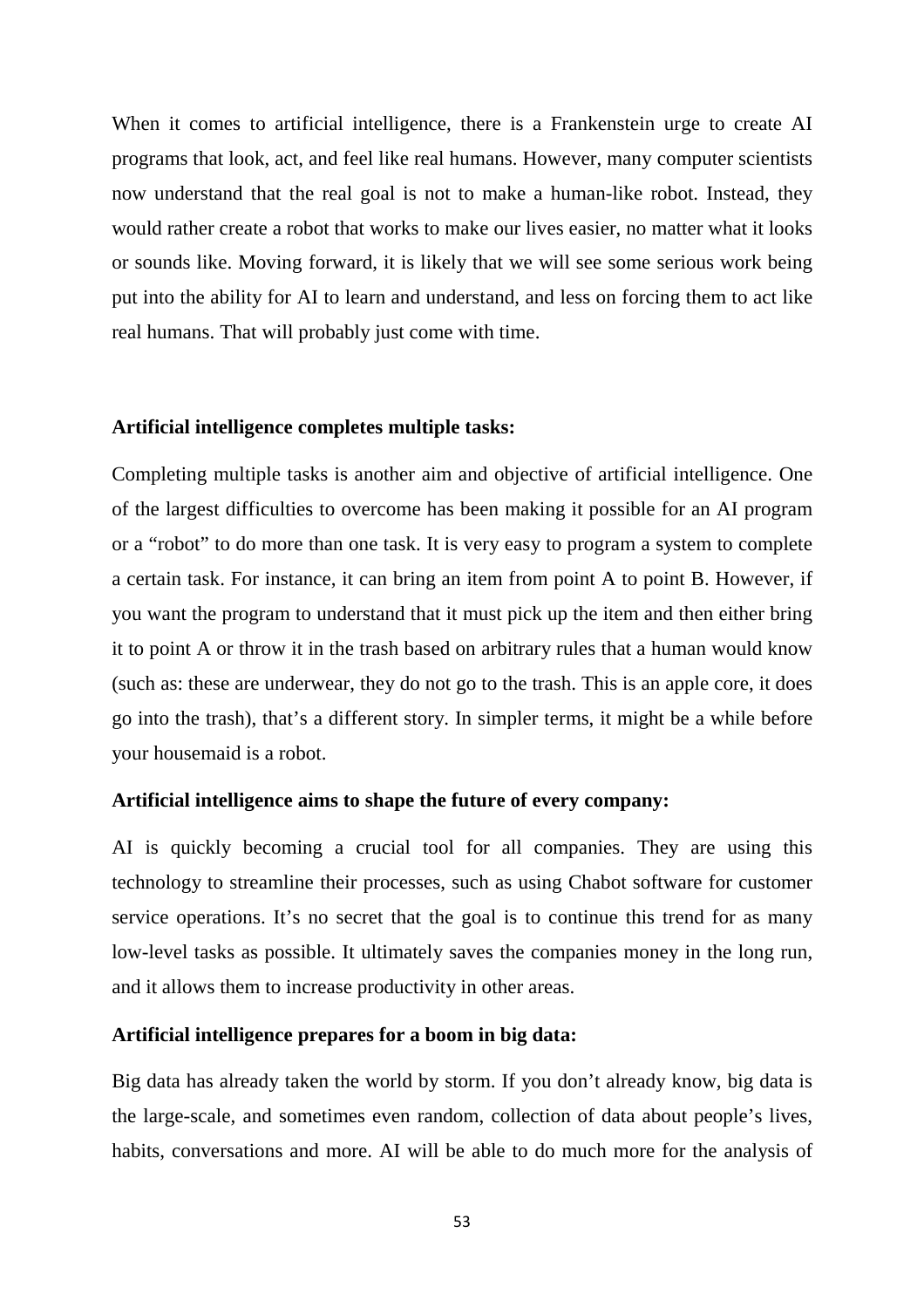this data than humans ever do, so data-driven research, advertisements, and content are going to explode. Remember, the goal of computers has always been to assist humans. The very first computers were calculators. From there we see word processors and software that made life easier for everyone in a big way. This is the next step.

### **Artificial intelligence creates synergy between humans and AI:**

The problem that computer scientists are running up against is the fear and rejection that people have to AI. People do not want to lose their jobs and they do not want to work with something they don't understand. One of the key goals in AI is to develop a strong synergy between AI and humans, so that they can work together to enhance the capabilities of both.

## **Artificial intelligence is good at problem-solving:**

So far, AI is unable to employ advanced problem-solving abilities. That is, it can tell you a factual answer, but cannot analyse a specific situation and make a decision based on the very specific context of that situation. You can program a computer to tell you when a good time to fly is based on the price of flights. However, the computer cannot take into account the current political landscape, current events, or other data that might inform you that despite the cost of flights being low, flying is a bad idea. Currently, the only way to force a computer to make a decision is to employ logic or an "if this, then that" scenario.

## **Artificial intelligence helps with planning:**

One of the most human traits in existence is the ability to plan and make goals and subsequently accomplish them. And one of the goals for AI is for it to be capable of doing these things. To do this, we have to figure out how to give a computer the concept of a future that does not exist. It's complex for a machine that only understands in a true/false binary.

#### **3.2 Relationship between artificial intelligence and human or natural intelligence**

## **What is Artificial Intelligence?**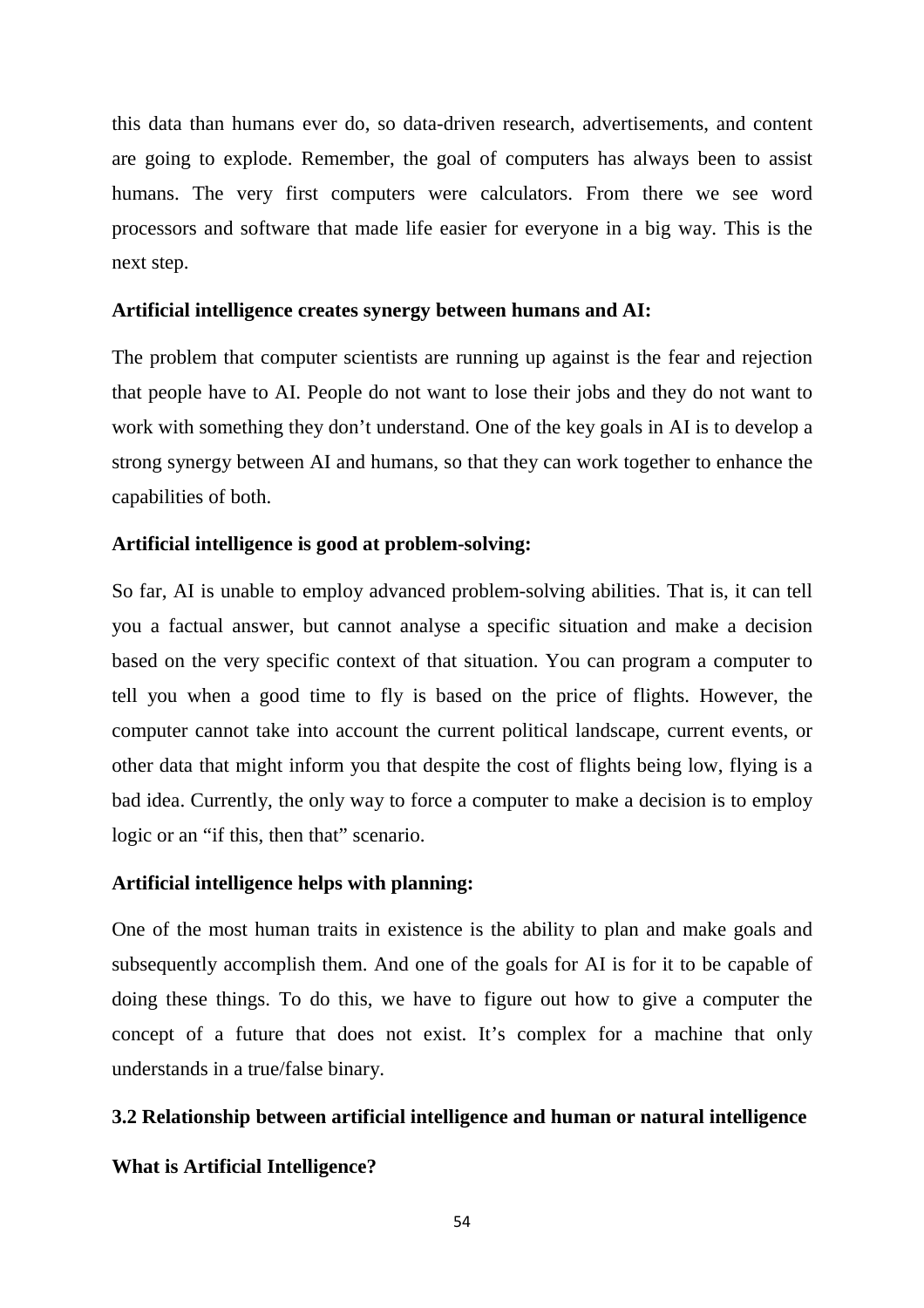Artificial Intelligence is a branch of Data Science that focuses on building smart machines capable of performing a wide range of tasks that usually require human intelligence and cognition. These intelligent machines are imbued with learning from experience and historical data, analysing their surrounding environments, and performing the befitting actions. AI is an interdisciplinary science that leverages concepts and tools from multiple fields like computer science, cognitive science, linguistics, psychology, neuroscience, and mathematics.

#### **What is Human Intelligence?**

Human Intelligence refers to the humans' intellectual capability that allows one to think, learn from different experiences, understand complex concepts, apply logic and reason, solve mathematical problems, recognize patterns, make inferences and decisions, retain information, and communicate with fellow human beings. What makes human intelligence unique is that it is backed by abstract emotions like selfawareness, passion, and motivation that enable humans to accomplish complex cognitive tasks.

Here's a head-to-head comparison/relationship between Artificial Intelligence and Human Intelligence:

### **Nature**

While Human Intelligence aims to adapt to new environments by utilizing a combination of different cognitive processes, Artificial Intelligence aims to build machines that can mimic human behaviour and perform human-like actions. The human brain is analogous, but machines are digital.

#### **Functioning**

Humans use the brain's computing power, memory, and ability to think, whereas AIpowered machines rely on data and specific instructions fed into the system.

#### **Learning power**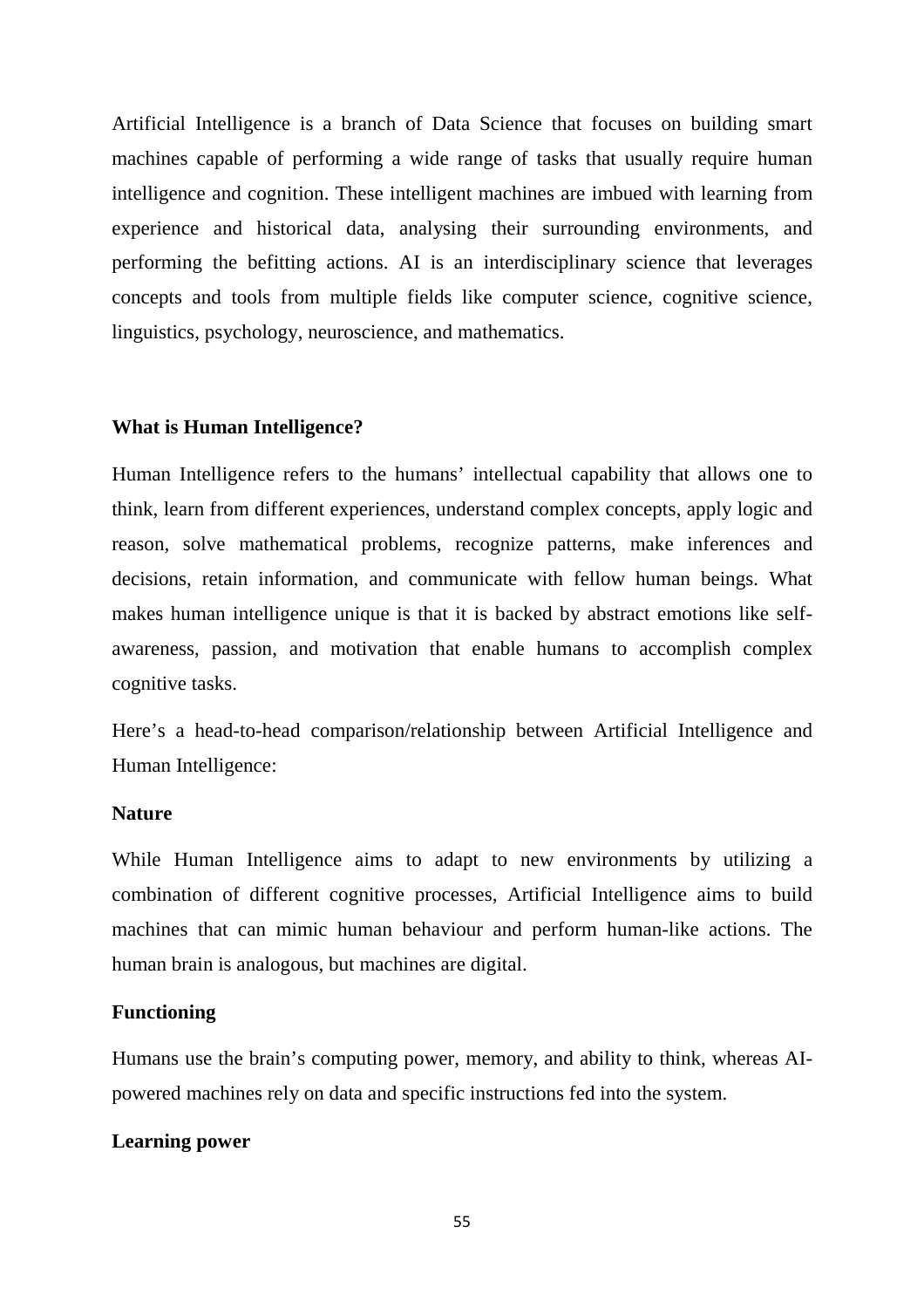Human Intelligence is all about learning from various incidents and past experiences. It is about learning from mistakes made via trial-and-error approach throughout one's life. Intelligent thought and intelligent behaviour lie at the core of Human Intelligence.

However, Artificial Intelligence falls behind in this respect – machines cannot think. They can learn from data and through continuous training, but they can never achieve the thought process unique to humans. While AI-powered systems can perform specific tasks quite well, it can take years for them to learn a completely different set of functions for a new application area.

#### **3.3. Relevance of artificial intelligence to knowledge**

Today, the amount of data that is generated, by both humans and machines, far outpaces humans' ability to absorb, interpret, and make complex decisions based on that data. Artificial intelligence forms the basis for all computer learning and is the future of all complex decision-making. Artificial intelligence technology offers several critical benefits that make it an excellent tool for virtually any modern organization, including:

**Automation** – AI is able to automate a repetitive task that was previously done manually, without feeling any fatigue or having to take breaks like a human employee would need to do.

**Enhancement** – AI can make products and services smarter and more effective, improving experiences for end-users, via capabilities like optimizing conversation bots or customer service menus, and delivering better product recommendations.

**Analysis** – AI can analyse data at a much faster rate than humans, allowing it to find patterns much more quickly, and it can also analyse much larger datasets than humans, allowing it to uncover p atterns humans would simply miss.

**Accuracy** – AI can be trained to become more accurate than humans, utilizing its ability to harvest and interpret data to come up with better decisions for tasks like tracking financial investments or identifying cancerous growths on x-rays.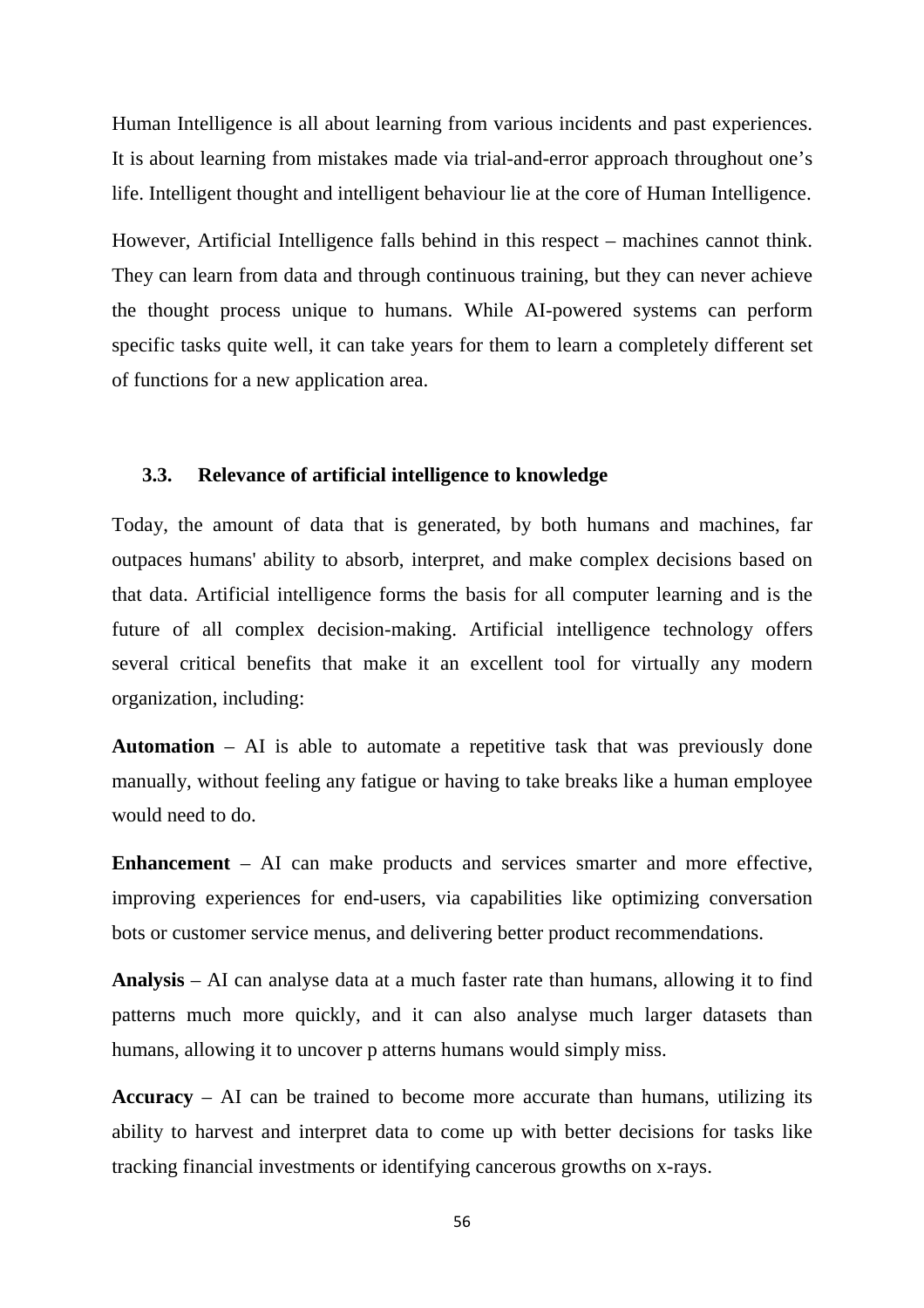**ROI** – AI maximizes the value of data since it's able to do a better job analysing complex, multi-variety relationships, without having to take any breaks and with fewer mistakes, making it an incredibly important technology for any business that relies on data and operates at scale.

Simply put, AI allows organizations to make better decisions, improving core business processes by increasing both the speed and accuracy of strategic decision-making processes.

## **4.0. Conclusion**

AI is an interdisciplinary science that leverages concepts and tools from multiple fields like computer science, cognitive science, linguistics, psychology, neuroscience, and mathematics. What makes human intelligence unique is that it is backed by abstract emotions like self-awareness, passion, and motivation that enable humans to accomplish complex cognitive tasks. Granted that AI has helped develop intelligent machines that can outperform humans in some respects they are yet to match the human brain's potential.

## **5.0. Summary**

This study unit has taken a critical look into the nature of human intelligence and knowledge. We have examined how intelligent machines and technology have become of great benefit to humans.

## 6.0. **Self Assessment Exercise**

In an analytic manner, discuss the need of AI in the quest for knowledge and how AI technology has been used for human benefits.

## **7.0. Tutor Marked Assignment**

- 1. \_\_\_\_\_allows computer applications to learn from experience via iterative processing and algorithmic training.
- 2. Which of the following will eliminate low-skilled jobs and effectively create massive high-skilled job opportunities that will span all sectors of the economy. (a) AI (b) Human Intelligence (c) Training (d) Economics development
- 3. AI is applicable in automated operations, predictive diagnostics, preventive interventions, precision surgery, and a host of other clinical operations. TRUE or FALSE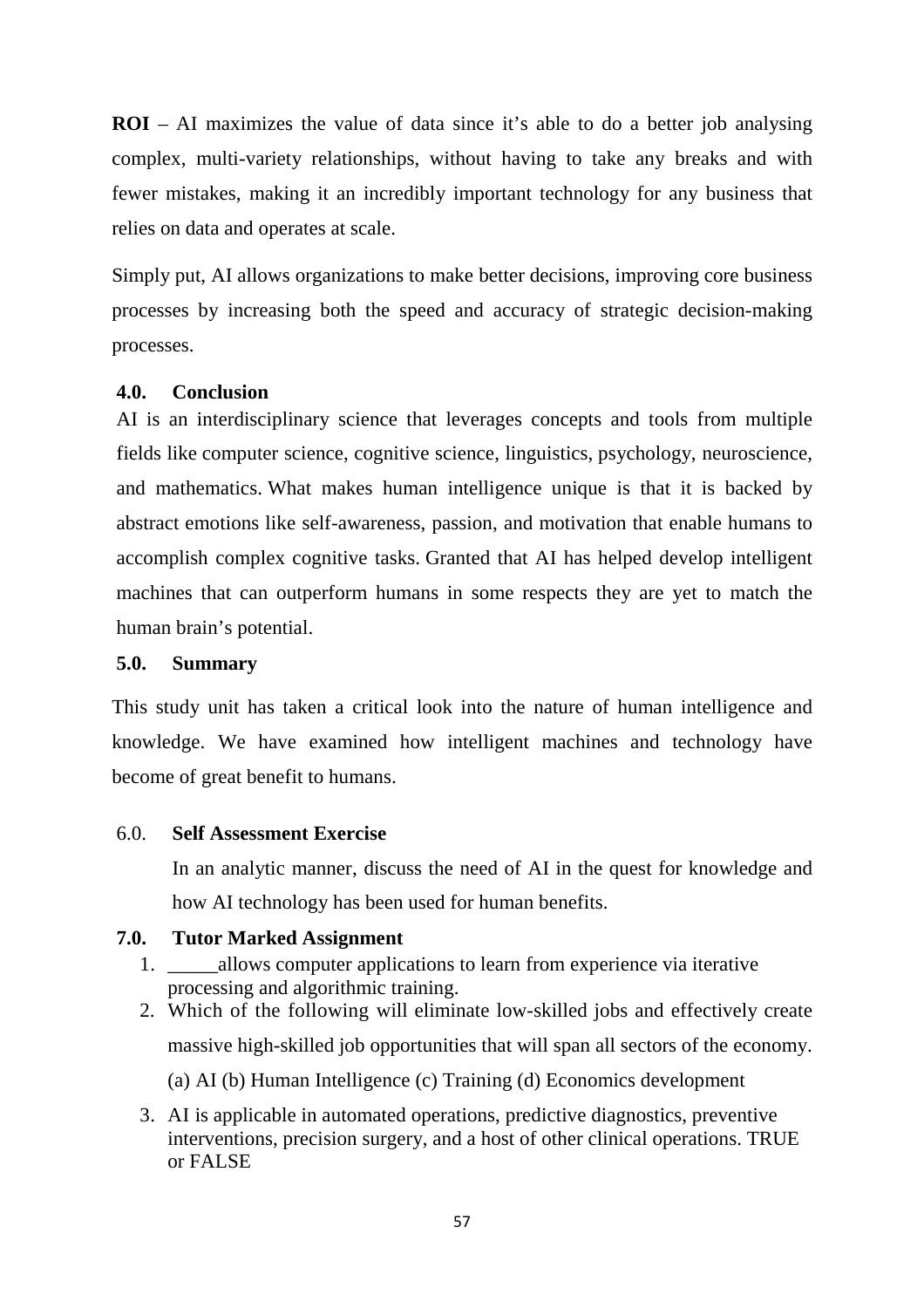- 4. Can computer take into account the current political landscape, current events, or other data that might inform you that despite the cost of flights being low, flying is a bad idea? YES or NO
- 5. Which of the following intelligence aims to adapt to new environments by utilizing a combination of different cognitive processes? (a) Human (b) Mimic (c) Artificial (d) Natural

## **8.0 References**

Cangelosi, A. 2018. Frontiers in Robotics and AI. Hypothesis and Theory. https://www.frontiersin.org/articles/10.3389/frobt.2018.00121/full. 20<sup>th</sup> March, 2022. https://doi.org/10.3389/frobt.2018.00121

CSU Global. 2021. Why is AI important? https://csuglobal.edu/blog/why-is-artificialintelligence-so-important. 20<sup>th</sup> March, 2022.

Great Learning Team. 2022. What is Artificial intelligence, how does AI work, types and Functions of it. https://www.mygreatlearning.com/blog/what-is-artificialintelligence/. 20<sup>th</sup> March, 2022

Vadapalli, P. 2020. AI vs. Human Intelligence: Difference between AI & Human Intelligence.https://www.upgrad.com/blog/ai-vs-human-intelligence/. 20<sup>th</sup> March, 2022.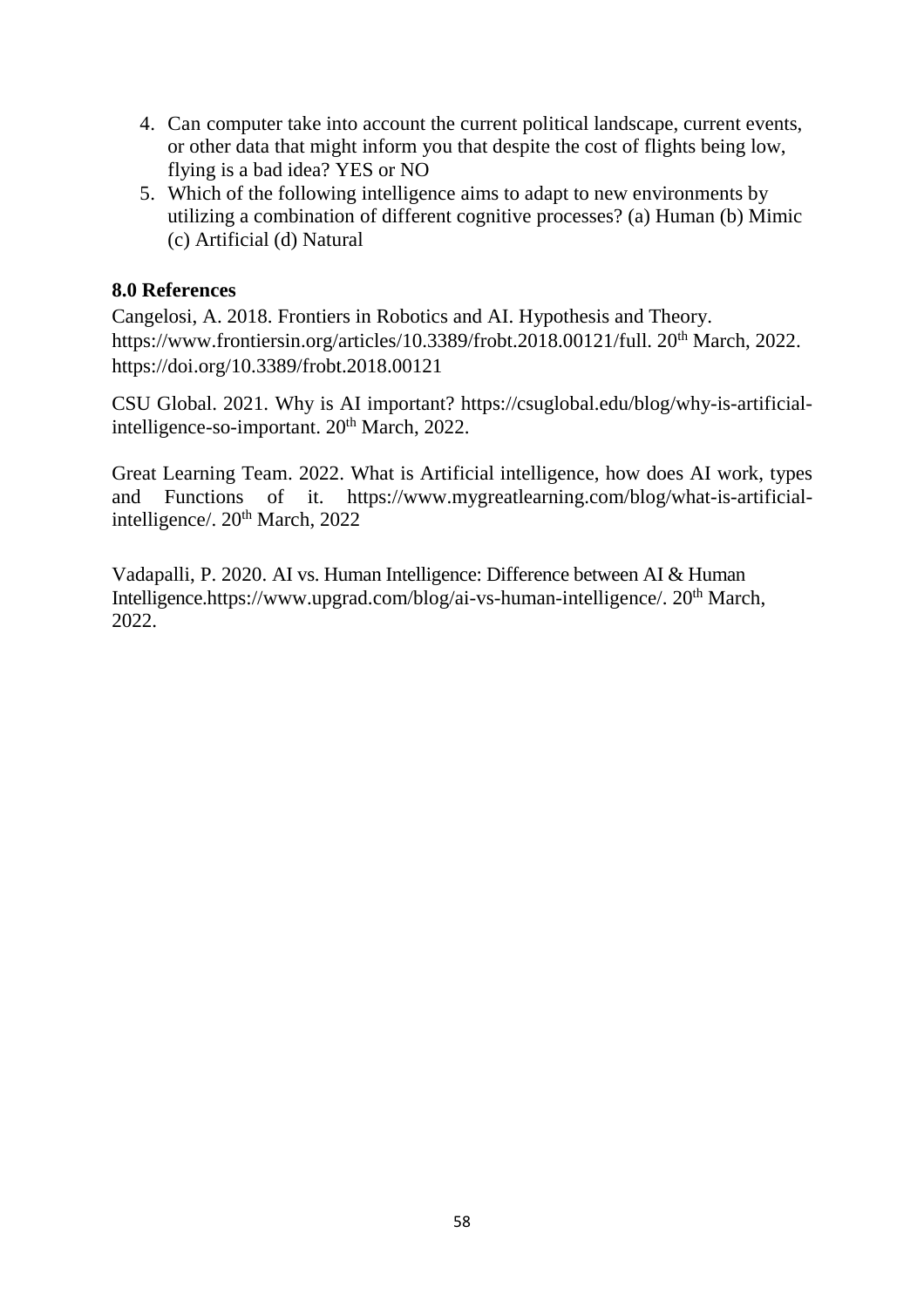## **UNIT 3: The Epistemological Significance of A.I.**

**1.0. Introduction 2.0. Intended Learning Outcome 3.0. Main contents 3.1. What is Epistemology?** 

**4.0. Conclusion 5.0. Summary 6.0. Tutor marking scheme 7.0. Reference** 

## 1.0. **Introduction**

The focus of this unit is to apply the knowledge of philosophy to underscore some fundamental issues that emanates in the use of artificial intelligence. Epistemology is the branch of Philosophy that deals with the acquisition and certainty of knowledge.

## 2.0. **Intended learning outcome**

Towards the end of this study unit, learners in this field of study should be able to:

- $\triangle$  Understand and explain the concept of Epistemology
- Differentiate between the both types of knowledge, A priori and A posteriori
- Discuss the epistemic significance of Artificial intelligence and its benefit to man.

## **3.0. Main contents**

## **3.1. What is Epistemology?**

Epistemology is the study of the origin nature and limits of knowledge. Epistemology is concerned with the understanding of the world by inquiry into the nature of the ideas, concepts of theories of knowledge.

Epistemologists ask questions such as *how we know* and *how do we know that we know?* It is the discipline that subjects human knowledge to extensive inquiry about his knowledge of the external world and other minds. Is knowledge derived through sense data or ideas? This has been a major question and topical debate in the field of epistemology. Some epistemologist believes that arriving at true or certain knowledge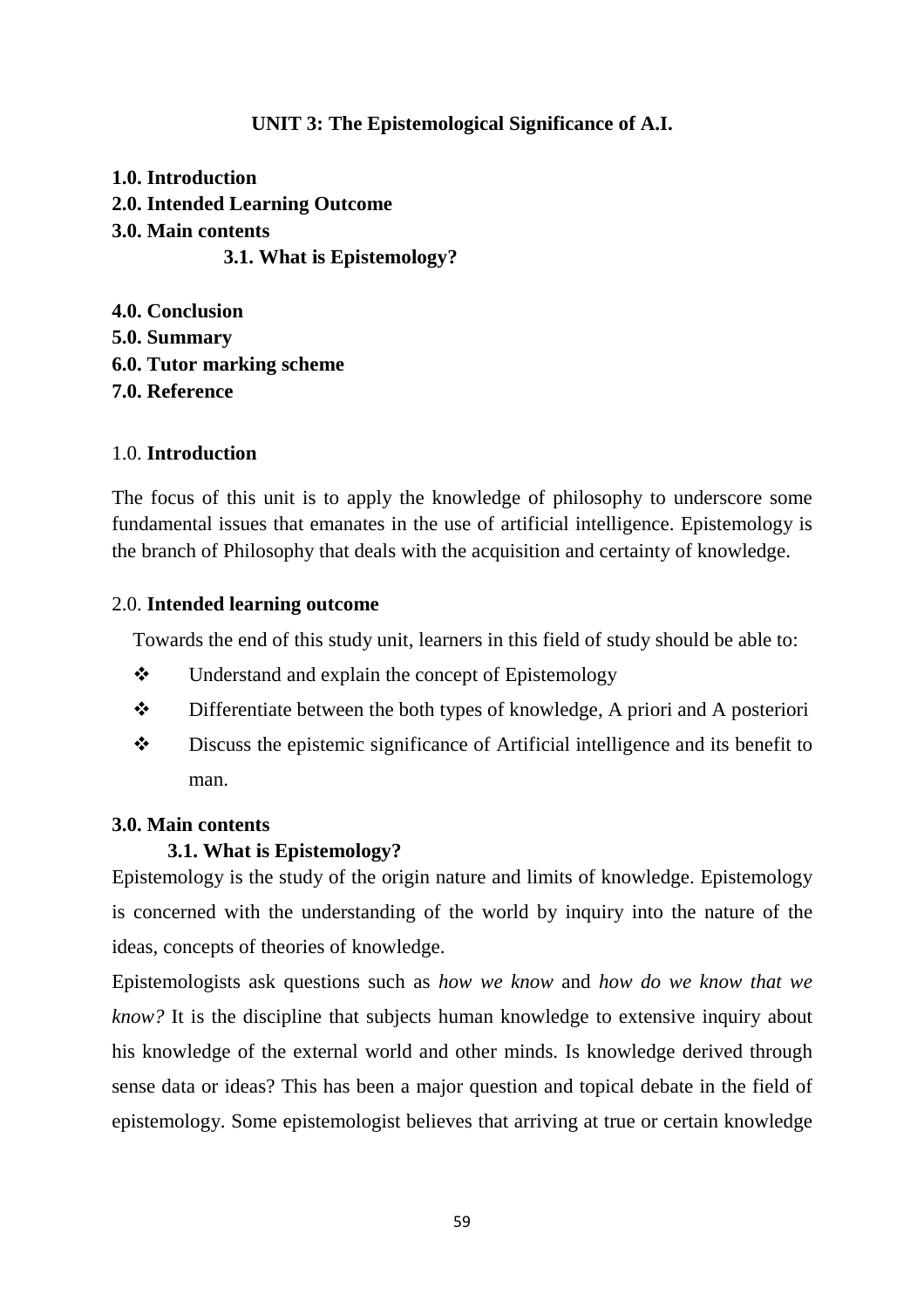deals with the mind or mental states, while others have attributed knowledge to consciousness.

### **A Priori Knowledge and A Posteriori knowledge**

The distinction between these kinds of knowledge plays a huge significance in the field of epistemology. These two concepts are used to distinguish knowledge and provide justification or evidence for our knowledge claims. Since the time of Kant, it is believed that any knowledge derived independently of any particular experience is referred to as Apriori knowledge. While A posteriori knowledge justifies or provides evidence for our knowledge claims based on experience. This is also known as empirical knowledge.

#### **Rationalism and Empiricism**

Rationalism is a theory based on the claim that our source of knowledge is reason and intuition. For rationalists, individuals have an innate knowledge about things and concepts; as such our reasoning is the source of justification of our perceived knowledge. Alternatively, empiricists hold that knowledge primarily comes from sense experience. This implies that we can have justification of our knowledge based on experiences. As such, knowledge of metaphysics or religion in this regard cannot be justified as knowledge.

#### **3.2. Epistemological Significance of Artificial Intelligence**

The epistemological part of AI deals with how facts from experience and memory can be represented by a machine. Today, we now have intelligent computers that have theories and help in showing how the cognitive process go in human beings. Therefore, to some people there are now machines or computers that have minds and such minds are the explanation of these cognitive processes. Through processes such as Machine learning, Deep Learning, Natural Language Processing and Understanding, it is believed that machines can perceive from their environment and act accordingly.

Consequent of this can be gleaned from the fact that there are currently various computers, robots such as the Self-driving cars, drones, etc that can perceive the world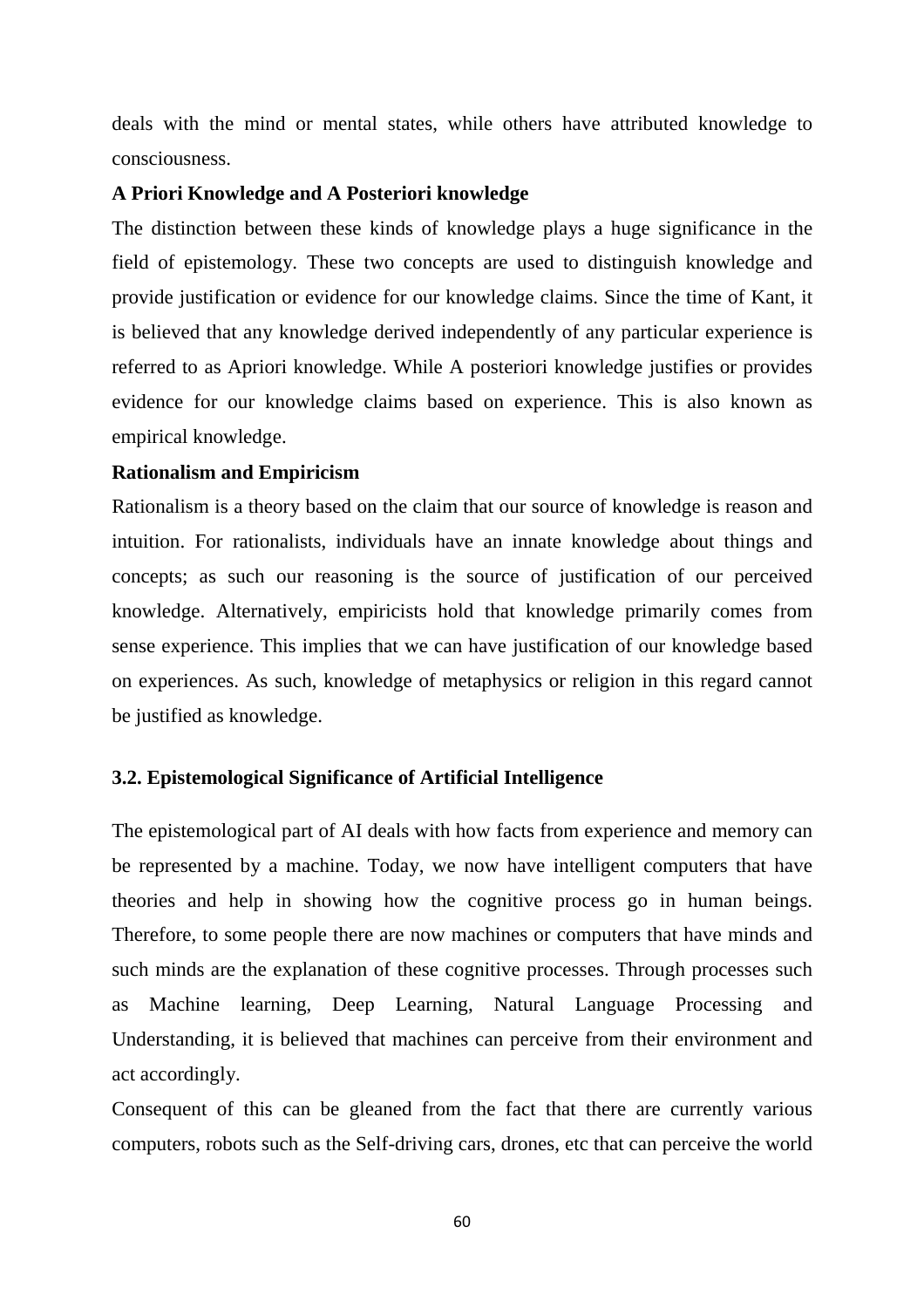directly. These machines can think and behave intelligently and are used in different human sectors and even in the military.

In fact, in highly industrialized societies like The United States of America, Japan and Germany, for example, companies and factories now prefer robots to man because they are capable of doing what humans would do in a shorter time and at the same time, they are much easier to maintain than human beings. In addition to this, is the fact that with the aid of digital computers which is the tool of Artificial Intelligence, machines now command the knowledge which they possess. Also, in Japan, there are now industrial robots with mechanical "hands" that allow them to grip even very fragile items, they also have special sets of fingers that ensure a firm grip and these hands are very useful in many assembly operations. Likewise, in U.S.A, there are now computers that can translate from English to French, German, etc.

James Lighthill (Qtd in Balogun 1991) pointed out three main areas of research within the broad field of Artificial Intelligence. Category A is for advance automation which has as its main task the ability to replace human beings by machines for specific purposes which may be industrial or military, on one hand, and mathematical or scientific, on the other. Category B involves the building of robots that are capable of mimicking some special functions that are particularly highly developed in man like the coordination of eye and hand, visual scene and analysis; use of natural language; common sense, problem solving. Category C is mainly concerned with theoretical investigations related to neurobiology and psychology.

When one looks at these main areas of research in Artificial Intelligence, one could see that they aim at giving the machines the ability to perform some special functions that are associated with intelligence, if performed by man. This is the common factor that unites the categories together; while under category A, attempts are made to make machines perform military works and solve mathematical problems. Under B, attempts are made to give machines the ability to perceive so as to gain the knowledge of its environment; while under C, machines are being equipped in order to be able to think since it is all these that make human activity to be intelligent. Artificial Intelligence is trying to put the intelligence of man into machine.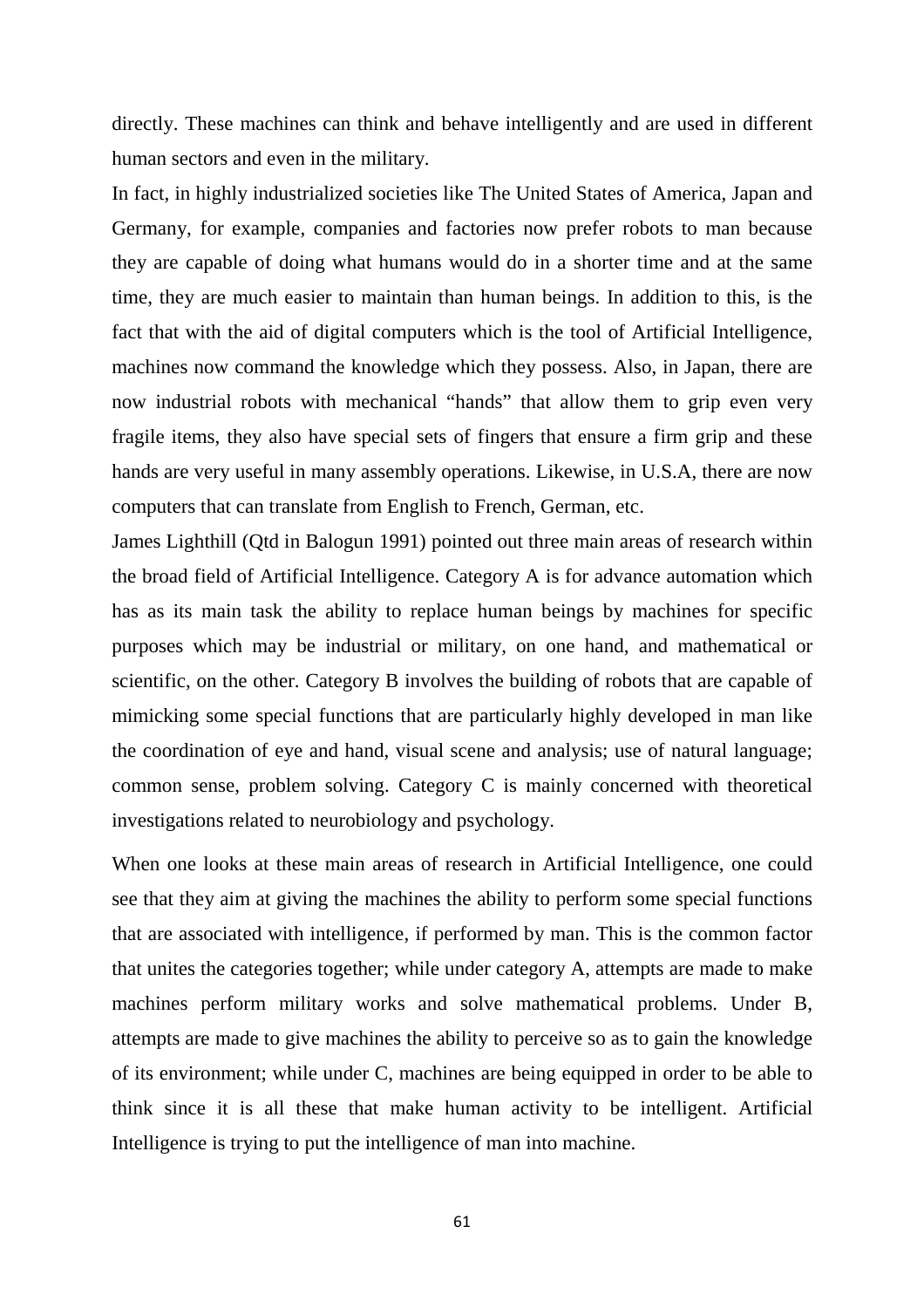Before the invention of modern computers, there was Turing machines; machines that operated on tape containing only 1's and 0's and capable of imitating any other Turing machine. Alan Turing in a paper written in 1936 announces that:

> There exists a Turing machine (actually a whole class of machines) whose alphabets consist of the two symbols '0' and '1', such that, given any procedure written in any precise and unambiguous language and a Turing Machine 'L' embodying the transformation rules of that language, The Turing machine 'U' can imitate the Turing machine 'L' in 'L's' execution of that procedure.<sup>18</sup>

With this, Turing concludes that in as much we have machines that can imitate in the way he described above and behave intelligently, especially in solving Mathematical problems, such machines should be credited with intelligence. There are modern computers that have surpassed the early invention made by Turing, even though they resemble the Turing machine in that they have the ability of imitating every other computer, but of course, they differ from it because their construction and way of instruction are much more complex.

It is commonly believed that the processes that go on inside the computers that are capable of intelligent action are very much similar to those which go on inside the human being. As the processes inside the subject's skin involve sensory organs, neural tissue and muscular movement controlled by neural signals, the one inside the computer includes symbol transmission, stored symbols, copying system which enable it to detect, record, transmit, store and copy in connection with the help of the mechanism of the system.

According to Balogun (1995) in extending the scope of human knowledge, Artificial Intelligence has succeeded at least in giving us a clue on whether there can be a valid distinction between the analytic and synthetic propositions. Starting from the time of David Hume, epistemologists have been battling with the problem of analytic and synthetic distinction; Hume on the one hand believes that the distinction holds as he

62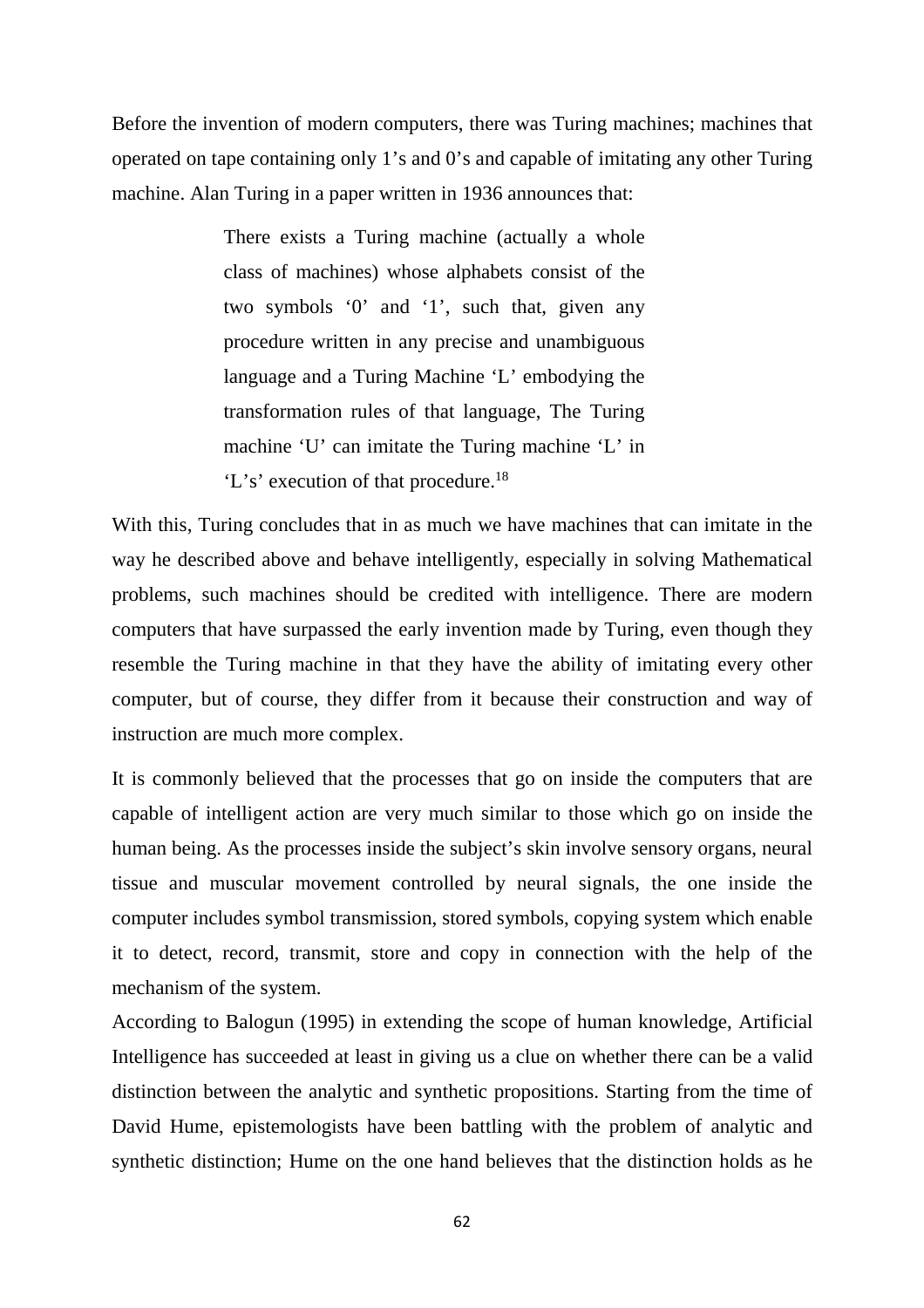claims that the object of human inquiry can be divided into two, the relation of ideas (analytic) and matters of fact (synthetic).

 On the other hand, philosophers like Quine believe that the analytic and synthetic distinction cannot hold because it is not possible to draw a sharp line between those sentences that are true because of the meaning of the words involved (analytic) and those that are false because of the facts of experience (synthetic). In essence, Quine is saying that there is no sharp contrast between the analytic and synthetic sentences; instead, we have a vast and blurry theory connecting various sentences that would count as false or true. Consequently, for Quine, there is no way of distinguishing those that are purely a matter of the meaning of word from those that are connected with experience.

In Quine's thinking, for one to argue that there are some analytical or logical problems that can be solved without referring to experience as the empiricists believe is nothing but a dogma of empiricism.<sup>3</sup> Now through Artificial Intelligence, there are intelligent machines that are capable of solving mathematical and logical problems through their reasoning processes without referring to experience. This is not to under-estimate the usefulness of experience in acquiring knowledge, but the fact is that through Artificial Intelligence, there are some logical and mathematical problems that can be solved without necessarily referring to experience.

Similarly, Artificial Intelligence has helped greatly in solving some epistemological problems like the problem of memory, thereby extending the scope of human knowledge. Without memory, it is impossible to have the knowledge of the past since it is logically impossible to observe past events. One can never have a valid reason for believing that such past events never occurred and as a result, one cannot boast of the knowledge of the past.

## **4.0. Conclusion**

Apart from what Artificial Intelligence has done in extending the scope of human knowledge, it has also helped to raise some new epistemological problems which make epistemologists to reflect the more. As Daniel Dennet has rightly observed, "Artificial Intelligence's best contribution to philosophy is a deep, a new, unsolved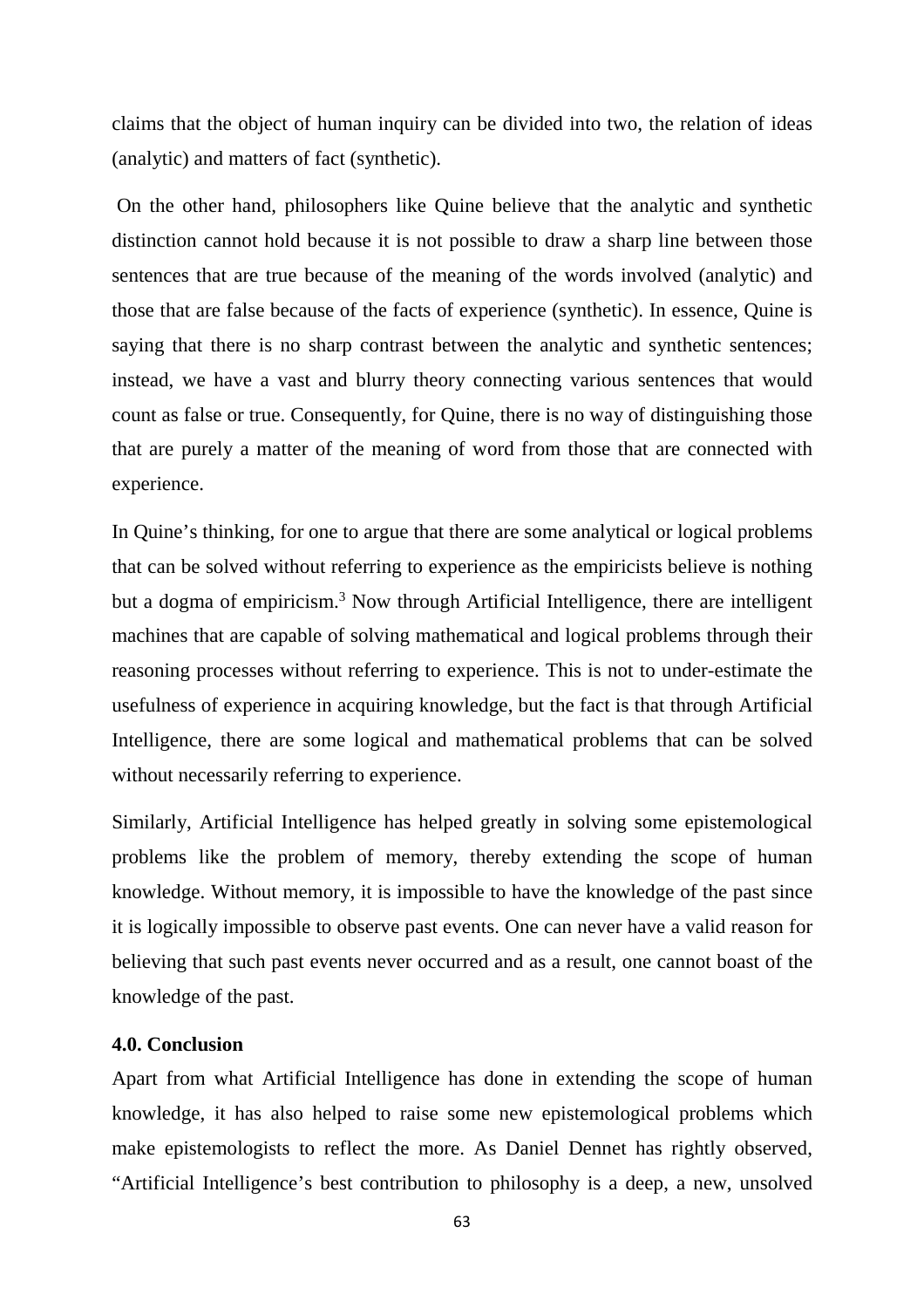epistemological problem ignored by the generation of philosophers: the frame problem. Without doubt, Artificial Intelligence has aided and extended the scope of human knowledge than what human capacity can do; it has shown us that we can now rely on the knowledge of the past and that to some extent such knowledge of the past can still be seen experientially when we are punching the expert's system to reproduce knowledge; thereby reducing the problem of memory to the barest minimum.

## **5.0. Summary**

## **6.0. Self Assessment Exercise**

Analyse the relationship between Epistemology and the field of Artificial Intelligence.

## **7.0Tutor Marked Assignment**

1. A posteriori knowledge is also known as \_\_\_\_ knowledge.

2. A theory of knowledge based on the claim that our source of knowledge is reason

and intuition is known as \_\_\_\_\_\_\_.

- 3. Through processes such as Machine learning, Deep Learning, Natural Language Processing and Understanding, it is believed that machines can perceive from their environment and act accordingly. TRUE or FALSE
- 4. How many areas of research within the broad field of Artificial Intelligence was identified by James Lighthill? (6)  $(1)$   $(2)$   $(4)$   $(3)$
- 5. According to Balogun in extending the scope of human knowledge, Artificial Intelligence has succeeded at least in giving us a clue on whether there can be a valid distinction between the \_\_\_\_\_\_ and \_\_\_\_\_ propositions.

## **8.0. References**

Balogun, A.O. 1995. Artificial Intelligence and the Quest or Knowledge. *Journal of Philosophy and Development.* Vol.1&2, No.1. 62-71

Dennet, D.C. 1988. When Philosophers Encounters Artificial Intelligence. *Daedalus: Journal of the America Academy of Arts and Science*, vol. 117, no. 1, p. 292.

Ruch, E.A. 1979. "An Inquiry of Human Understanding" *The Ways of Knowing: A Theory of Knowledg*e, National University of Lesotho, Lesotho, 1979, pp. 8-39.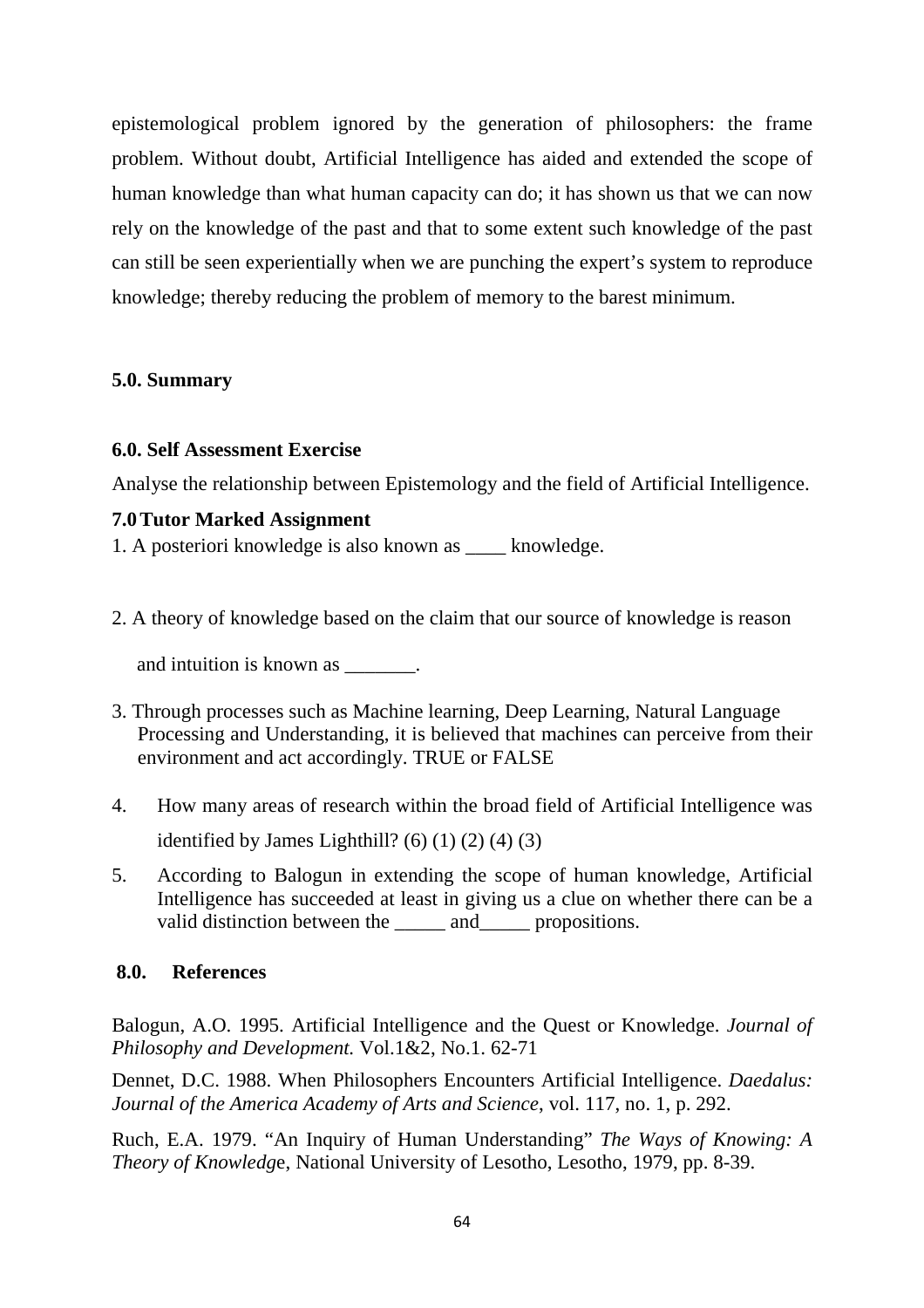Machine Intelligence. 1981. *Infotech State of the Art Report*, Series 9 No. 3, pp. 65- 66.

Quine, W.V.O. 1961. *From a Logical Point of View.* Cambridge: Harvard University Press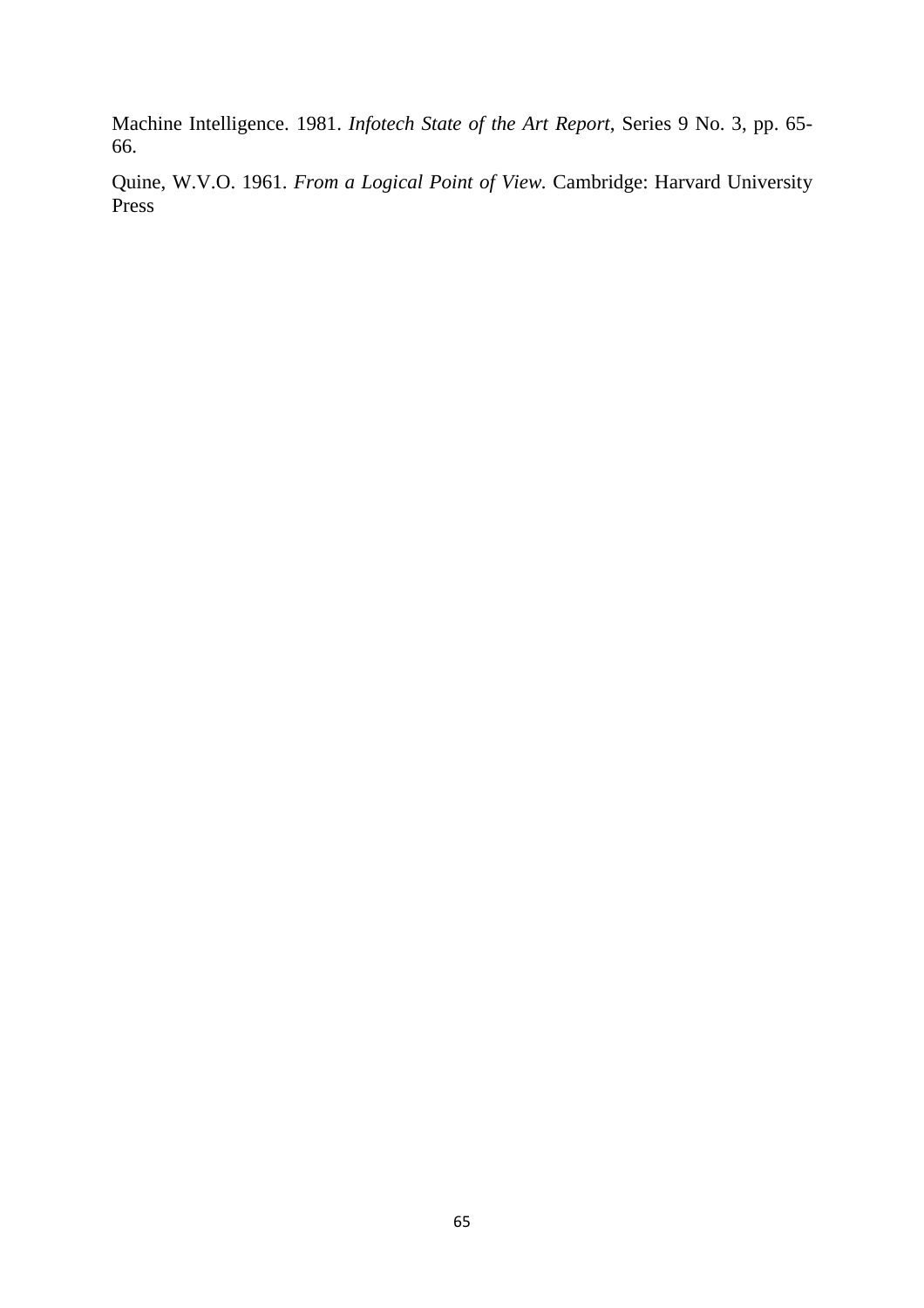# **Module 3**

UNIT 1: The Epistemological Limitations of A.I. UNIT 2: Can Machines be equated with Men? – Some Notable Debates UNIT 3: The Irreducibility of Human Consciousness

## **UNIT 1: The Epistemological Limitations of A.I.**

- **1.0. Introduction**
- **2.0. Intended Learning Outcome**
- **3.0. Main contents**
- **4.0. Conclusion**
- **5.0. Summary**
- **6.0. Self-Assessment Exercise**
- **7.0 Tutor marking scheme**
- **8.0. Reference**

## 1.0. **Introduction**

As discussed in the last unit, epistemology is the branch of philosophy that studies knowledge and the standards of knowing. The study of knowledge entails perception, analysis of concepts, taking decisions based on environment etc. The problem that arises is how intelligent machines can be created with a standard of knowing and perception that can be used in formulating different kinds of knowledge. Here, we examine the epistemological limitation of artificial intelligence. How do intelligent machines acquire knowledge? Is it through perception, rationalism or experience? What are the mechanisms that are built in intelligent machines to assume certainty of knowledge or data?

## **2.0. Intended Learning Outcome**

Towards the end of this study unit, learners in this field of study should be able to:

- Understand and explain the relationship between epistemology and the field of Artificial intelligence.
- Discuss the limits of intelligent machines
- Explain the epistemic importance of human reasoning over machines.

# **3.0. Main Contents**

# **3.1. Epistemology and AI**

How can epistemic justification be applied to intelligent machines? Epistemology and artificial intelligence are interdisciplinary and research in AI and intelligent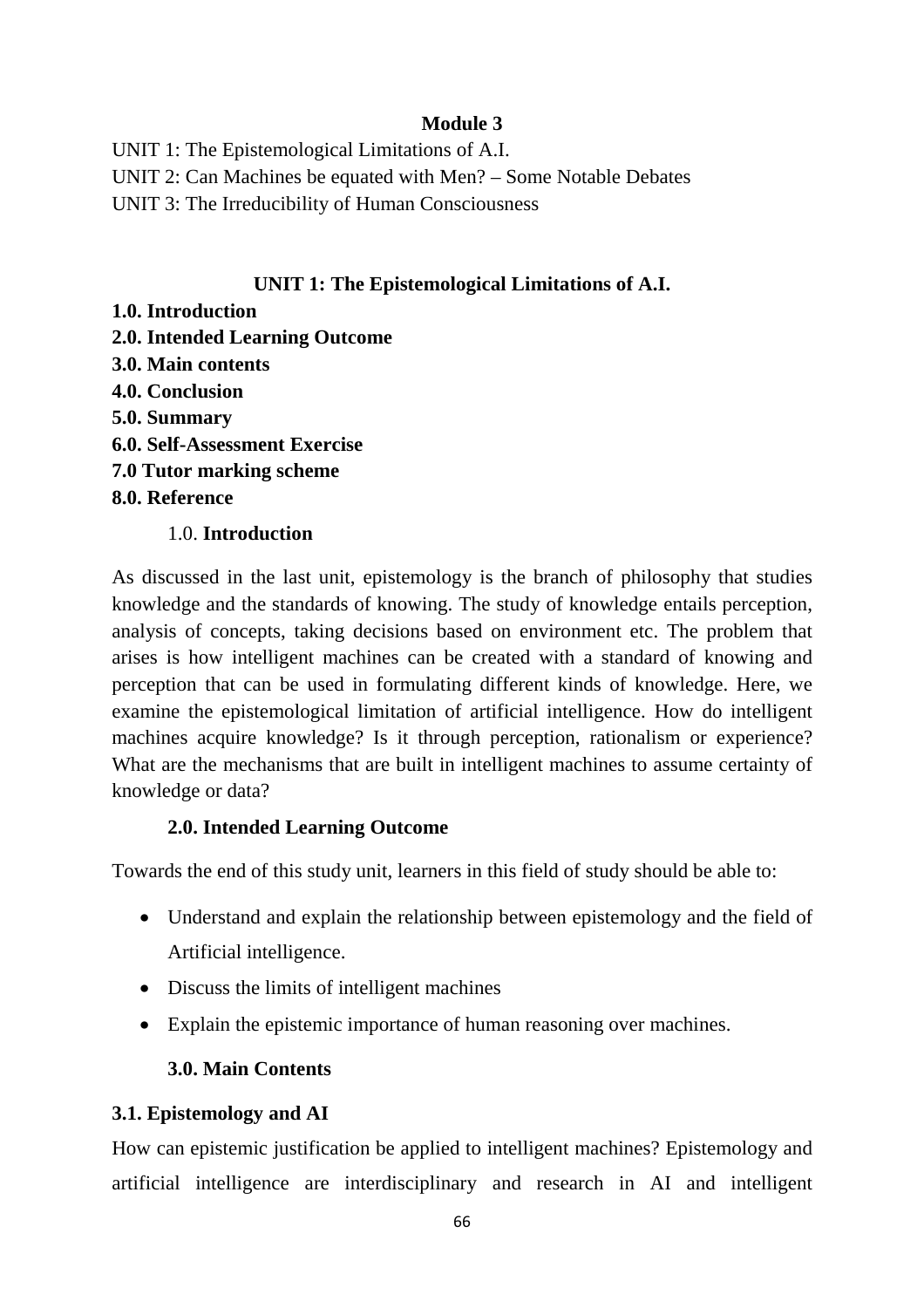applications are now part of the decision-making process of many human cooperations and organisations. Yet, there are many epistemic and social problems arising due to the limitation of artificial intelligent knowledge. Can the externalisation of human cognitive abilities through artificial intelligent programming and design truly overcome the epistemological challenges of man's intelligence? Can knowledge derived by intelligent machine be trusted as real knowledge? Are intelligent machines really *intelligent*? Can intelligent machines stimulate adequately human consciousness and thought process? Another contention of this unit is to determine *if machine can think?* Are machines capable of reflection? And lastly, can machines fully grasp objects and their properties the same way as humans?

Although based on recent research in the field of Artificial intelligence, it is true that intelligent machines have been designed in recent times to do what man cannot do and it has provided a way to overcome certain epistemic limitations of man. Nevertheless, artificial intelligence is not without faults and limits.

## **3.2 Limitations of Artificial Intelligence**

Artificial Intelligence has come a long way from being a component of science fiction to reality. Today, we have a host of intelligent machines like self-driving cars, smart virtual assistants, Chat bots, and surgical robots, to name a few. Since AI became a mainstream technology in the present industry and a part of the common man's daily life, it has sparked a debate – Artificial Intelligence vs. Human Intelligence.

While Artificial Intelligence seeks to design and create intelligent machines that can perform human-like tasks, one cannot help but think, "Is Artificial Intelligence sufficient in itself?"

Perhaps the biggest fear is that AI will replace humans and outsmart them in a few years. However, this is not entirely true. Although AI is highly advanced – now that machines can learn from experience and make smart decisions – AI cannot function optimally without relying on innately human attributes like human intuition. Vadapalli, 2020).

According to Balogun (1991) the limitations of Artificial language are glaring and in so many ways; Artificial language is incapable of giving us the type of knowledge,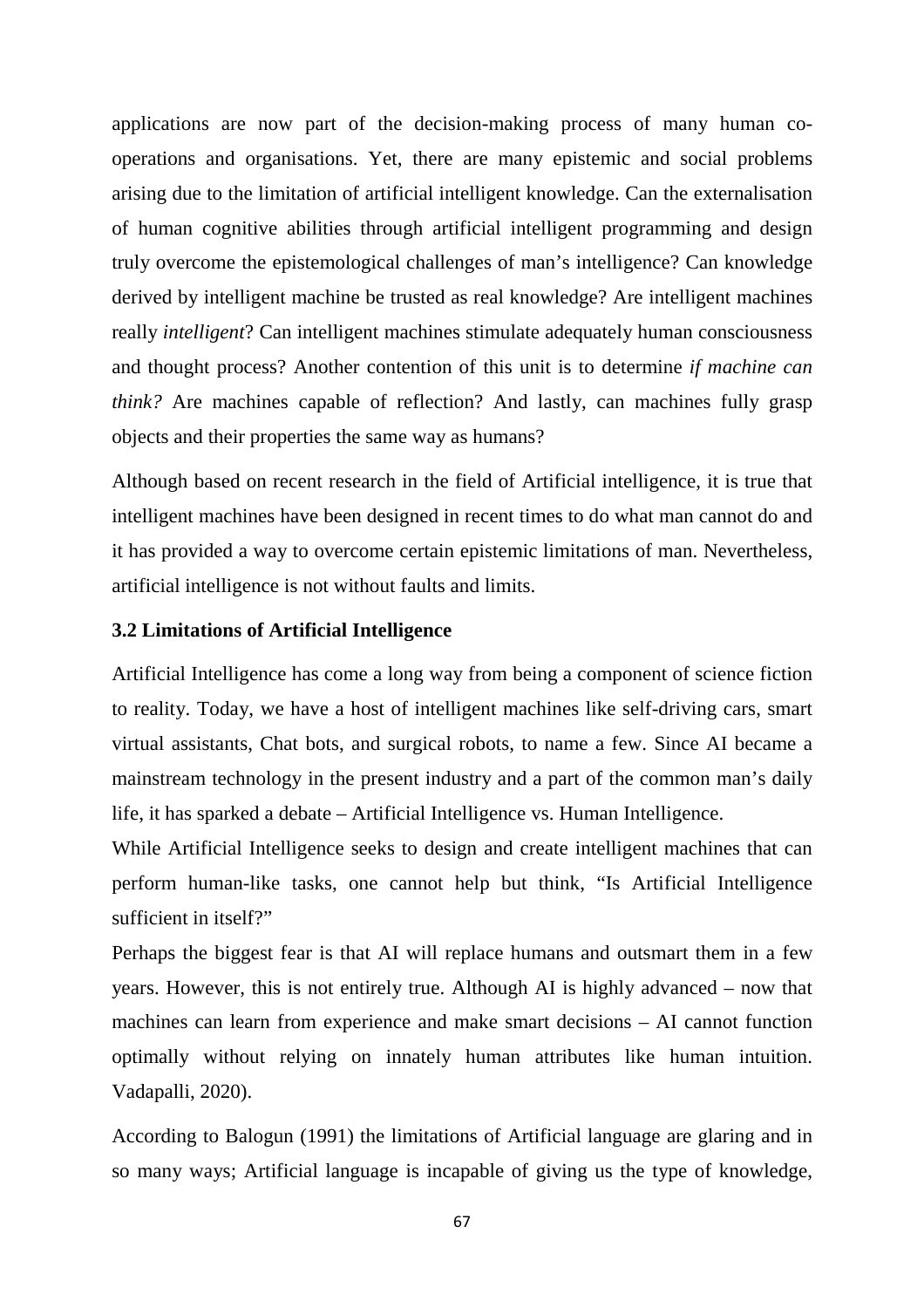human languages will afford us like in the area of poetry, drama and much more. Most significantly, computers cannot use language to make assertions, ask questions or make promises since speech acts are but a species of intentional action.

Balogun (1991) also notes that, another vital point that follow from this is the fact the machines cannot engage in intentional behaviour of any kind, for example, they cannot tell lies, since lying involves the intent to deceive; they cannot try to avoid mistakes, since trying to avoid mistakes entails intending to conform to some normative rules and that is why they are not blamed whenever they make mistakes.

Furthermore, Artificial Intelligence systems are incapable of re-identification, the process which will enable them to know whether they have acquired enough knowledge in one area or not. This explains the reason why they cannot detect whether any knowledge programmed into them is faulty or not.

It must be noted that A defeasible reasoning is a type of reasoning that is obtained in a situation where one has reasoned to a conclusion and in subsequent reasoning, he discovers that such original reasoning is wrong and he is able to retract the original conclusion, thereby replacing it with a new one. Some of the conditions for its possibility include the ability of any agent to sense his own reasoning processes and to be able to use reasoning strategies to solve problems.

Today's computers are faster and more objective, but not more intelligent than man. Artificial intelligence lacks autonomy, in as much as they cannot be held responsible for their faults and programming it follows suit that intelligent machines are not autonomous and as such not more intelligent than man. Without access to data and instructions machines cannot function hence the need for man's direction and input.

Machines cannot be creative. Intelligent machines are only programmed to act as instructed. Even autonomous machines are programmed for directions, actions and language. This makes it difficult for them to keep up with the dynamics of their environment. In recent times, we have witnessed Autonomous cars involved in accidents despite the programming to avoid human beings and always obey traffic rules and regulations. Although, computer engineers are working to develop

68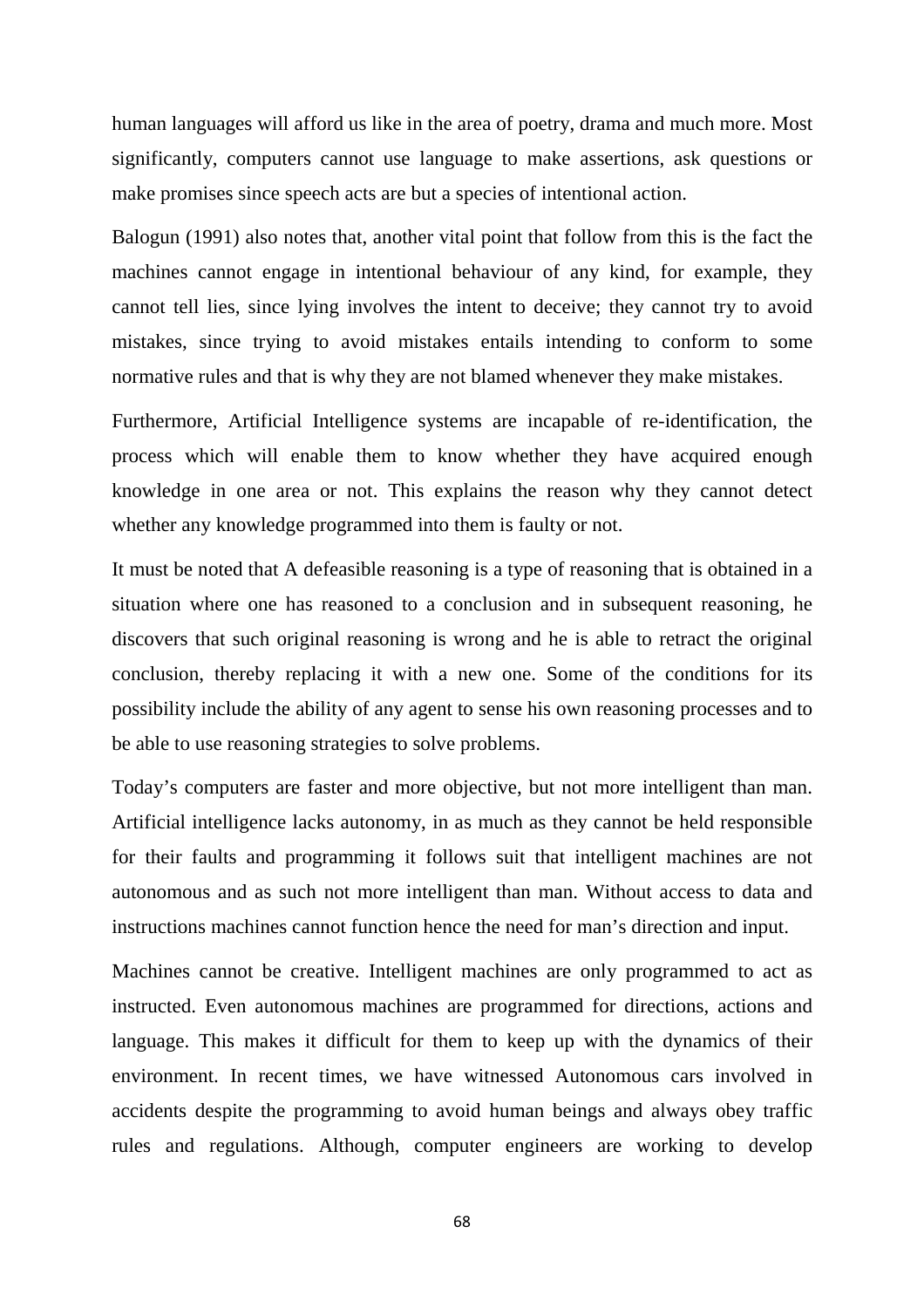intelligent machines that can store memory and make decisions based on previous experiences, machines cannot improve with experience or time unlike humans.

Artificial intelligence cannot think outside the box, which is one of the epistemic advantages of man? If TESLA cars can become creative, it would learn to manoeuvre itself from hazardous situations such as the accident in 2016 (The Guardian, 2016). Machines cannot think for themselves even though programmed to communicate as humans or win chess games, where humans would be in full control of their cognitive capabilities, machines require sleep mode to recharge with the help of human intervention.

As Balogun (1991) also notes, intelligent machines cannot sense their own reasoning processes because whatever form of reasoning they might be capable of exhibiting are what the designers programmed into them. They cannot generate any reasoning processes on their own, not to even talk of sensing their own reasoning processes. In fact, as of now, such machines that are capable of defeasible reasoning have not been built.

#### **4.0. Conclusion**

From the epistemological limitations of Artificial Intelligence that have been analysed above, one will see that there is no way the attempt to equate man with machine can be justified. However magnificent the contribution of Artificial Intelligence is to the growth of human knowledge; it is still epistemologically limited within the confines of human intelligence. This fact is predicated on my strong conviction that machines cannot be said to possess that irreducible quality in man, that is, self-consciousness. As a result of this, the role of human beings in social development cannot be underestimated.

#### **5.0 Summary**

This study unit has taken a critical look into the subject matter of Artificial intelligence and its connection to epistemology, where the limitations and disadvantages of artificial intelligence were discussed. Here we looked into epistemic limits of machines in relation to perception, reason and memory. In this unit, it was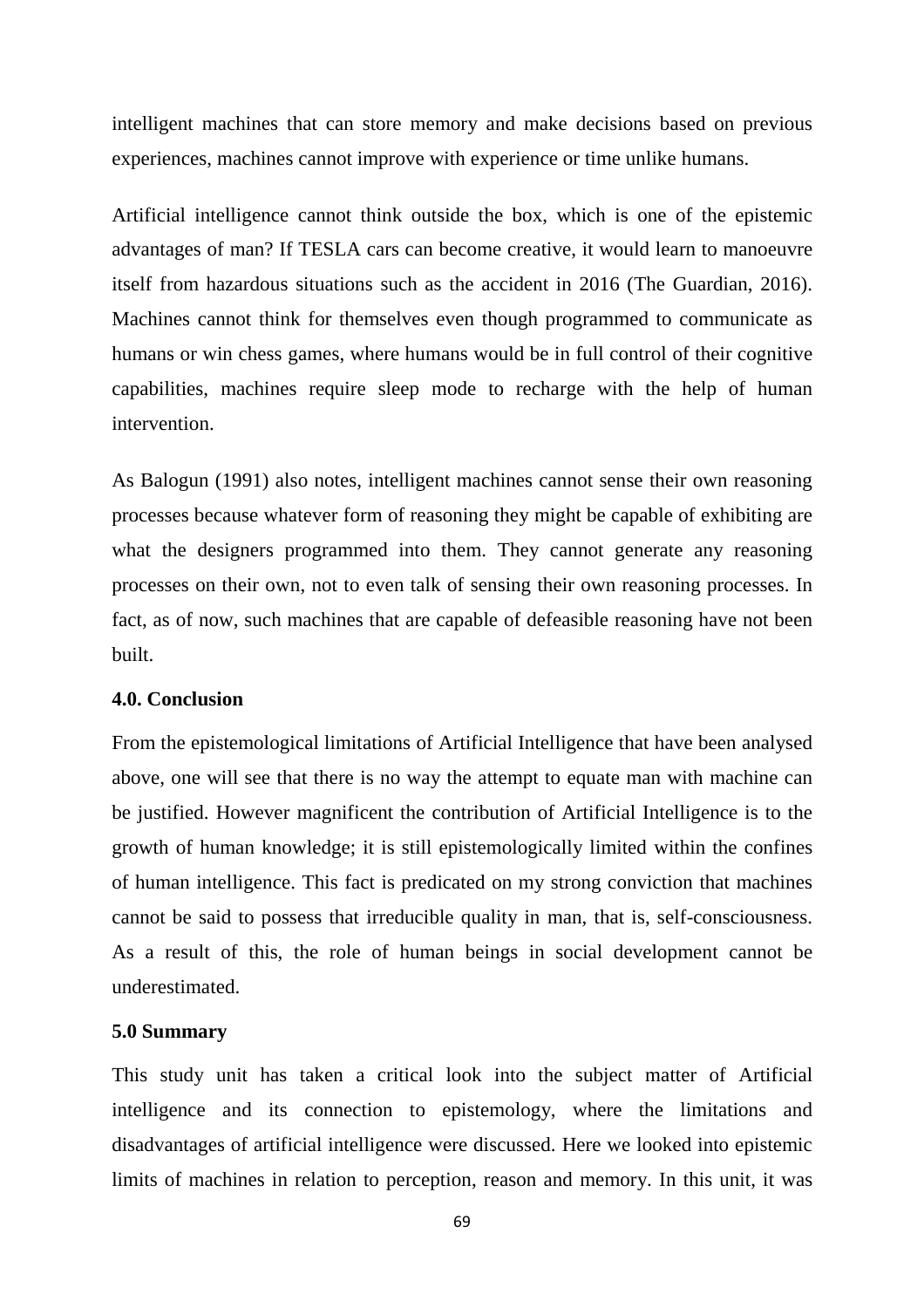emphasized that the standard of artificial intelligent agents despite its uniqueness cannot be compared to humans. This is because unlike human that can observe objects and their properties, or makes inferences from experience and respond to the everchanging nature of the world and our knowledge of it, machines cannot do the same and their programming poses limitations to that.

# **6.0 Self-Assessment Exercise**

What are the advantages of Artificial Intelligent Machines and in respect to current research discuss the limitations of Artificial intelligence?

## **7.0. Tutor Marked Assignment**

- 1. Which of the following better describe epistemology and artificial intelligence?
	- (a) Interdisciplinary (b)Relational (c) Connectives (d) Epistemological
- 2. What is human biggest fear about AI? (a) It will replace and outsmart humans (b) It will end up simulating human memory (c) Artificial Intelligence will create unemployment (d) Artificial Intelligence cannot think as humans will do
- 3. Artificial Intelligence is not capable of defeasible reasoning which is very essential for sophisticated epistemology. **True** or **False**
- 4. Artificial intelligence lacks \_\_\_\_\_\_, in as much as they cannot be held responsible for their faults.
- 5. Intelligent machines can sense their own reasoning processes. YES or NO?

## **8.0 References**

Balogun, A.O. 1991. Artificial Intelligence. Master Dissertation submitted to the Department of Philosophy University of Ibadan. Ibadan: Nigeria.

Pros and Cons of Artificial Intelligence—A Threat or a Blessing? Https://dataflair.training/bogs/artificial-intelligence-advantages-disadvantages/. Retrieved March, 2022.

Turing, Alan. 1950. Computing Machinery and Intelligence. *Mind,* Volume 59,

Vadapalli, P. 2020. AI vs Human Intelligence: Difference Between AI & Human Intelligence.https://www.upgrad.com/blog/ai-vs-human-intelligence/.  $20<sup>th</sup>$  March, 2022.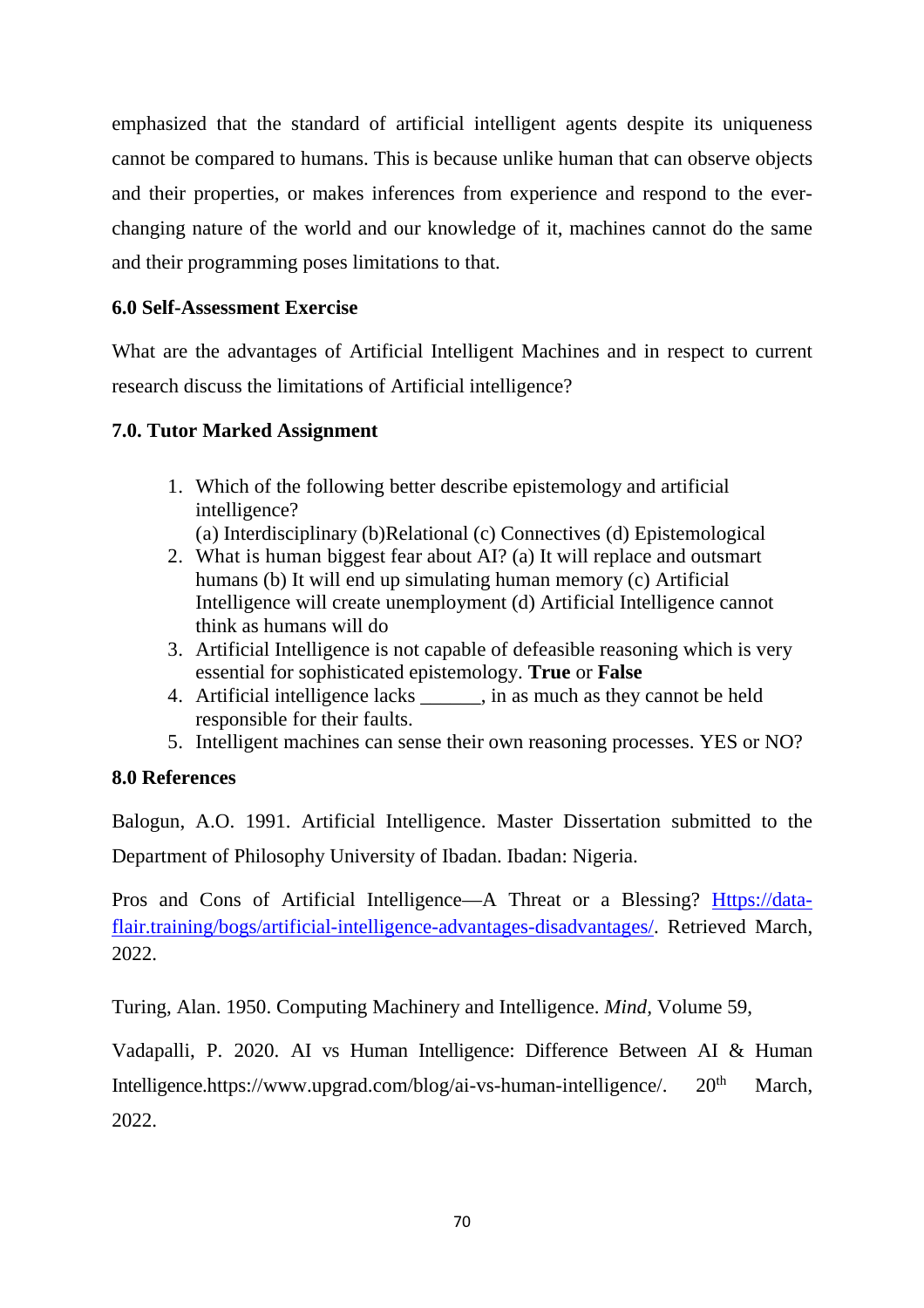## **UNIT 2: Can Machines be Equated with Man? – Some Notable Debates**

**1.0. Introduction 2.0. Intended Learning Outcome 3.0. Main contents 4.0. Conclusion 5.0. Summary 6.0. Self-Assessment Exercise 7.0 Tutor Marking Assignment 8.0. Reference** 

### 1.0. **Introduction**

According to Mario Klingemann, a German artist "Humans are not original, we only reinvent, make connections between things we have seen." In his opinion, while humans can only build on what they have learned and what others have done before us, "machines can create from scratch".

Years later, the economist Herbert Simon, prophesied some years later that "machines will be capable, within twenty years, of doing any work that a man can do", thereafter Marvin Minsky a computer scientist, declared that "within a generation, I am convinced, few compartments of intellect will remain outside the machine's realm the problem of creating 'artificial intelligence' will be substantially solved."

The aim of current artificial engineering now is not mainly to produce machines that can mimic human behaviour and intelligence but that would replicate the human thought processes. The idea that machines can perform better and smarter than humans has been a core idea and motivation for the development and creation of intelligent agents such as AlphaGO and DeepBlue.

In today's world, technology is expanding and becoming creative along with more innovative ways to augment humans in order to improve their response to the dynamic nature of the world and the competitive edge in businesses and industry. The challenges humans face and their perceived flaw continues to push computer scientist and engineers to go beyond the boundary of technology and develop smarter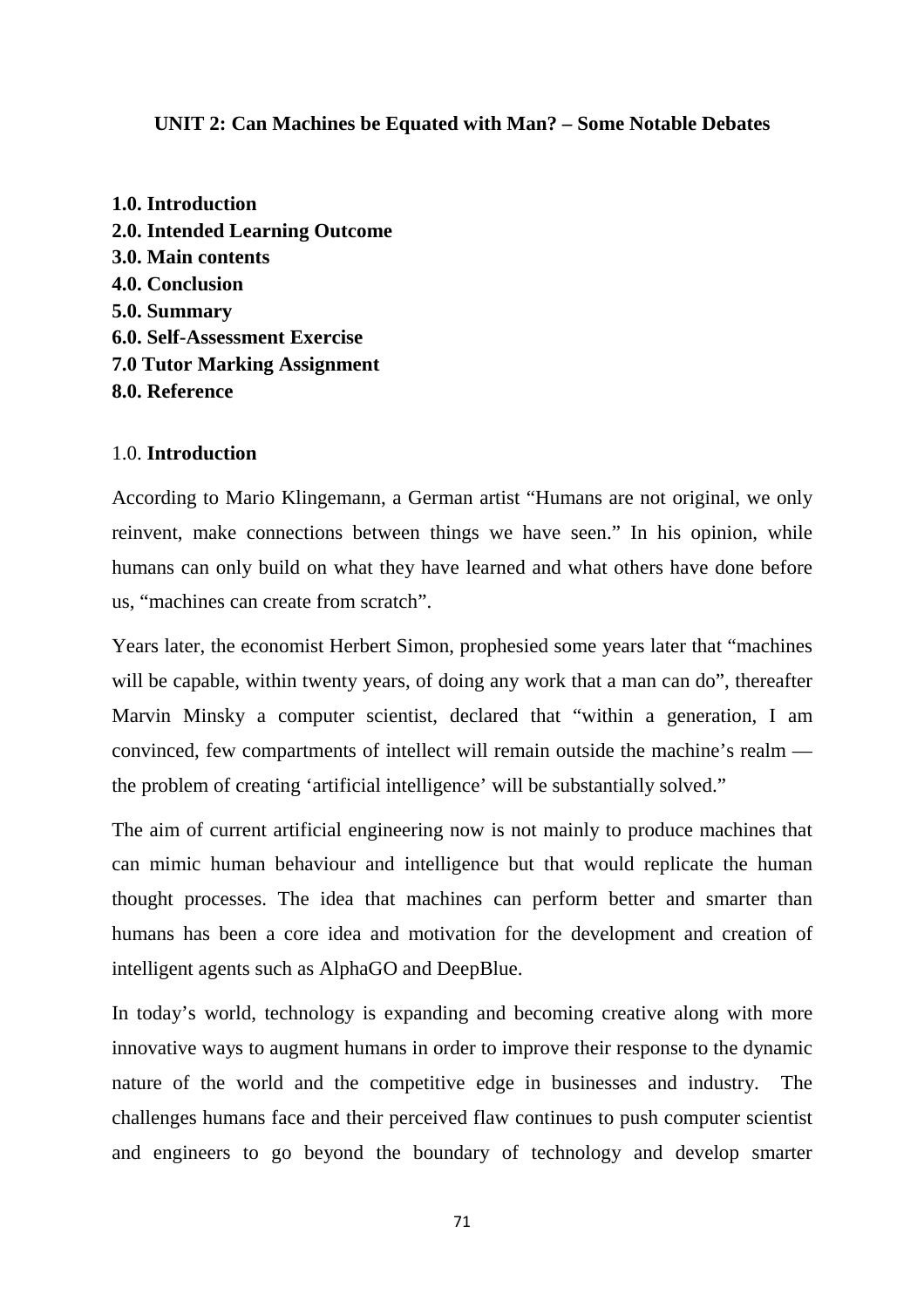machines, because these intelligent machines may represent the most practical way to augment human capabilities. The question however still remains, can machines replace man?

#### **3.3 Main content**

#### **Artificial intelligence and Man**

Artificial intelligence (AI) is the simulation of human intelligence programmed into machines. It is the ability of a computer or robot to do tasks that are usually done by humans because they require human intelligence. While in the beginning AI started as machines performing only trivial human tasks and enhancing the speed of production processes, or computers teaching themselves how to play chess better, it has evolved greatly throughout the years. AI can be seen everywhere today, it enhances most phone cameras to allow better pictures, helps us manage our finances and is integrated in our daily lives in many ways.

But besides helping us automate our world and enhance the efficiency of jobs, which "computer intelligence" is expected to be able to do, there are examples of AI coming closer and closer to human intelligence. With robots being able to participate in conversations and even quizzes, or producing paintings and music and exhibiting creativity in different forms, even coming close to mimicking human emotions, one can start to wonder what the future of AI will bring to us.

The vision of making machines that can think and act like humans has evolved from movie-fiction to real-world facts. We have long attempted to inherit Intelligence in Machines to ease our work. There are bots, humanoids, robots, and digital humans that either outplay humans or coordinate with us in many ways. These AI-driven applications have higher speed of execution, have higher operational ability and accuracy, while also highly significant in tedious and monotonous jobs compared to humans.

On the contrary, Human Intelligence relates to adaptive learning and experience. It does not always depend on pre-fed data like the ones required for AI. Human memory,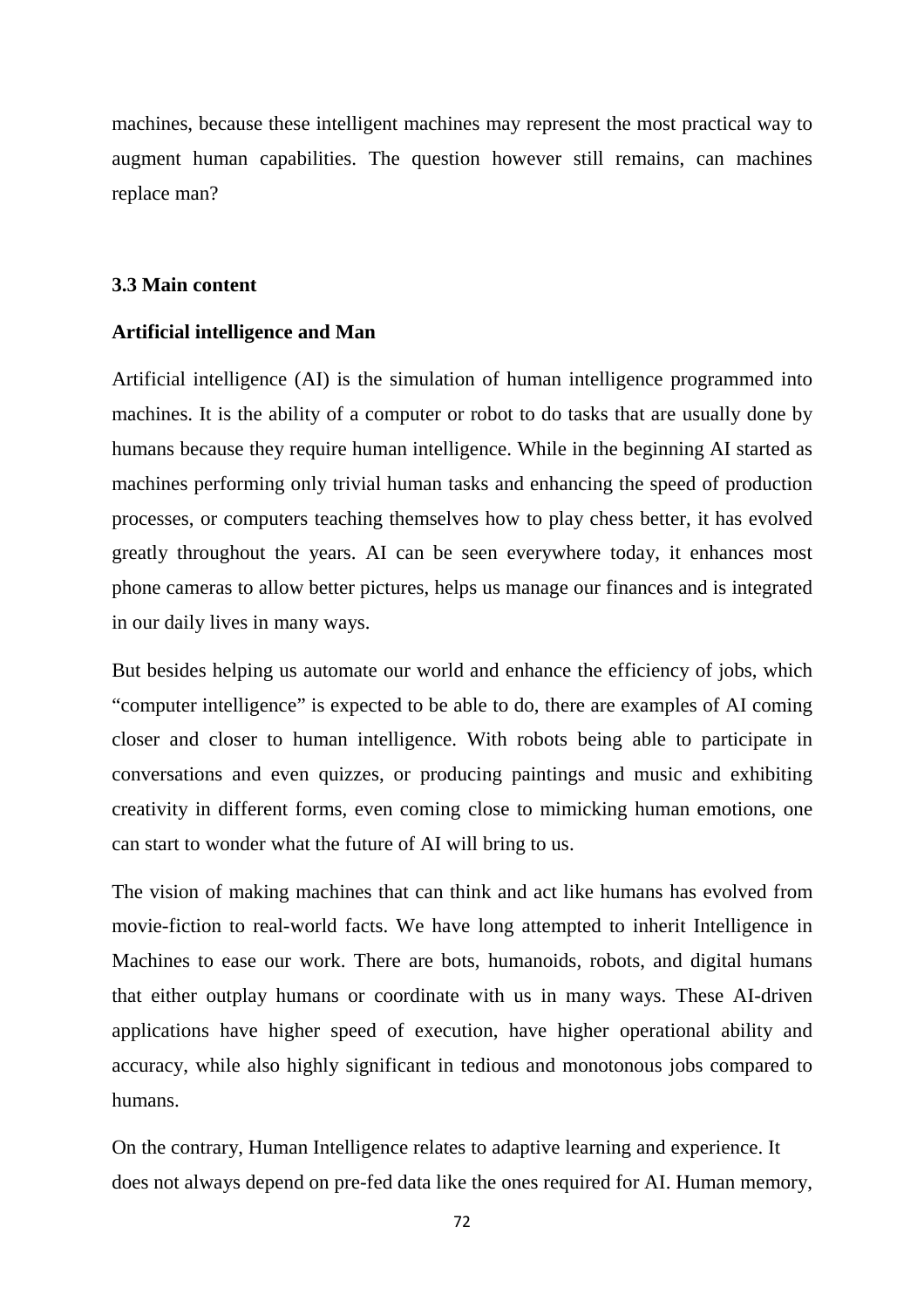its computing power, and the human body as an entity may seem insignificant compared to the machine's hardware and software infrastructure. However, the depth and layers present in our brains are far more complex and sophisticated, that machines still cannot beat at least not in the near future! Here is a timeline predicting the whole idea of comparing both machine and human intelligence over a period of time.

# **What are the main differences between artificial intelligence and human intelligence?**

Artificial Intelligence tries to create computers that can replicate human behaviour and do human-like tasks, whereas Human Intelligence aims to adapt to new surroundings by combining various cognitive processes. Machines are digital, whereas the human brain is analogue. The brain's computational capacity, memory, and ability to reason are used by humans, but AI-powered computers rely on data and particular instructions provided into the system. Learning from numerous occurrences and past experiences is at the heart of human intelligence. It's all about learning from one's blunders through trial and error throughout one's life. Artificial Intelligence, on the other hand, falls short in this regard - robots cannot reason.

#### **Can machines be equated with man?**

Coming to the debate of Artificial Intelligence Vs Human Intelligence, recent AI achievements imitate human intelligence more closely than before, however, machines are still way beyond what human brains are capable of doing. The ability of humans to apply the acquired knowledge with a sense of logic, reasoning, understanding, learning and experience is what makes us stand out. With knowledge comes power, and with power comes great responsibility. Although, Machines may be able to mimic human behaviour to a certain extent, their knowledge may fall apart when making rational decisions like us. AI-powered machines make decisions based on events and their association with them; however, they lack "common sense". AI systems are clueless in the understanding of "cause" and "effect". Meanwhile, realworld scenarios need a holistic human approach.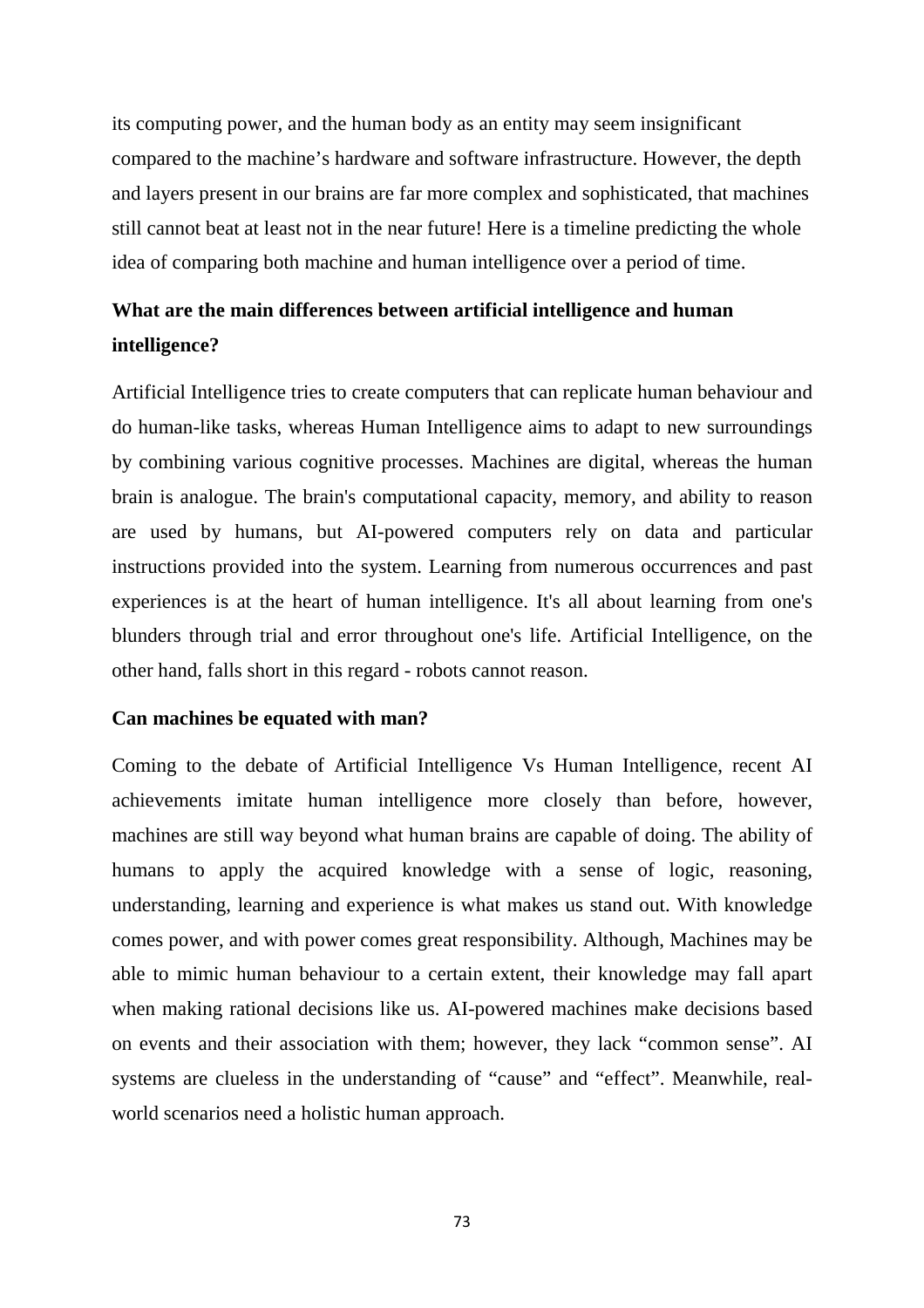"Each one of us has a different emotional quotient and absorbs information in varying contexts and styles. The learning model that we adapt must include humanness and the frequency that matches our mindset," Vivek mentioned. To be precise, AI cannot offer a real human touch to our learning journey.

Learning is not momentary; it is a gradual practice of absorbing information and processing it and eventually adds up to our experience. The learning experience differs in each being and is an invaluable asset in guiding and mentoring others. Mentor-guided learning not only helps you build skills faster but also enables career growth. A mentor brings to the table his/her real-time experience, which makes your learning worthwhile in connecting with the real world. A coach guides you in your developing phase to help you understand things at a granular level, to synchronize and customize your learning behaviour at many human and emotional levels.

That's how our education system shapes our thinking and with the same intention, online education has taken it a step further with human-led courses. Learning thought processes linked to human-led online education/ No Machine can Mentor like Humans.

We live in the world of the internet, with tremendous amounts of information flowing at the blink of an eye. In spite of the best content available to us online, we sometimes deviate from our goal. Vivek pointed out that in e-learning the risk of doing away with human touch altogether has the following consequences.

It can lead to lack of motivation. As a solo contributor, we may give less attention to the challenge at hand and eventually end up not completing our learning journey. Having a mentor/human intervention brings humanness in learning preventing motivation issues in learners.

E-learning could leads to a lack of accountability. We all learn better and remain committed to our goals when we have someone to look up to, get inspired by and most importantly be accountable to. Humans are social animals; learning or anything for that matter demands a community to share openly and learn from others.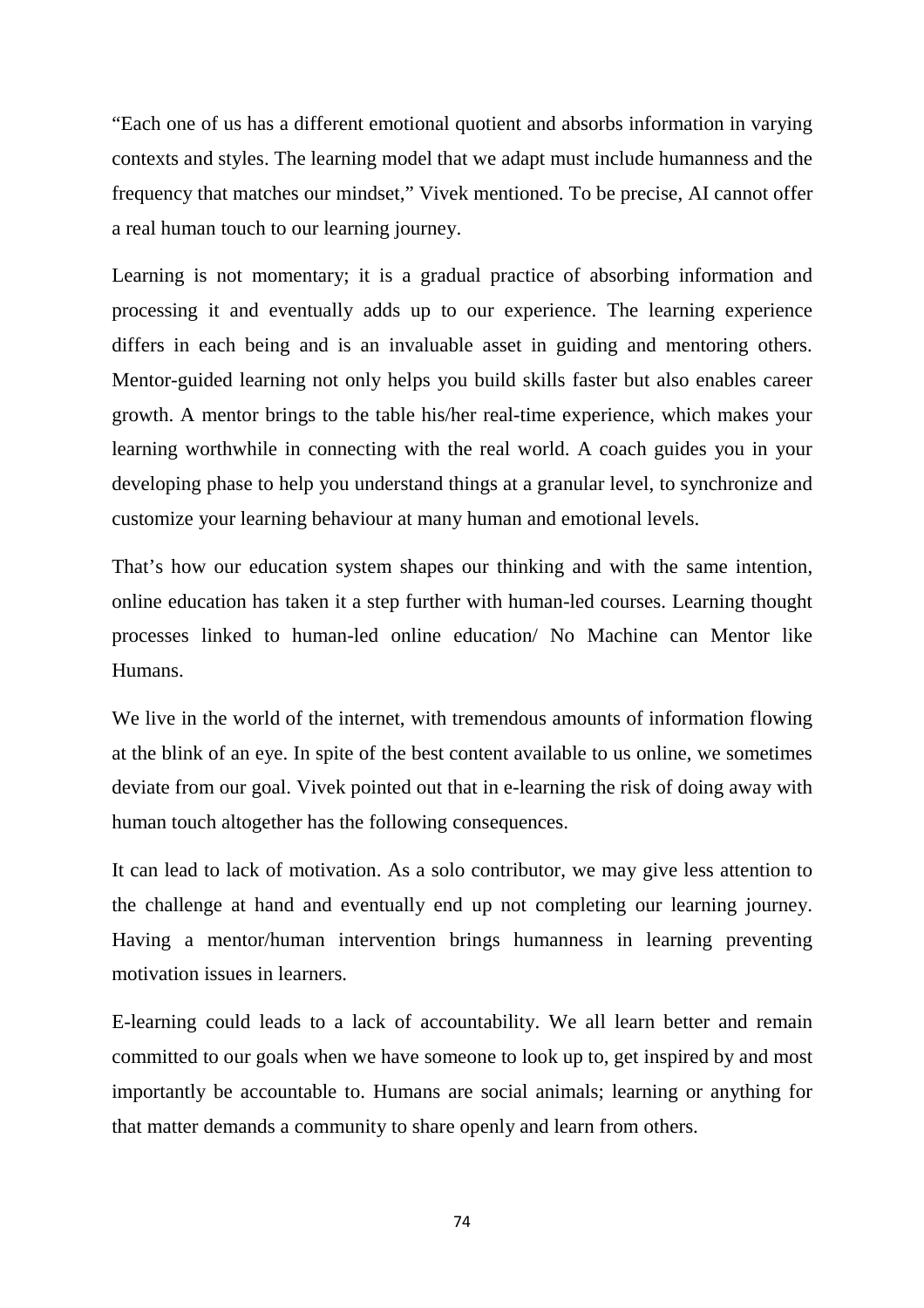And finally, a mentor is the one who gets you onboard to meet your goals. A mentor leads the way and helps you prepare for the career path that lies ahead. And, that's the reason machines can never fully replace humans. Humanness in Ed-tech is just one of the examples where humans will win over machine

### **What AI cannot do without – The "human" factor**

The decision-making power of AI systems is primarily based on events, the data they're trained on, and how they are related to a particular event. AI machines cannot understand the concept of "cause and effect" simply because they lack common sense. Nick Burns, a SQL Services Data Scientist, puts it quite well: "No matter how good your models are, they are only as good as your data…"

Humans possess the unique ability to learn and apply their acquired knowledge in combination with logic, reasoning, and understanding. Real-world scenarios require a holistic, logical, rational, and emotional approach that is specific to humans.

#### **4.0. Conclusion**

AI is an invaluable tool shaping the industry, and automation, coupled with intelligent workflow, will be the norm across all sectors in the near future. And while AI has mastered intelligent behaviour quite well, it cannot mimic a human's thought process.

Since scientists and researchers still don't know the mystery behind the human thought process, it is highly unlikely that we'll create machines that can "think" like humans anytime soon. To conclude, the future of AI will be governed mainly by human abilities. It will be complemented by human intelligence and cognizance.

#### 5.0. Summary

In this study unit we have discussed the subject-matter which entails the question *Can machine be equated with man.* Based on our analysis and discussion, it is argued that machines cannot be equated with man despite their technological advantages and advancement.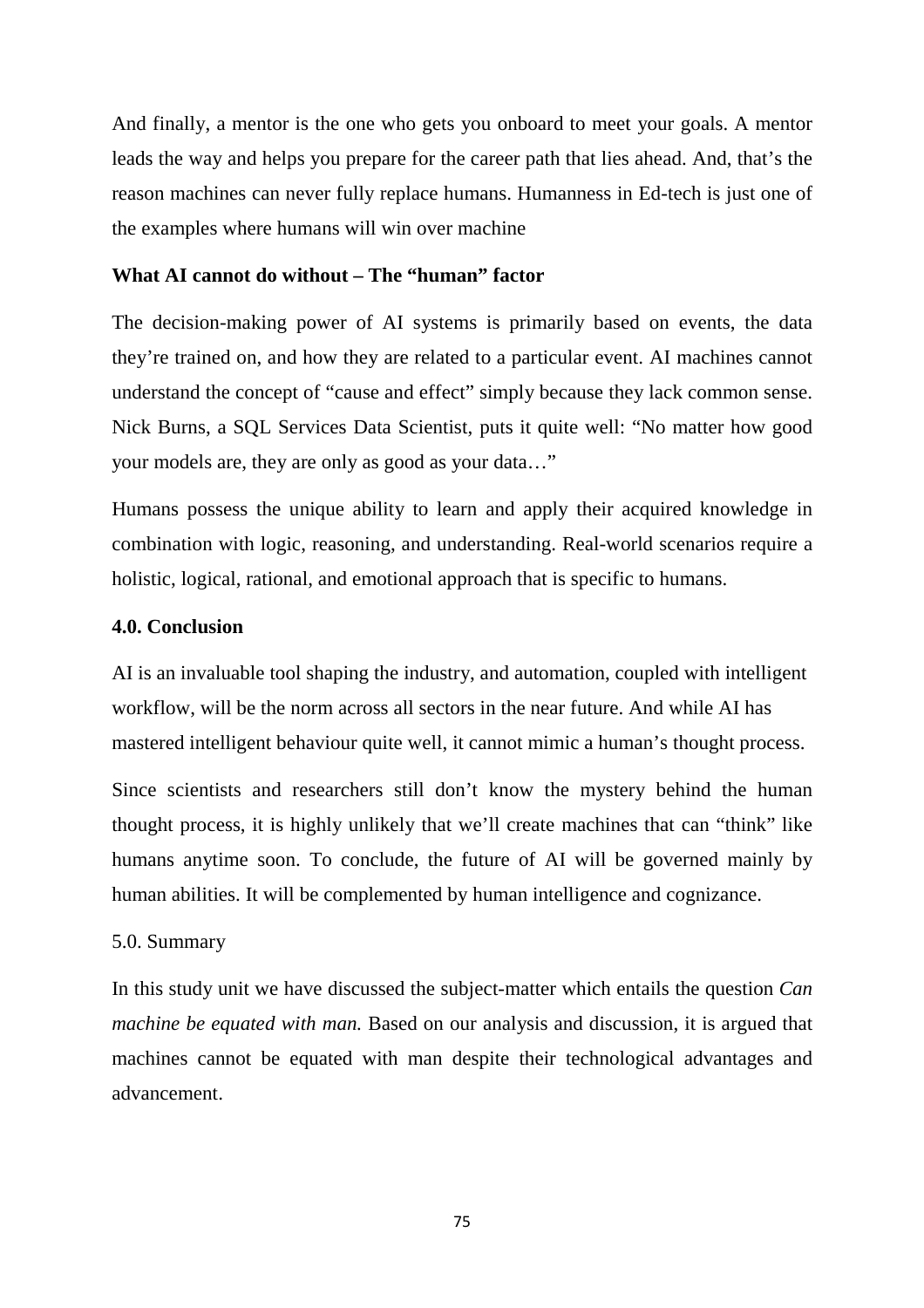# **6.0 Self-Assessment Exercise**

In your opinion, can machine be equated with man? Discuss and justify

# **7.0. Tutor Marked Assignment**

- 1. The idea that machines can perform better and smarter than humans has been a core idea and motivation for the development and creation of intelligent agents such as \_\_\_\_\_\_\_ and \_\_\_\_\_.
- 2. The aim of current artificial engineering now is to produce machines that would \_\_\_\_\_\_\_ the human thought processes.
- 3. Which of the following is a description of AI? (a) Set of computer network with assigned specific responsibility (b) the ability to solve problems using high level technology (c) Sets of computer programmed by man (d) the simulation of human intelligence programmed into machines.
- 4. AI systems are clueless in the understanding of "cause" and "effect". TRUE or FALSE

# **8.0 References**

Arthur Miller, Artificial Intelligence. 2019. The Guardian, https://www.theguardian.com/technology/2019/mar/04/can-machines-be-morecreative-than-humans

Artificial Intelligence vs Human Intelligence: Difference Between AI & Human Intelligence. 2020.

https://www.google.com/url?sa=t&source=web&rct=j&url=https://www.springboard. com/blog/data-science/artificial-intelligence-vs-human

```
intelligence/&ved=2ahUKEwihz5aC08H2AhUPiv0HHU23ATgQFnoECDcQAQ&us
```

```
g=AOvVaw3TzpaPkaBUY38gBMRl8jj2. Retrieved March 15, 2022
```
Saracco, R. 2018. Humans vs. Machines: Who's Winning.

https://bdtechtalks.com/2018/08/30/race-between-humans-and-artificial-intelligence/ . retrieved 31st March, 2022

Danny Yadron and Danny Tynan. 2016. The Guardian. TESLA Driver dies in first fatal crash while using autopilot mode.

https://amp.theguardian.com/technology/2016/jun/30/tesla-autopilot-death-selfdriving-car-elon-musk. Retrieved March 20th, 2022.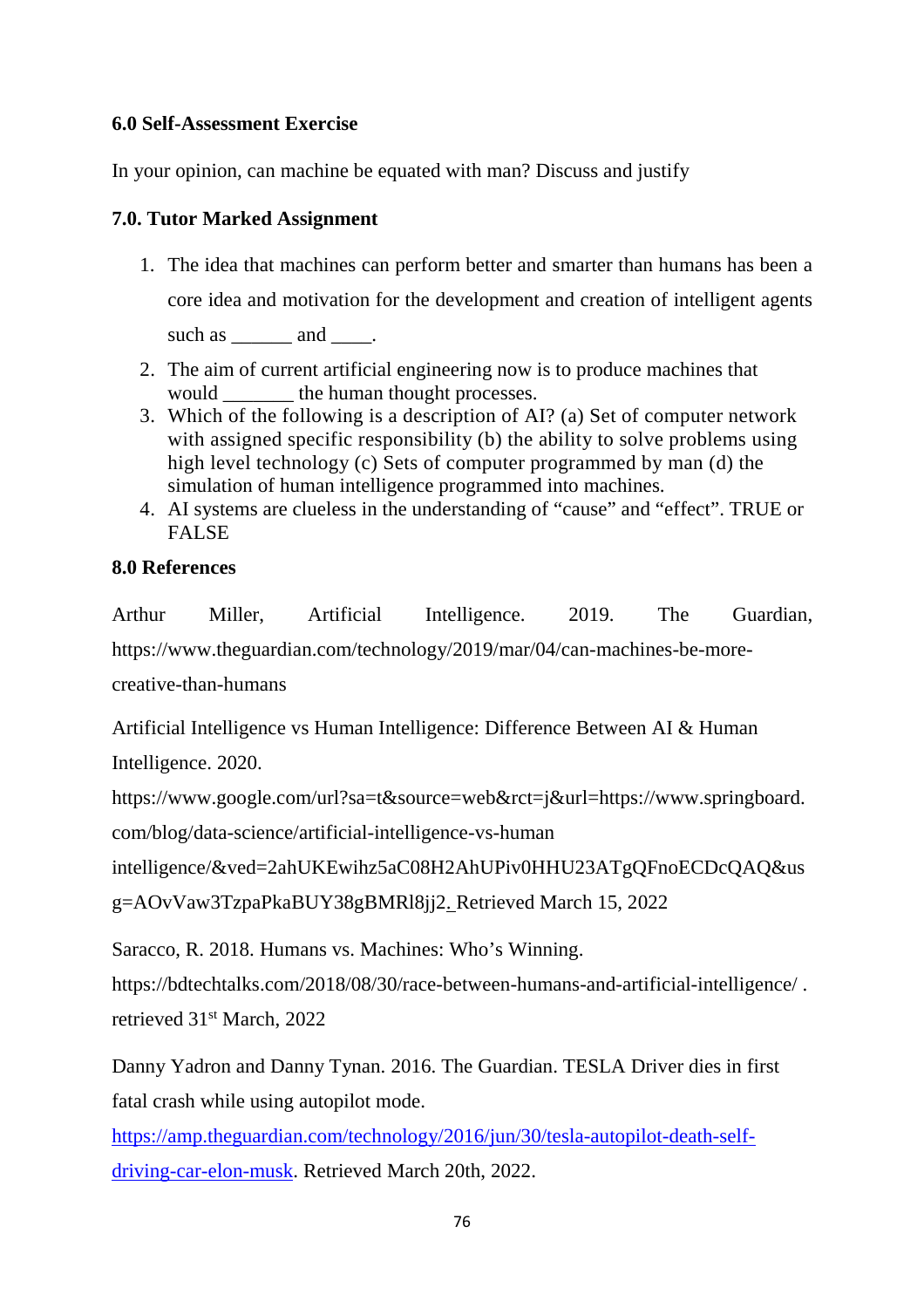# **UNIT 3: The Irreducibility of Human Consciousness**

**1.0. Introduction 2.0. Intended Learning Outcome 3.0. Main contents 4.0. Conclusion 5.0. Summary 6.0. Self-Assessment Exercise 7.0. Tutor marking scheme 8.0. Reference** 

# 1.0. **Introduction**

In the last unit, we critically discussed the fundamental question that philosophes always ask as a result of the development of AI and its growth over the years. The question '*Can machine be equated with man?'* was therefore our focus*.* Based on our analysis and discussion, it is argued that machines cannot be equated with man. In this unit we shall examine the idea of consciousness in order to determine the possibility of equating human consciousness with machine consciousness.

# **2.0. Intended learning outcome**

3.0. Main contents

Irreducibility and Consciousness

In philosophy, a phenomenon is governed by the principle of irreducibility when a complete account of an entity is not possible at a lower level of explanation because the phenomenon exhibits novel properties beyond prediction and explanation. (Polayi, 1968). According to Karol Wojtyla (2013) humans are fundamentally irreducible to any natural, biological, social, or even cosmological function.

The question of whether there can be any physical reduction of human consciousness seems to be a contention among philosophers. Searle asserts that

Consciousness, in short, is a biological feature of human and certain animal brains. It is caused by neurobiological process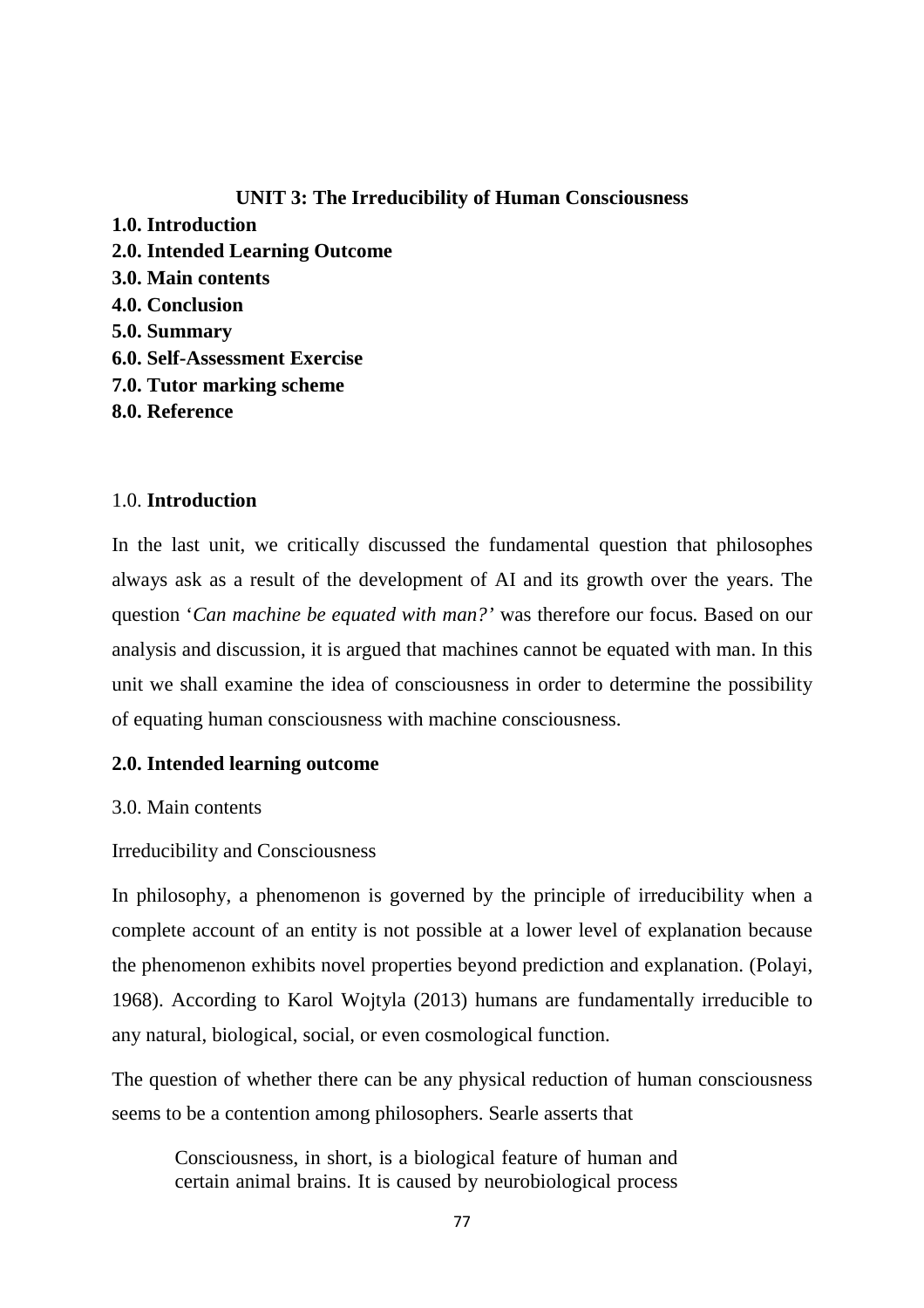and is as much a part of the natural biological order as any other biological features such as photosynthesis, digestion, or mitosis (1992, 90).

For philosophers like Searle, consciousness is not reducible to physical facts because consciousness arises from physical basis. Hence, Searle is often tagged as a materialist or property dualist.

However, scholars like Pollock (1988) in an attempt to debunk he irreducibility of human consciousness argues that there is no fundamental difference between mind and body; the two are related in that mental events are just physical events that can be sensed in a second way. Similarly, he asserts that men are physical objects and whatever they perceive through their inner sense is the neurological state of their bodies. Like the intelligent machines which have reasoning faculties that entail a way of encoding information, facts of proposition, language of thoughts, which is useful in a descriptive way of thinking about others; man also has such reasoning faculties that enable him to think about himself and others under these types of description

In addition to the Pollock's position is Kenneth Sayre's argument that "consciousness is a form of information processing, which can be brought within the capacity of machines."<sup>11</sup> He opines that: "Consciousness is a sort of patterned response on the part of an organism's information processing systems to stimulation of sensory receptors."<sup>12</sup>

With the information processing capacity of intelligent machines, they are capable of self-consciousness, since they can easily process information through the help of their data base. With this type of argument, Sayre believes that he has succeeded in convincing us that: "Self-Consciousness is not the exclusive prerogative of biologically generated systems."<sup>13</sup> He thereby justifies the equation of man with machines.

In order to debunk such claims, Balogun (1991) in showing that the attempts made by philosophers like Pollock and Sayre in equating men with machines are mistaken (because machines are not capable of possessing that irreducible quality in men, that is, self-consciousness), posits that Pollock's conception of the mind – body problem is too narrow. In Balogun's opinion, what Pollock has done is to transform the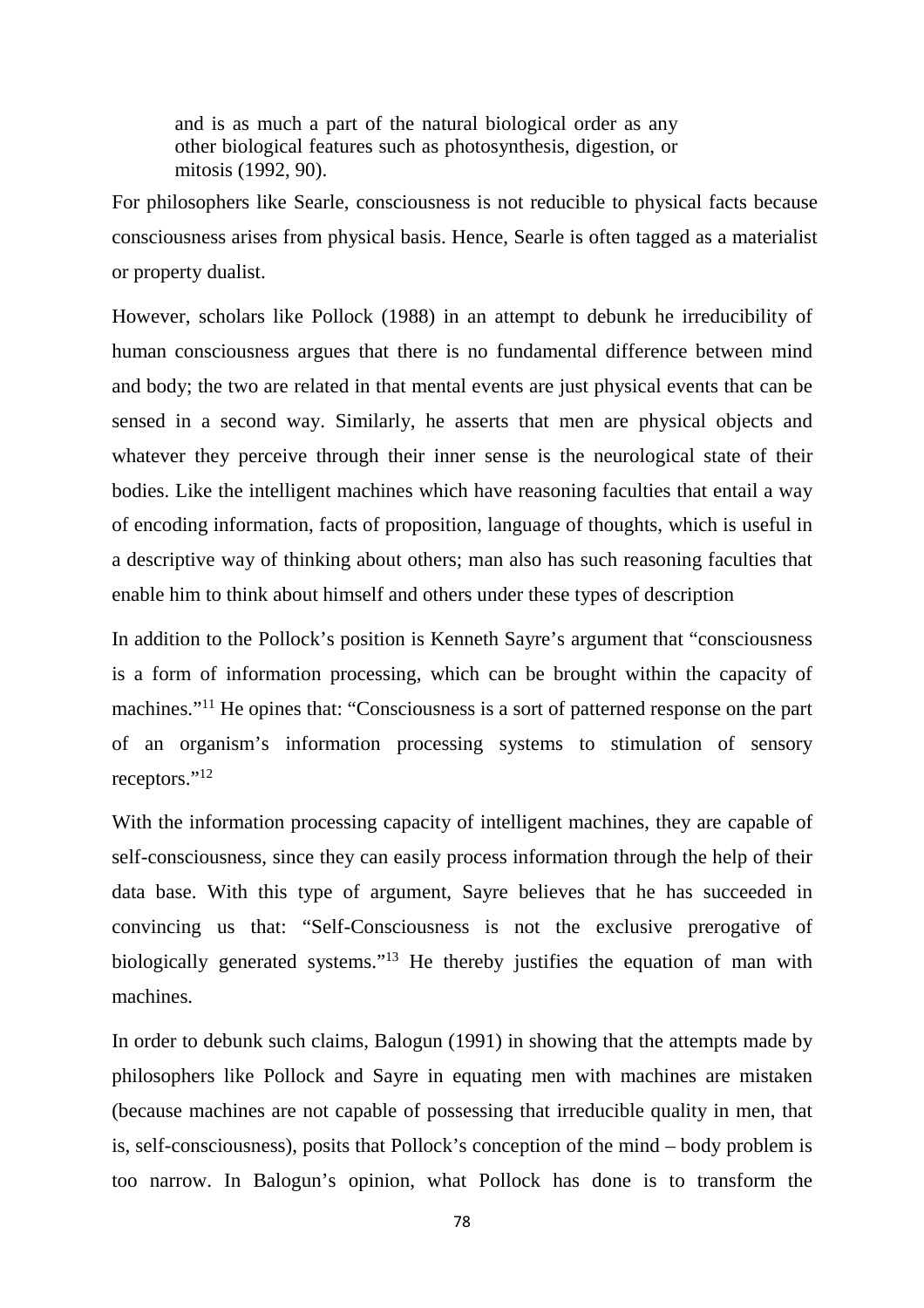traditional mind-body problem of how mind, an immaterial entity can interact with a body, a material entity, into a purely materialistic view.

Balogun goes further to argue that having pointed out that the attempts by philosophers like Pollock to equate men with machines is mistaken; my stake on this issue is clear- that machine cannot be equated with man because it does not possess the irreducible quality of man, that is, self-consciousness. It must be noted that machines are not able to formulate intentions. To formulate intentions, an entity must have an irreducible first-person perspective, which an agent that is self-conscious must have. Therefore, machines are not capable of the irreducible self-conscious quality in man. This is in consonance with the view of Baker. Lynne Rudder Baker puts it better, when he opines:

> In order to be an agent, an entity must be able to formulate intentions. In order to formulate intentions, an entity must have an irreducible first-person perspective. Machines lack an irreducible first-person perspective. Therefore machines are not agents.

A number of conditions must be met before we can ascribe to a thing a first-person perspective. First, that thing must be self-conscious. And to be self-conscious, it must be capable of making first person reference in a language, including the ability to use pronouns like 'I', 'Me', 'My', etc. Such indicators are neither our names nor any other description of ourselves; but they refer to the thinker uniquely without characterizing him/her in any other way. This differs from a case where one thinks of someone who fits a given third person description and such description may apply to himself without entering into the first-person perspective. "Thus thinking about oneself in the firstperson way does not appear reducible to thinking about oneself in any other way."<sup>18</sup>

Coupled with the above fact, is that an agent who is self-conscious must be capable of conceiving himself in the first-person perspective, and must have the ability to conceive his thought as his own. Also his ability to make irreducible first-person reference is another necessary condition for the agent to be self-conscious. In the words of Baker: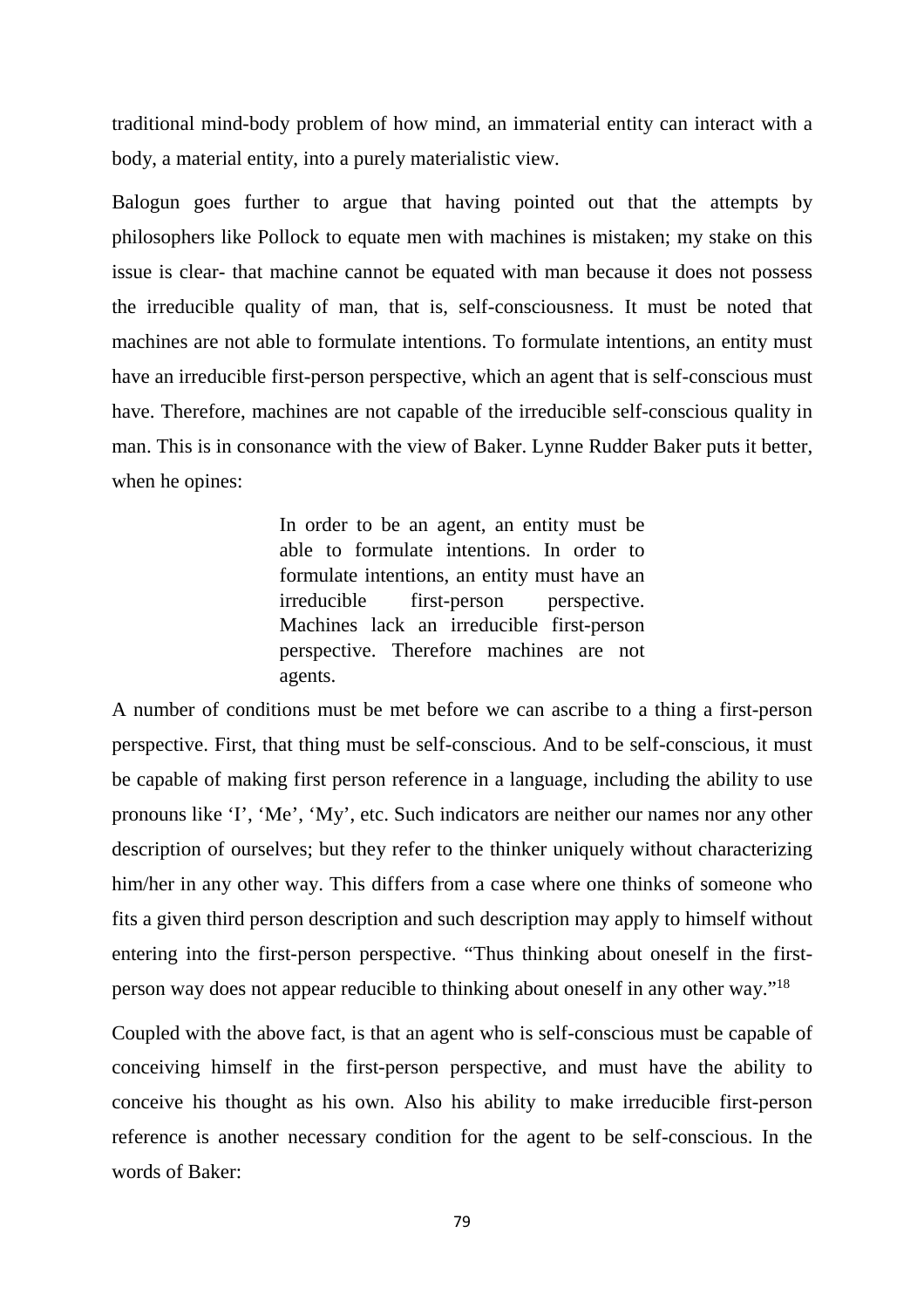If X can conceive of himself from the first-person perspective, then he can be conscious that his thoughts are his own. Therefore, an entity which can think of any proposition at all enjoys selfconsciousness, if and only if, he can make irreducible first-person reference.

Until an entity is capable of doing this, such entity may only be conscious of his thought, but will not be conscious that they are his own. Finally, Balogun argues that machines lack the biological constitution which is common to all humans. Most of human knowledge is grounded in a biological constitution which is common to all human which is modified by culture. As a result of this, the type of knowledge man is capable of acquiring through his culture cannot be exhibited by any intelligent machine. Besides this crucial point, ethical norms and values cannot be associated with machines. This is particularly so because unlike human beings, who do not accept arbitrarily, the values imposed on them by their environment but only those that foster development and harmony in their society, machines have to swallow everything that the programmers give to them. Hence it is ludicrous to talk about machines being morally upright or wrong, since they cannot be held responsible for their actions like men do.

#### **4.0. Conclusion**

This unit comes to a conclusion with the assertion that, human consciousness is irreducible and that machines' perception or consciousness cannot be equated with humans. Machines are neither self-aware nor do they possess a first-person perception. Intelligent machines neither possess ethics or religion as such cannot be held responsible for their mishap. Despite the efforts of philosophers like Pollock trying to equate man with machine, it is obvious that machines are not capable of the irreducible self-conscious quality.

#### **5.0. Summary**

This study unit has taken a critical look into the idea of consciousness in order to determine the possibility of equating human consciousness with machine consciousness. As concluded, machines do not possess this quality. In as much as